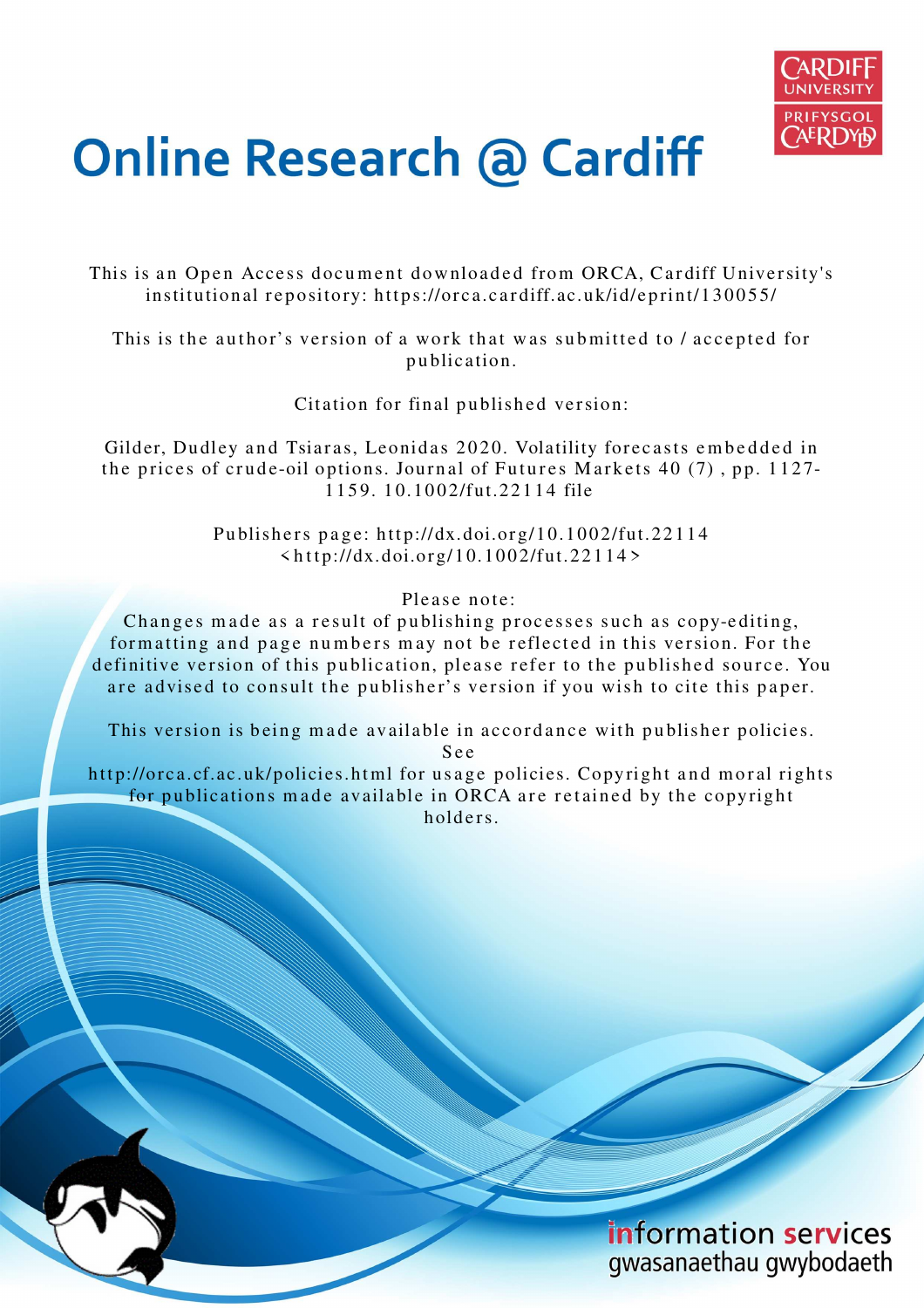# Volatility Forecasts Embedded in the Prices of Crude-Oil Options<sup>∗</sup>

Dudley Gilder<sup>a</sup> and Leonidas Tsiaras<sup>b</sup>

<sup>a</sup>Cardiff Business School, Cardiff University, Cardiff, U.K. <sup>b</sup>Aston Business School, Aston University, Birmingham, U.K.

January, 2020

#### Abstract

This paper evaluates and compares the ability of alternative option-implied volatility measures to forecast the monthly realized volatility of crude-oil returns. We find that a corridor implied volatility measure that aggregates information from a narrow range of option contracts consistently outperforms forecasts obtained by the popular Black-Scholes and model-free volatility expectations, as well as those generated by a high-frequency realized volatility model. In particular, this measure ranks favorably in all regression-based tests, delivers the lowest forecast errors under either symmetric or asymmetric loss functions, and generates economically significant gains in volatility timing exercises. Our results also show that the CBOE's "oil-VIX" (OVX) index performs poorly, as it routinely produces the least accurate forecasts.

Keywords: Volatility forecasting, option-implied volatility, realized variance JEL classifications: C53, C58, G17

# 1 Introduction

In economic terms, crude-oil is the most important traded commodity. Unsurprisingly, a wide range of economic agents, from individual investors to policy makers, closely monitor its price and routinely attempt to make predictions about the future. Unlike standard financial assets, however, one salient feature of crude-oil prices is that they can experience dramatic shifts for reasons that are largely unrelated to global macroeconomic conditions, such as OPEC policy

<sup>∗</sup>Correspondence: Department of Economics, Finance and Entrepreneurship, Aston University, B4 7ET, Birmingham, U.K., Tel: 0121 204 3251, e-mail: l.tsiaras@aston.ac.uk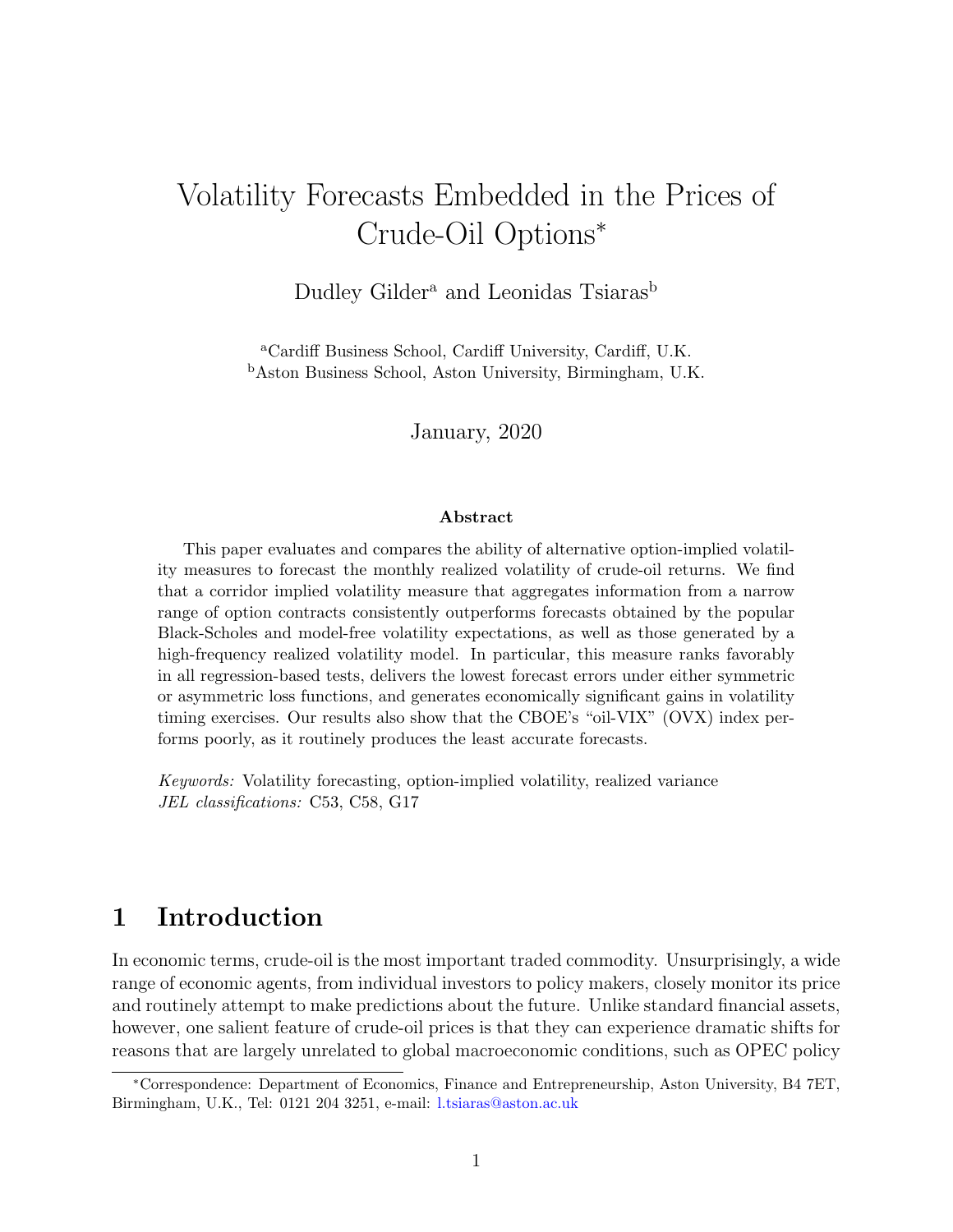changes or geopolitical instability in oil-producing regions. It is therefore tempting to expand the information set of standard time-series models, which rely exclusively on the record of historical prices, with measures that have "forward-looking" features by construction.

Traded options appear as a natural candidate for this task. In theory, market efficiency dictates that their prices should instantaneously adjust to any piece of relevant information pertaining to their expiration horizon.<sup>1</sup> In practice, option-implied measures have indeed shown remarkable forecast performance across a variety of markets and asset classes. As evidenced by the voluminous literature, this is particularly true for volatility forecasting.<sup>2,3</sup>

However, given a panel of option prices, different measures of expected, risk-neutral, return variation can be explored, so empirical evidence contrasting the various alternatives are needed in order to proceed. In this paper, we attempt to fill this gap for the case of crudeoil volatility. We do so by comparing the forecast performance, using both statistical and economic criteria, of various popular alternatives, such as the Black-Scholes at-the-money implied volatility (ATMIV), the so-called model-free implied volatility (MFIV) and CBOE's Crude Oil Volatility Index (OVX). More importantly, we investigate, for the first time in the commodities literature, corridor implied volatility measures introduced by Carr & Madan (1998) and Andersen & Bondarenko (2007) and obtain very promising results.

The main strand of the crude-oil volatility forecasting literature focuses on the performance of models belonging either to the GARCH family, introduced by Bollerslev (1986), or those based on realized variance measures, notably the HAR model of Corsi (2009) and its extensions. Sadorsky (2006) finds that simple GARCH models perform better than more complicated alternatives such as bivariate GARCH, vector autoregression and state-space models. Kang, Kang, & Yoon (2009) compare various GARCH models with a particular focus on those that exhibit long memory. More recently, Sévi (2014) and Prokopczuk, Symeonidis, & Wese (2016) utilize high frequency returns and compare the original HAR model of Corsi (2009) with its variants that separately model the continuous and discontinuous variance components. Interestingly, both studies find that jump decompositions do not outperform the simple HAR model in terms of out-of-sample forecast accuracy.

Commencing with Latané & Rendleman (1976), there is a large collection of papers examining the information content of option-implied volatilities for the purpose of forecasting, with a handful of papers focusing on crude-oil. Naturally, early studies focused on producing forecasts using information in the ATMIV. Day & Lewis (1993) were the first to examine this measure and found that ATMIV-based forecasts encompass those generated by GARCH and EGARCH models. Szakmary, Ors, Kim, & Davidson (2003) also compared ATMIV with GARCH-based forecasts for 35 different assets, including crude-oil, and found that ATMIV was superior in their forecasting comparisons. Similarly, Martens & Zein (2004) find that option-implied forecasts rank favourably against GARCH alternatives, although the best models are those that combine both option-implied and high-frequency return information. Agnolucci (2009) also favours models that combine GARCH and option-implied forecasts,

<sup>&</sup>lt;sup>1</sup>Melick & Thomas (1997) provide an insightful study of how the option-implied probability distributions of oil prices reflected market commentary during the first Gulf War.

<sup>2</sup>See Christoffersen, Jacobs, & Chang (2013) for a recent review of literature concerning the forecasting performance of various option-implied measures, including volatility.

<sup>3</sup>Although, strictly speaking, this paper focuses on forecasting variance, we use the terms "volatility" and "variance" interchangeably henceforth.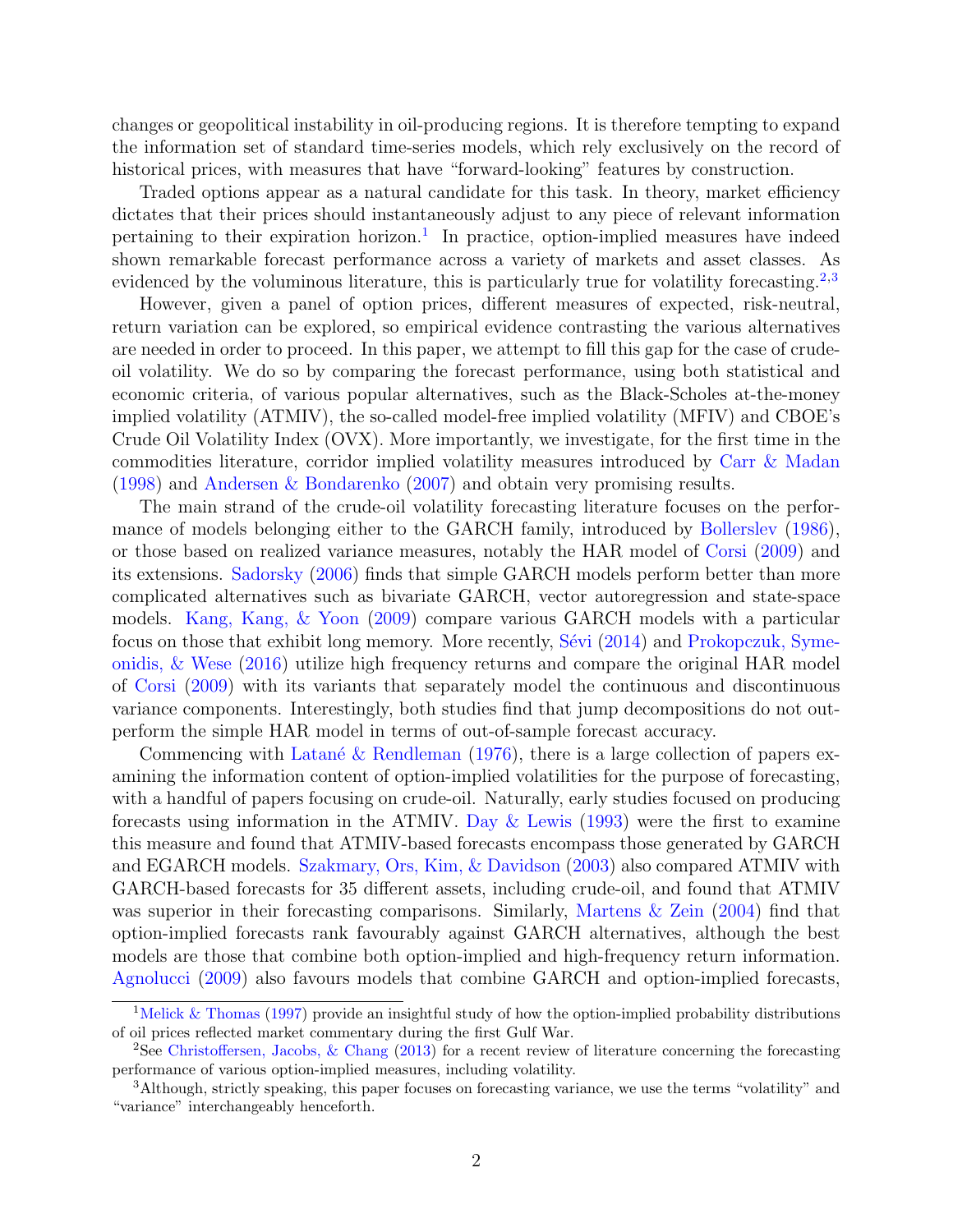however the former appear to be more accurate than the latter in individual forecast comparisons.

While the early literature has examined the information content of Black-Scholes implied volatilities calculated from different strikes and maturities (Trippi (1977); Chiras & Manaster (1978), Beckers (1981); Gemmill (1986); Fung, Lie, & Moreno (1990)) the consensus is that the simple ATMIV of a contract expiring as close to the forecast horizon appears to provide the most reliable results. More recently, ATMIV forecasts have been compared to the so-called model-free implied volatility (MFIV) that has a number of appealing theoretical properties.<sup>4</sup> The empirical evidence, however, has produced inconclusive results. Jiang  $\&$ Tian (2005) study the S&P500 index and find MFIV to be more informative than ATMIV, while the opposite conclusion is reached by Andersen & Bondarenko  $(2007)$  for the same underlying asset. Taylor, Yadav, & Zhang (2010) examine individual U.S. stocks and report that ATMIV provides more accurate volatility forecasts than its model-free counterpart. Finally, in their study of three energy markets, Prokopczuk & Simen (2014) find that MFIV is more informative than ATMIV in predicting either crude-oil, heating oil or natural gas volatility. They also find that a simple adjustment for volatility risk-premia enhances the forecast performance of all option-implied measures.

When the task at hand is to predict future return variation MFIV is not without shortcomings. This is mainly for two reasons. First, some options included in the calculation of this measure (such as deep out-of-the money puts for the case of equities) tend to be very sensitive to volatility risk-premia fluctuations. This can introduce substantial variation in the option-implied measures that is largely unrelated to the forecast target, i.e. integrated variance. Second, calculating MFIV requires that market prices of options with extreme strikes are observed. In practice, this means that either some extrapolation scheme must be implemented, or that options beyond a certain strike range should be excluded from the calculation.

The most popular estimates of MFIV measures are the volatility indices produced and published by CBOE, such as the VIX index for the case of the S&P500 and the OVX for the case of crude-oil. CBOE's implementation algorithm, which is common for both the VIX and OVX indices, adopts a liquidity-based cut-off point that determines the range of options to be included in the MFIV measure calculation. The choice of this algorithm by CBOE has recently attracted some criticism. Andersen & Bondarenko (2007) were the first to note that the VIX is in fact an ex ante measure of corridor integrated variance, rather than integrated variance. In two comprehensive empirical studies, Andersen, Bondarenko, & Gonzalez-Perez (2015) and Andersen, Fusari, & Todorov (2017) use high-frequency option data and report that the VIX calculation method introduces systematic biases to the extracted measure, including artificial jumps, which become particularly pronounced during periods of market stress. From a different viewpoint, Griffin & Shams (2018) put forth evidence pointing towards market manipulation of the VIX futures market. In essence, this is facilitated by CBOE's adopted cut-off algorithm, as speculators can temporarily boost the liquidity of deep out-of-the money S&P 500 options, increasing the level of the VIX just

<sup>4</sup>As shown in Carr & Madan (1998), Demeterfi, Derman, Kamal, & Zou (1999) and Britten-Jones & Neuberger (2000), MFIV is a, risk-neutral, ex ante expectation of future return variation and, unlike the Black-Scholes implied volatilities, can be directly obtained from observed option price data without assuming a particular option pricing model.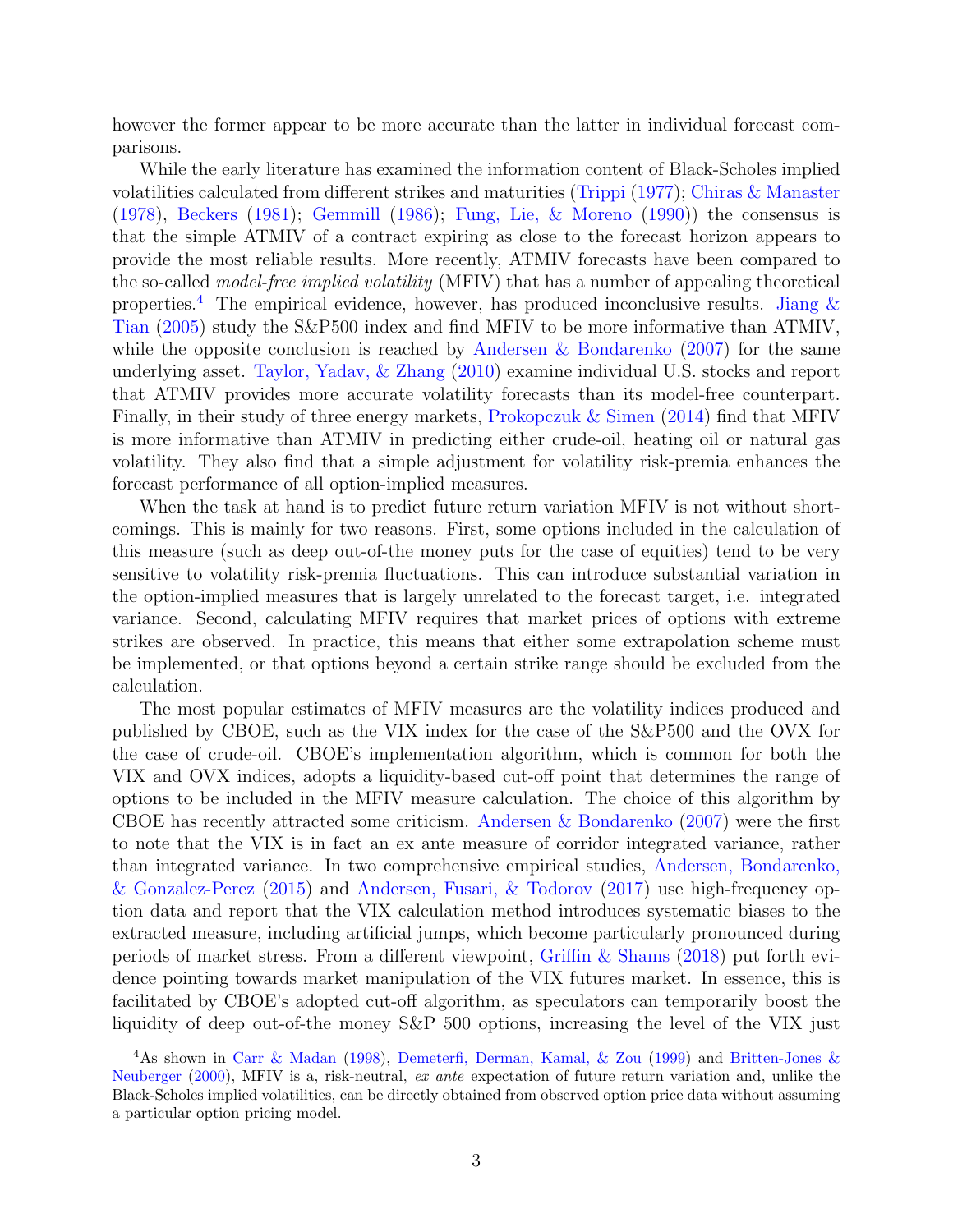before the settlement price for VIX futures is determined. Given that the same methodology is used to calculate both the VIX and OVX indices, all the above raise reasonable concerns regarding the informational efficiency of OVX-based forecasts. In addition, since the popularity of volatility indices has recently become widespread in the finance industry, a comparison between the OVX and other option-implied alternatives appears to be long overdue.

Our work builds on the study of Andersen & Bondarenko (2007) who propose an alternative measure of ex ante risk-neutral expectation of volatility, the so-called *corridor implied* volatility (CIV). Similar to the MFIV, and unlike the Black-Scholes model, this measure aggregates volatility information from several options and does not depend on a particular option pricing model. However, the extracted measure is not a risk-neutral expectation of integrated variance but corridor integrated variance, i.e. return variation accumulated only when the asset price lies within a corridor of two pre-specified price levels. The advantage of this approach is that one can select a corridor width that, while containing a wide-range of option prices, excludes those with extreme strikes, avoiding both price extrapolations and liquidity-driven cut-off points that may influence the reliability of the extracted measure. Moreover, since each corridor corresponds to a different range of option data, one can explore CIV measures that may be less sensitive to volatility risk-premia fluctuations. $5$ 

The contribution of this paper is threefold. First, we examine the forecast performance of CIV measures vis-à-vis a collection of competing alternatives, including HAR, MFIV, OVX and ATMIV forecasts, for the case of crude-oil. Our paper builds, but significantly expands, on the work done by Prokopczuk & Simen (2014) who compare the performance of MFIV and ATMIV forecasts. Besides considering additional option-implied measures, our study also includes models that utilize high-frequency return information, while forecasts are ranked using both statistical and economic criteria. Second, we evaluate volatility forecasts for the case of the United States Oil Fund (USO), an ETF that attempts to track the price of West Texas Intermediate light sweet crude-oil. Considering this alternative, yet closely related, target quantity, enables us to further scrutinize our earlier findings. Moreover, to the best of our knowledge, we are first to construct and evaluate option-implied forecasts for this dataset. Third, we provide the first empirical evaluation of the OVX index, used in the forecasting study of Haugom, Langeland, Molnár,  $\&$  Westgaard (2014), against other option-implied alternatives. We do so for both crude-oil forecasts, which are more important in applied practice, as well as for USO volatility forecasts, which enable more reliable methodological comparisons. This is because USO options constitute the basis for the OVX calculation.

Our empirical results provide insights on a number of issues. We find that a particular CIV measure, that uses a relatively narrow range of option prices, consistently ranks favorably against all other competing measures using a variety of statistical and economic criteria. In particular, model forecasts that utilize this measure achieve the highest  $R^2$  in Minzer-Zarnowitz regressions, remain significant in encompassing regression tests, and deliver the most accurate forecasts under both the symmetric and asymmetric loss functions we consider. Moreover, volatility timing exercises show that utilizing this measure results in significant economic gains. The superior performance of this narrow CIV measure is ev-

<sup>&</sup>lt;sup>5</sup>For the case of the S&P 500, Dotsis & Vlastakis (2016) decompose MFIV into various corridor components and show that, indeed, each CIV measure reflects different risk premia.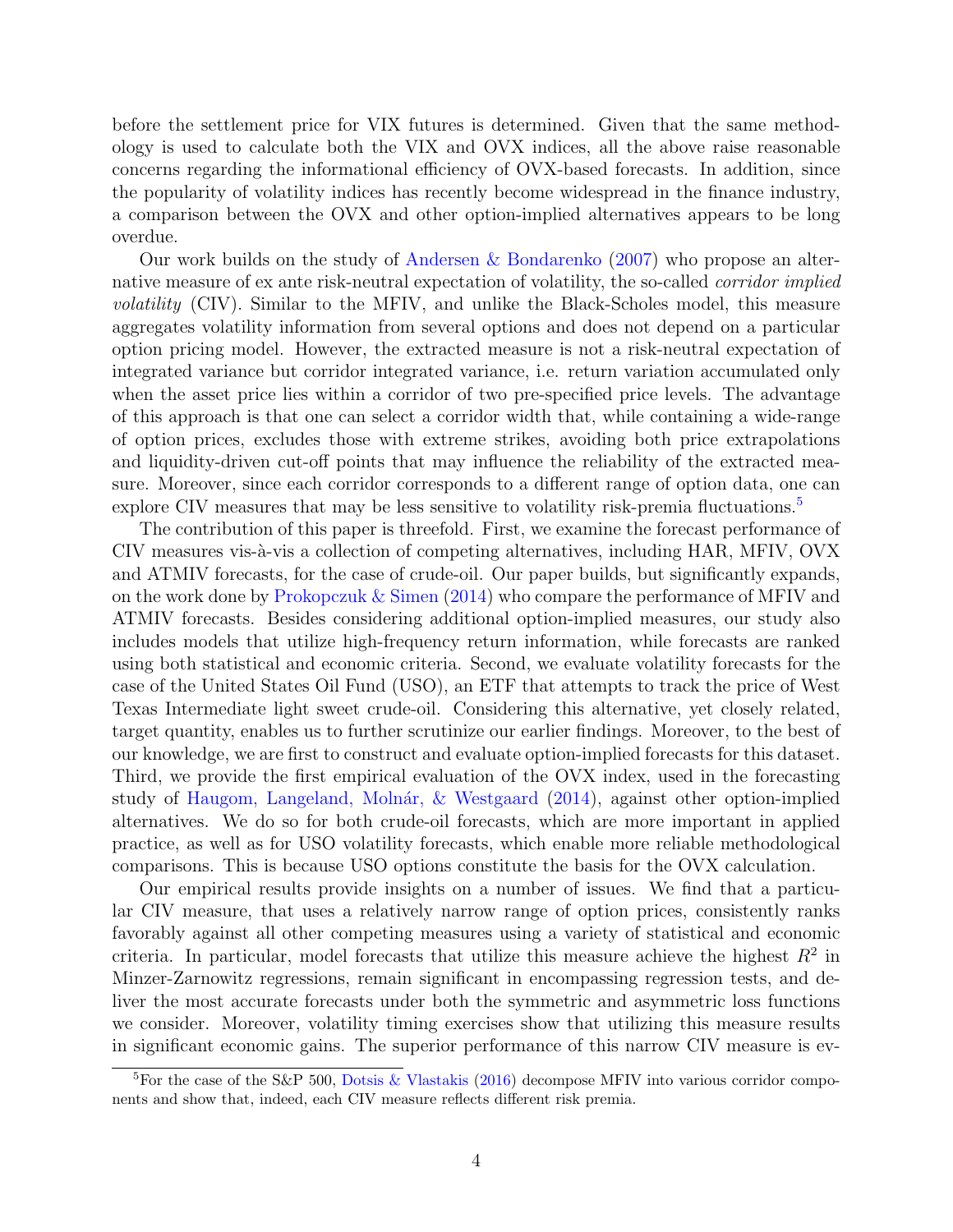ident in our full crude-oil dataset  $(1996-2016)$ , our "post-financialization" sample<sup>6</sup> period (2007-2016), as well as, our USO ETF series (2007-2016).

With respect to the performance of the OVX, we find clear evidence that it provides problematic crude-oil volatility forecasts as it is routinely outperformed by other option-based alternatives. When the target quantity is USO volatility, the OVX generates improved, but far from optimal, forecasts. Our complementary analysis of the algorithm used to calculate the OVX indicates that the currently adopted cut-off rule introduces noise which hinders its forecast accuracy. Finally, in contrast to Prokopczuk & Simen (2014), we find that ATMIV is more informative about future crude-oil volatility than the MFIV measure<sup>7</sup>, although the opposite is true for the case of USO volatility forecasts.

The structure of the paper is as follows. Section 2 discusses various measures of volatility that we use in this study. Section 3 describes the dataset and the details of our methodology. The empirical results for our crude-oil dataset are presented in Section 4 while those corresponding to the USO ETF are presented in Section 5. Our robustness checks can be found in Section 6. Section 7 concludes.

# 2 Volatility Measures

In this section we describe the alternative volatility measures we use to construct forecasts. However, before doing so, we state the assumptions we make about asset price dynamics and outline the relevant theory on which all our volatility measures are based.

## 2.1 The Dynamics of Futures Prices

Assume that over the period  $t \in [0, T]$  investors can continuously trade in a frictionless and arbitrage-free market. In the filtered probability space  $(\Omega, \mathbb{F}, \mathbb{P}; \mathbb{F}_{t \in [0,\mathbb{T}]}),$  the futures price of a contract expiring at time  $0 < T < \mathbb{T}$ , denoted as  $F_t$ , evolves according to the following general diffusion,

$$
\frac{dF_t}{F_t} = \mu_t dt + \sigma_t dW_t \quad , \tag{1}
$$

where  $W_t$  is a Wiener process. The drift  $\mu_t$  and volatility  $\sigma_t$  can change across time according to the filtration  $\mathbb{F}_t$ .

The constraint imposed on the futures price dynamics is that the stochastic process is a semimartingale without jumps in prices<sup>8</sup>. It is worth noting that the only restriction

<sup>6</sup>With the introduction of new securities linked to commodities, as well as with regulatory changes related to trading, the popularity of investing in commodity products has had a significant impact of their price dynamics. See for example Henderson, Pearson, & Wang (2014) and Singleton (2014) among others.

<sup>7</sup>The same result is also reported in Andersen & Bondarenko (2007) for the case of the S&P 500, and Taylor et al. (2010), for the case of individual stocks.

<sup>&</sup>lt;sup>8</sup>Price jumps are excluded from this representation because the option-implied expectations, discussed later in the paper, will be biased when prices are subject to discontinuous movements. Jiang & Tian (2005) and Carr & Wu (2009) note that the bias will not be sizeable for small or moderate jumps, although large jumps could have a significant impact, as argued by Carr, Lee, & Wu (2012).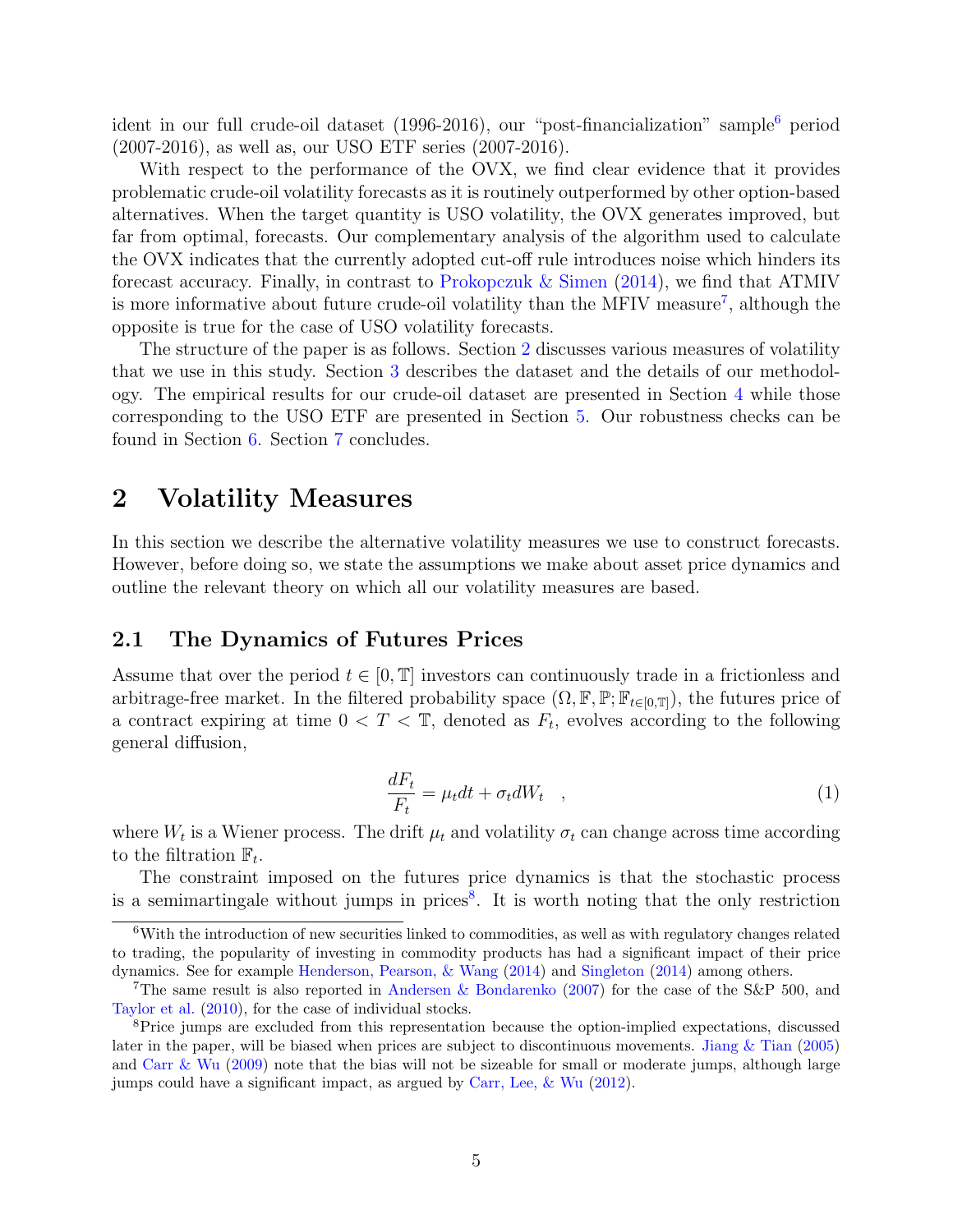imposed on the volatility dynamics is that  $\sigma_t$  is a strictly positive (càdlàg) stochastic process, so volatility can exhibit jumps.

According to these price dynamics, the total variation of logarithmic futures price changes from  $t = 0$  to T is given by the *integrated variance (IVAR)*, defined as,

$$
IVAR_{0,T} = \int_0^T \sigma_t^2 dt \tag{2}
$$

Although total return variation is the forecast target of this paper, we also utilize the concept of *corridor integrated variance*  $(CIVAR)$ , i.e., variance accumulated only when the underlying asset ( $F_t$  in our case) lies between two "barrier" price levels  $B_1$  and  $B_2$ . Defining the indicator function  $I_t$  that takes the value of 1 if  $B_1 \leq F_t \leq B_2$  and 0 otherwise, CIVAR is given by the following expression,

$$
CIVAR_{0,T} = \int_0^T \sigma_t^2 I_t(B_1, B_2) dt
$$
\n(3)

Obviously, when the corridor defined by  $B_1$  and  $B_2$  is sufficiently wide to contain all levels that the futures price can reach with positive probability under  $\mathbb{P}$ , CIVAR will be equal to IVAR. In other words, IVAR can be seen as a special case of CIVAR, since for  $B_1 = 0$  and  $B_2 = \infty$  the definitions of the two measures coincide.

## 2.2 Volatility Expectations From Option Prices

Option markets may be informative about future volatility, since observed prices can be utilized to extract forward-looking expectations of the aforementioned volatility measures. In particular, suppose European plain vanilla options, written on an underlying futures contract  $F_t$  and expiring at time  $t = T$ , trade for a continuum of strike prices K. As shown in Carr & Madan (1998), Demeterfi et al. (1999) and Britten-Jones & Neuberger (2000), ex ante risk-neutral expectations of the future integrated variance can be obtained by calculating the value of a static position in a portfolio of European options. Specifically, the expected integrated variance from time  $t = 0$  to time T, under the risk-neutral measure Q, can be calculated from:

$$
MFIV_{0,T} = E^{\mathbb{Q}} \Big[ IVAR_{0,T} \Big] = E^{\mathbb{Q}} \Big[ \int_0^T \sigma_t^2 dt \Big] = 2e^{rT} \int_0^{\infty} \frac{M_{0,T}(K)}{K^2} dK \quad , \tag{4}
$$

where  $M_{0,T}(K)$  is the price of a European out-of-the money option (i.e., either put or call), with strike price K and maturity T. Since this expectation does not depend on a particular option pricing model (such as the Black-Scholes model for example), it is referred to as Model Free Implied Variance (MFIV).

Similarly, as shown in Carr & Madan (1998) and Andersen & Bondarenko (2007), Corridor Implied Variance (CIV), i.e. the risk-neutral expectation of future integrated corridor variance, can be obtained by calculating the value of a static position in European options with strikes ranging from  $B_1$  to  $B_2$ ,

$$
CIV_{0,T} = E^{\mathbb{Q}} \Big[ CIVAR_{0,T} \Big] = E^{\mathbb{Q}} \Big[ \int_0^T \sigma_t^2 I_t(B_1, B_2) dt \Big] = 2e^{rT} \int_{B_1}^{B_2} \frac{M_{0,T}(K)}{K^2} dK. \tag{5}
$$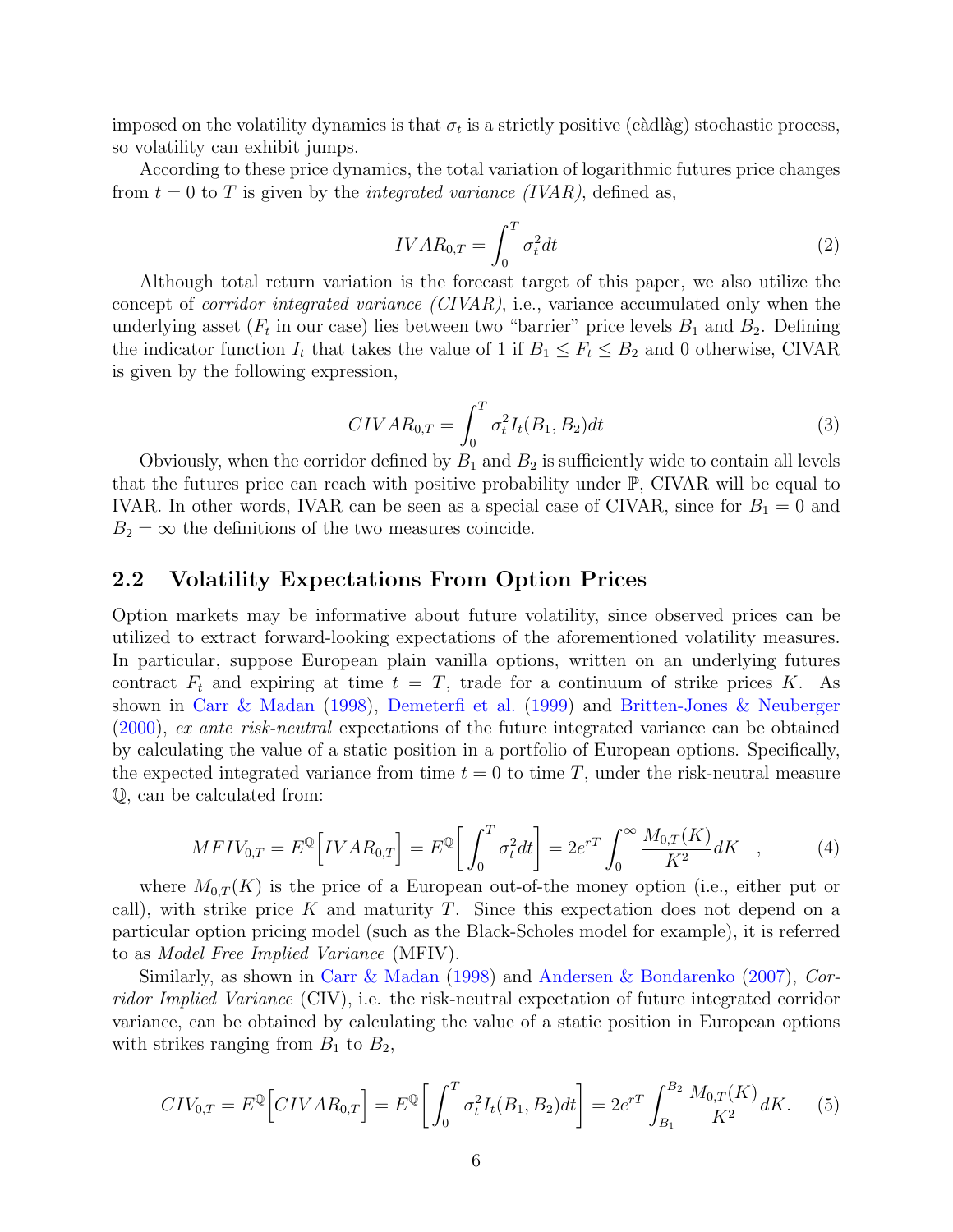## 2.3 CBOE Crude Oil Volatility Index (OVX)

The last option-based measure we consider is the Crude Oil ETF Volatility Index (OVX), also known as the "Oil VIX". The OVX, which is produced and disseminated by the CBOE, intends to measure the market's (risk-neutral) expectation of crude-oil price volatility over the next month. It is defined as the square root of MFIV, given in Equation 4. The data underlying the OVX computation are options written on the United States Oil Fund (USO), an ETF that is designed to track the price of West Texas Intermediate light sweet crude-oil.

For the construction of the OVX the CBOE adopts the same methodology as the one employed for the popular S&P 500 VIX index. Notably, CBOE applies a liquidity criterion to determine the range of option contracts included in the calculation of the index. In particular, moving from high (low) strike, out-of-the-money, put (call) options towards those with lower (higher) strikes, once two contracts with consecutive strike prices have zero bid prices a cut-off point is applied and no further contracts are considered. Therefore, both the VIX and the OVX are, in reality, CIV measures, with a corridor width determined by market liquidity.

## 2.4 Realized Variance Measures

While our forecast target, i.e., integrated variance, is inherently latent, accurate ex post IVAR estimates can be obtained using high-frequency price observations. In particular, Barndorff-Nielsen & Shephard (2002), Meddahi (2002) and Andersen, Bollerslev, Diebold, & Labys (2003) show that summing squared intraday returns leads to an estimator which converges in probability to IVAR and is referred to as realized variance (RV). To calculate RV, suppose on day t there are  $M + 1$  equally spaced intraday price observations at times  $t_i$ ,  $i = 0, \ldots, M$ . We will also assume the interval between the observations is  $1/M$ , i.e., the length of a day is standardized to unity. If the log price at time  $t_i$  is  $p_{t_i}$ , then the intraday return between times  $t_{i-1}$  and  $t_i$  is  $r_{t_i} = p_{t_i} - p_{t_{i-1}}$ . It is then straightforward to calculate RV on day t as,

$$
RV_t = \sum_{i=1}^{M} r_{t_i}^2.
$$

Theoretically, RV becomes more accurate as M increases, i.e., as more intraday prices are observed over shorter and shorter intervals. However, if prices are observed over very short intervals, RV will be contaminated by microstructure noise, which causes an upward bias (Andersen, Bollerslev, Diebold, & Labys, 2000). A common remedy is to use prices observed over a relatively coarse set of intraday times so that the effects of microstructure noise are mitigated. Typically, prices recorded over 5-min intervals are used, despite transactions occurring at a much higher frequency. Although using a coarse intraday sampling interval solves the microstructure noise problem, it results in information being discarded. In order to recover some of this information, ensuring our RVs are estimated with as much accuracy as possible, and to continue avoiding microstructure noise by using a coarse sampling interval, we use sub-sampled RVs (Zhang, Mykland, & A¨ıt-Sahalia, 2005) which are calculated as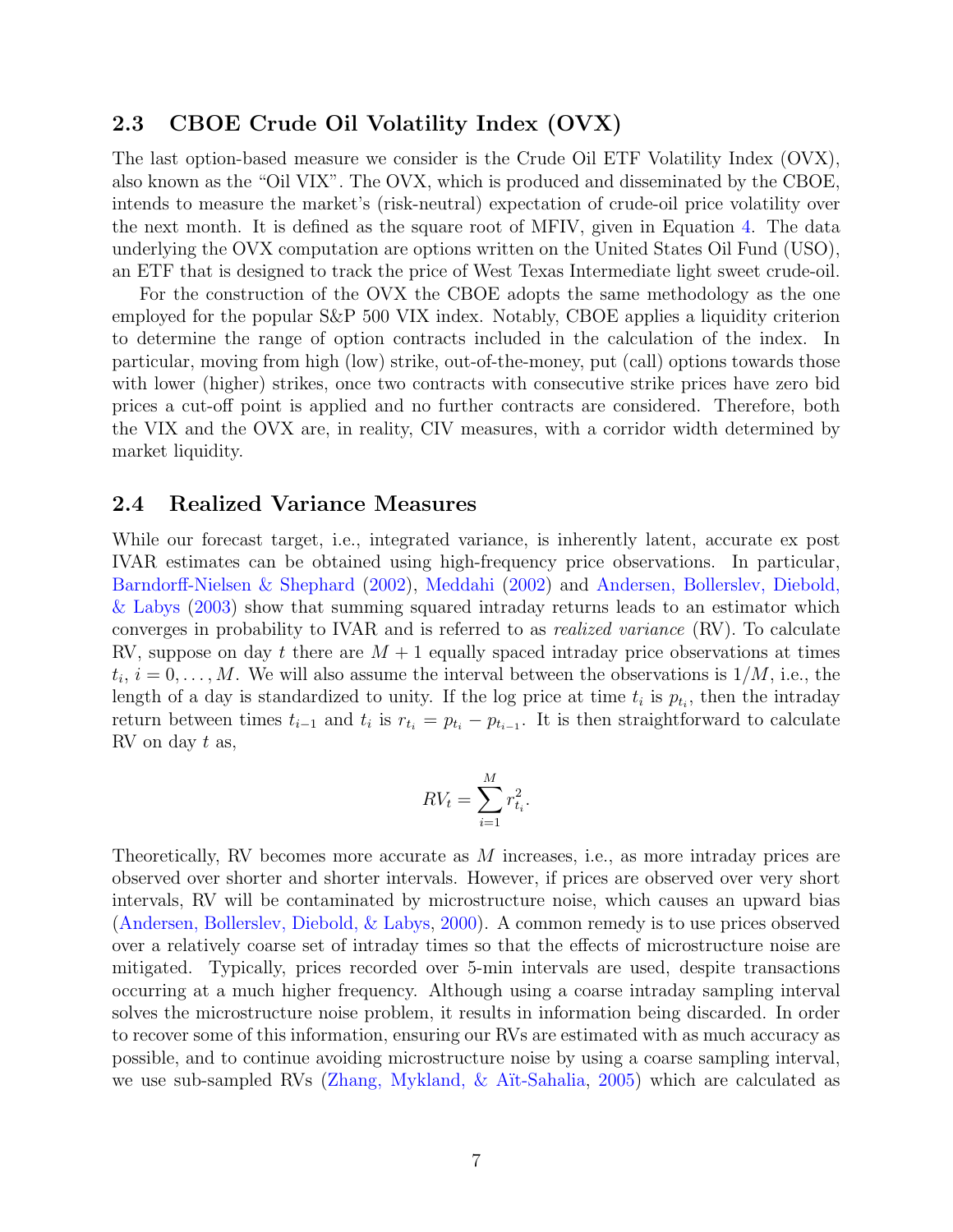follows,

$$
\widetilde{RV}_t = \frac{1}{\Delta} \left( \frac{M/\Delta}{(M/\Delta) - 1} \sum_{j=2}^{\Delta - 1} \sum_{i=1}^{M/\Delta - 1} \bar{r}_{\Delta, t_{\Delta(i-1)+j}}^2 + \sum_{k=1}^{M/\Delta} \bar{r}_{\Delta, t_{\Delta(k-1)+1}}^2 \right)
$$
(6)

where  $\bar{r}_{\Delta,t_i} = \sum_{j=1}^{\Delta} r_{t_{i+(j-1)}} = p_{t_{i-1}+\Delta} - p_{t_{i-1}}$  is the  $\Delta$ -period intraday return between times  $t_{i-1}$  and  $t_{i-1+\Delta}$ , and M and  $\Delta$  are chosen such that  $M/\Delta$  is an integer.

Later in the paper we will require an accurate proxy of CIVAR. For this purpose, we introduce the concept of corridor realized variance (CRV). With sub-sampling, CRV is calculated as follows,

$$
\widetilde{CRV}(B_1, B_2)_t = \frac{1}{\Delta} \left( \frac{M/\Delta}{(M/\Delta) - 1} \sum_{i=2}^{M-\Delta-1} \left( \tilde{r}_{\Delta, t_{\Delta(i-1)+j}}(B_1, B_2) \right)^2 + \sum_{k=1}^{M/\Delta} \left( \tilde{r}_{\Delta, t_{\Delta(k-1)+1}}(B_1, B_2) \right)^2 \right), \tag{7}
$$

where  $\tilde{r}_{\Delta,t_{\Delta(i-1)+j}}(B_1, B_2) = \max(\min(p_{t_{i-1}+\Delta}, B_2), B_1) - \max(\min(p_{t_{i-1}}, B_2), B_1)$  is the  $\Delta$ period intraday corridor return between times  $t_{i-1}$  and  $t_{i-1+\Delta}$ . Therefore, if either  $p_{t_{i-1+\Delta}}$  or  $p_{t_{i-1}}$  are above  $B_2$  then they are set equal to  $B_2$ , whereas if either are below  $B_1$  they are set equal to  $B_1$ . Again, M and  $\Delta$  are chosen such that  $M/\Delta$  is an integer.

# 3 Methodology

## 3.1 Data and Sample Construction

Our main dataset consists of options and high-frequency prices for the WTI Light Sweet Crude Oil futures, which currently trade at CME, the world's most liquid commodity derivatives market. Our options and futures datasets start in January 1996 and end in April 2016. Our secondary dataset contains options and high-frequency prices of the USO ETF from May 2007 to December 2016.

#### 3.1.1 Crude-oil Option Data

Option contracts are written on futures contracts for physical delivery of light sweet crudeoil. In particular, the underlying asset is the futures contract whose delivery date is three business days after the expiration of the option. These contracts have American-style exercise and are settled in cash. Our option data consist of daily settlement prices, which are recorded at 14:30 ET each day.

We make several adjustments to the raw data before we proceed with the estimation of the option-implied volatility (OIV) measures. As the latter require price data on European options rather than American ones for their calculation, we attempt to alleviate this problem in two ways. First, we eliminate all in-the-money options and only keep out-of-the money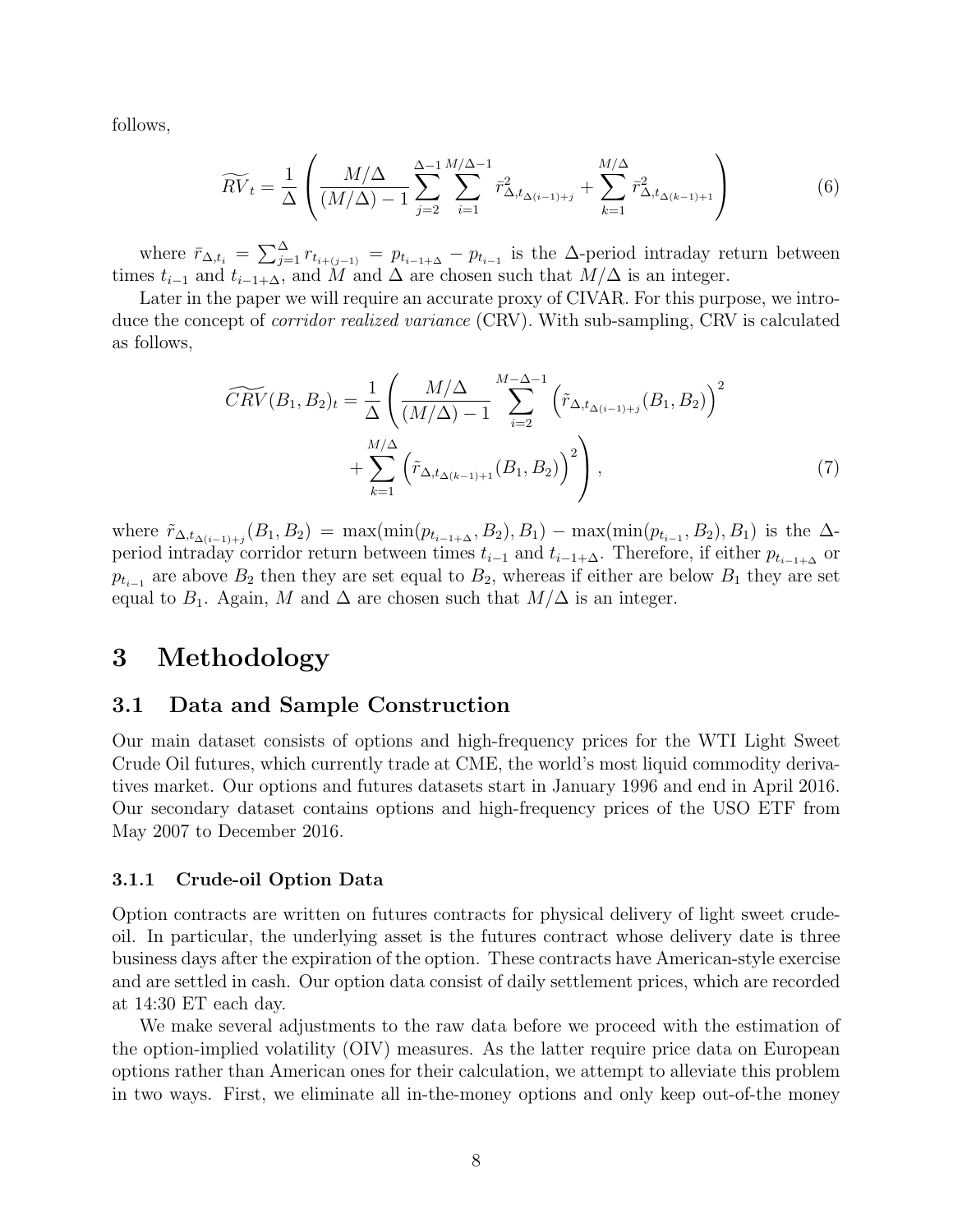options, for which the early exercise premium is significantly lower and, for the case of deepout-of the money options, almost quantitatively negligible. Second, we estimate the early exercise premium of each option using the Barone-Adesi & Whaley (1987) American option pricing formula and subsequently calculate the price of their European-style counterparts.

Finally, in order to guard against recording errors and other market microstructure effects, we eliminate options with a price less than \$0.01 and filter all call/put prices that violate standard arbitrage bounds. An overview of our final option data sample is provided in Table 1. It is noteworthy that the number of traded option contracts has increased substantially over the last few years.

#### 3.1.2 High-Frequency Crude-oil Futures Data

Our high-frequency data comprise of transaction prices recorded at 30-sec intervals. Until June 2006, futures were traded between 09:00 and 14:30 ET using an open outcry system in a trading pit, resulting in 661 price observations per day. Subsequently, they have been traded between 18:00 and 17:00 ET the following day on the electronic GLOBEX platform, resulting in 2,761 price observations per day.

To construct RV we use 5-min intraday returns. This frequency is commonly used in the empirical literature, e.g., see Andersen, Bollerslev, Diebold, & Labys (2001), Andersen et al. (2003) and ? among others, as it is deemed to provide an appropriate trade-off between the objective of incorporating as much information as possible from intraday prices and the necessity to avoid contamination from microstructure noise. Hence, in applying our subsampled RV estimator in Equation (6) we set  $M = 660$  or  $M = 2760$ , depending on the data are from before June 2006 or not, and  $\Delta = 10$ .

#### 3.1.3 USO Option and High-Frequency Return Data

Options on the USO ETF trade 08:30-15:00 CT on the CBOE and correspond to the delivery of 100 shares of the USO ETF, where the delivery date is three business days following the exercise of the option. These contracts have American-style exercise. Our USO ETF option prices consists of end-of-day bid and ask quotes. Before proceeding with the estimation of our OIV measures we estimate the early exercise premium and apply the same data filter procedures as with our crude-oil option dataset.

In analogy to our crude-oil futures data, our high-frequency USO ETF data consists of transaction prices recorded at 30-sec intervals. The USO ETF trades on the NYSE Arca between 09:30 and 16:00 ET, resulting in 781 price observations per day. Again, we use 5-min returns to construct RV so that  $M = 780$  and  $\Delta = 10$  when applying our sub-sampled RV estimator in Equation (6).

## 3.2 Forecast Samples

We examine the forecast performance of alternative option implied measures using three distinct samples. The first, and most important one, corresponds to the full history of our crude-oil option and futures data (January 1996- April 2016). We refer to it as our full sample.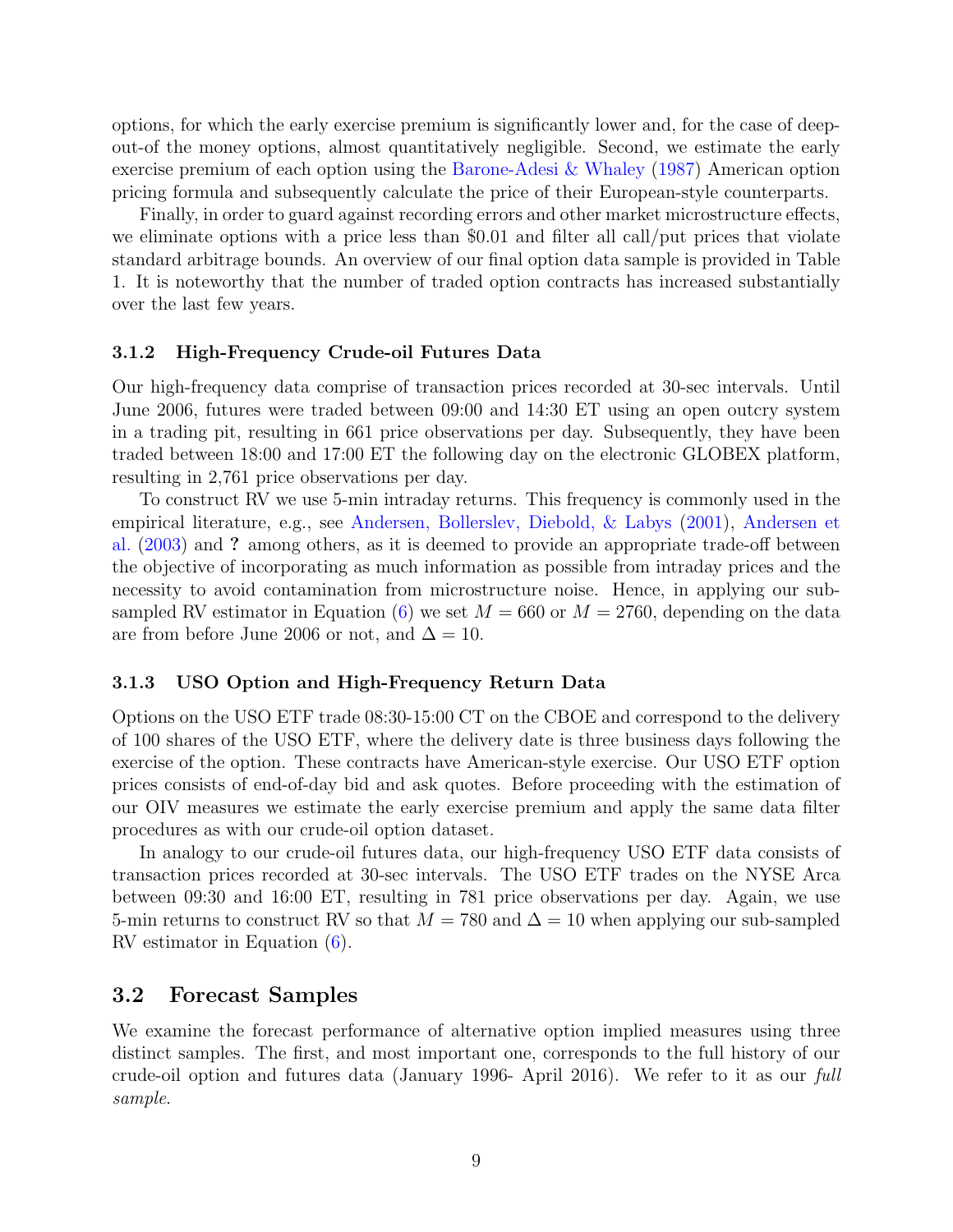Motivated by the literature that finds that the behavior of commodities has experienced significant changes after their "financialization" period, we conduct a separate analysis using data that belong exclusively to that era. This sample, which we refer to as Post-Fin, starts in May 2007, when the OVX, our natural benchmark, was first reported by the CBOE, and ends in April 2016.

Finally, we examine option data and high-frequency returns corresponding to the USO ETF. Since the latter underlies CBOE's OVX computation we believe that the analysis of USO volatility forecasts can provide interesting insights. This sample, which we refer to as USO sample, spans the period between May 2007 and December 2016. In the interests of clarity, we present the empirical results of the USO sample separately in Section 5.

Our empirical study focuses on monthly variance forecasts. Along these lines, we study options that have approximately 22 trading days to expiration.<sup>9</sup> Throughout the sample, the day that we collect option prices is never before the maturity date of the previous option chain we studied, i.e., all our option-based forecasts are non-overlapping.

## 3.3 Construction of Implied Volatility Measures

The computation of the MFIV and CIV measures requires the existence of options trading for a continuum of strike prices, an assumption which is of course not satisfied in practice. In order to address this, we first estimate a risk-neutral distribution using the prices of observed options for each relevant date, which enables us to subsequently generate option prices for arbitrary strike prices. Our preferred risk-neutral distribution is the flexible Generalized Beta Distribution of the second kind (GB2) which, as discussed in Taylor (2005), has a number of appealing properties.<sup>10</sup>

The calculation of the CIV measures also requires a selection of the relevant corridor width, i.e., the barrier price levels  $B_1$  and  $B_2$ . We consider four CIV measures<sup>11</sup> in total, with the barriers determined by evaluating the quantile function of the risk-neutral distribution  $F_Q$ . Specifically, defining  $B_1 = F_Q^{-1}(p)$  and  $B_2 = F_Q^{-1}(1-p)$ , the CIV1 to CIV4 measures are obtained by first setting  $p = 0.45, 0.35, 0.25, 0.10$ , respectively, and subsequently evaluating Equation (5).

Figure 1 plots several CIV measures together with the MFIV estimates corresponding to crude-oil over the the 1996-2016 period. As expected, all measures exhibit a strong degree of covariation, although narrow CIV measures appear more stable than their wide corridor counterparts. As shown in Table 2, all CIV measures are highly correlated with both MFIV and ATMIV. The autocorrelation patterns for 1, 6, and 12 lags also reveal that CIV measures become less persistent as the width of the corridor widens. As expected, the unconditional moments of the CIV measures approach those of the full MFIV as more

<sup>&</sup>lt;sup>9</sup>If for a given month options with an expiration horizon of 22 trading days are not available, we shorten the target horizon by one or (if needed) two days and scale the resulting OIV such that its expiration horizon corresponds to 22 days. For example, if the expiration horizon of the OIV was  $N$  trading days, we scale the OIV by multiplying it by 22/N.

<sup>&</sup>lt;sup>10</sup>The GB2 distribution, firstly proposed by Bookstaber & McDonald (1987), allows for general levels of skewness and kurtosis, while European option prices can be computed in closed-form. We elaborate on our choice and examine its robustness in Section 6.1.1.

<sup>&</sup>lt;sup>11</sup>Supplementary analysis for alternative corridor measures is presented in Section  $6.1.2$ .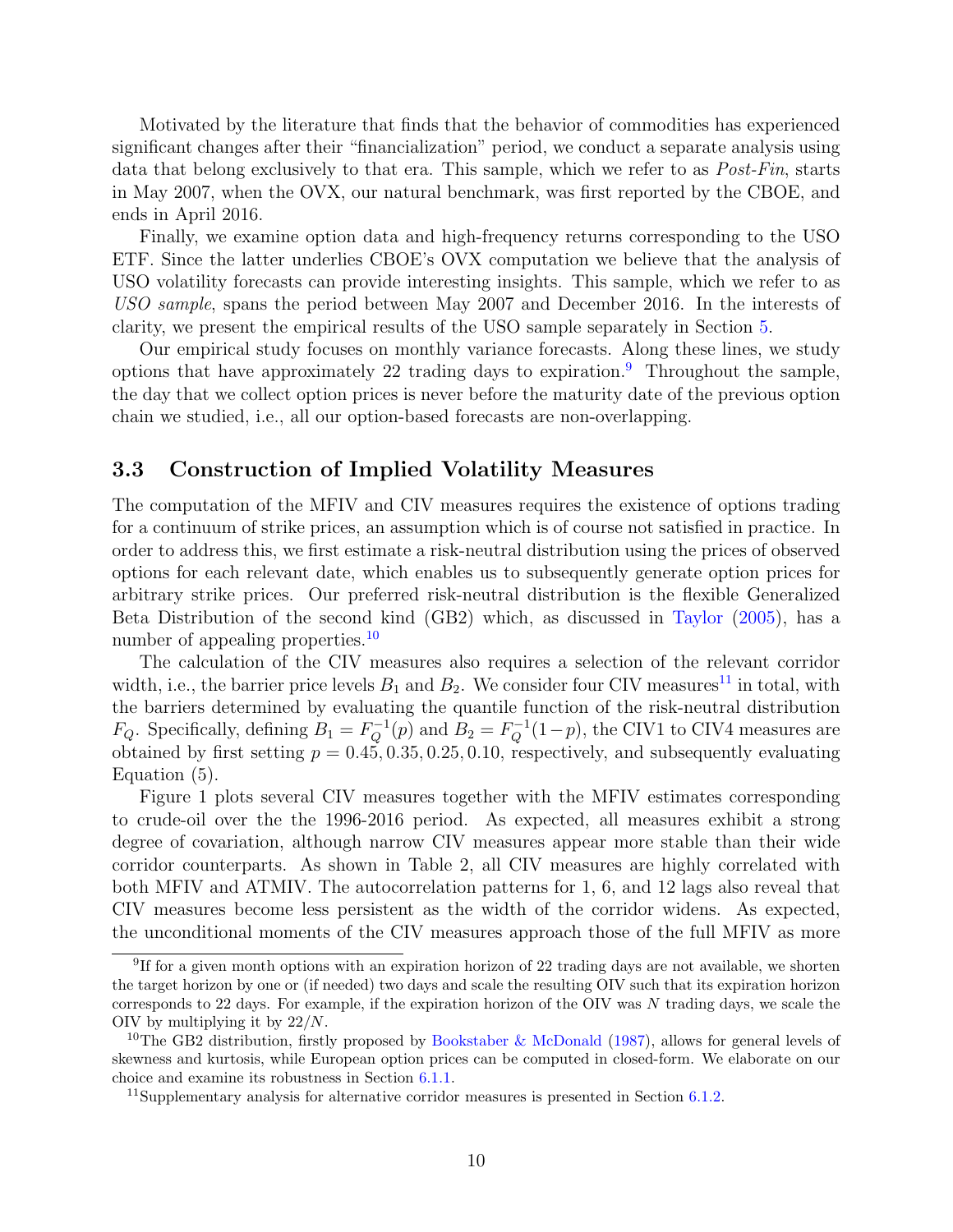options are included in the calculations, while for the case of CIV4 the two measures have almost identical properties.

## 3.4 Variance Forecasts using the HAR Model

There is a considerable literature demonstrating the superiority of forecasts generated from time-series models of RV over those obtained by a random walk model or specification using daily return data (see, for example,Corsi (2009), Patton & Sheppard (2015), Bollerslev, Patton, & Quaedvlieg (2016) and Bollerslev, Hood, Huss, & Pedersen (2018)). Along these lines, we use the heterogeneous autoregressive model (HAR) of Corsi (2009) to generate RV-based forecasts,

$$
RV_{t+1,t+22} = \beta_0 + \beta_1 RV_{t,t} + \beta_2 RV_{t-4,t} + \beta_3 RV_{t-21,t} + \epsilon_{t+22},
$$
\n(8)

where,  $RV_{u,v} = \sum_{s=u}^{v} \widetilde{RV}_s$ , i.e. our realized variances are calculated using the sub-sampled RV estimates described in Equation 6. While various extensions of the HAR model could be considered, our study relies exclusively on the baseline version. This is because, as shown in the comprehensive studies of Sévi  $(2014)$  and Prokopczuk et al.  $(2016)$ , sophisticated HAR extensions do not outperform the simple HAR benchmark for the case of crude-oil.<sup>12</sup> We estimate the HAR model parameters using a rolling window of 60 monthly observations.

# 4 Empirical Results

We examine the forecast accuracy of competing forecasts using several techniques. Firstly, we evaluate the information content of each of our forecasts using Mincer-Zarnowitz regressions. Secondly, we make comparisons between the information content of our forecasts using encompassing regressions. Thirdly, we analyse the prediction errors of our forecasts using statistical loss functions. Lastly, we assess the economic value of our forecasts by implementing a volatility timing exercise.

## 4.1 Mincer-Zarnowitz Regressions

Our first evaluation procedure assesses the information content of our HAR-based forecasts and the OIVs. This is done by running Mincer-Zarnowitz regressions (Mincer & Zarnowitz, 1969), whereby we regress our variance target, the RV calculated over each out-of-sample monthly forecast horizon, against the competing forecasts. More precisely, for each forecast i, we run the following regression,

$$
RV_{t+1,t+22} = \beta_0 + \beta_1 f_{t,t+22}^i + \epsilon_{t+22},
$$
\n(9)

where  $f_{t,t+22}^i$  is the forecast from model i using information available up until day t for the variance between days  $t + 1$  and  $t + 22$ . The information content of each forecast is measured by the  $R^2$  of this regression.

<sup>&</sup>lt;sup>12</sup>Experimentation with alternative HAR models corroborated this finding for our sample. Since our results replicate those of Sévi (2014) and Prokopczuk et al. (2016) we do not report them to conserve space.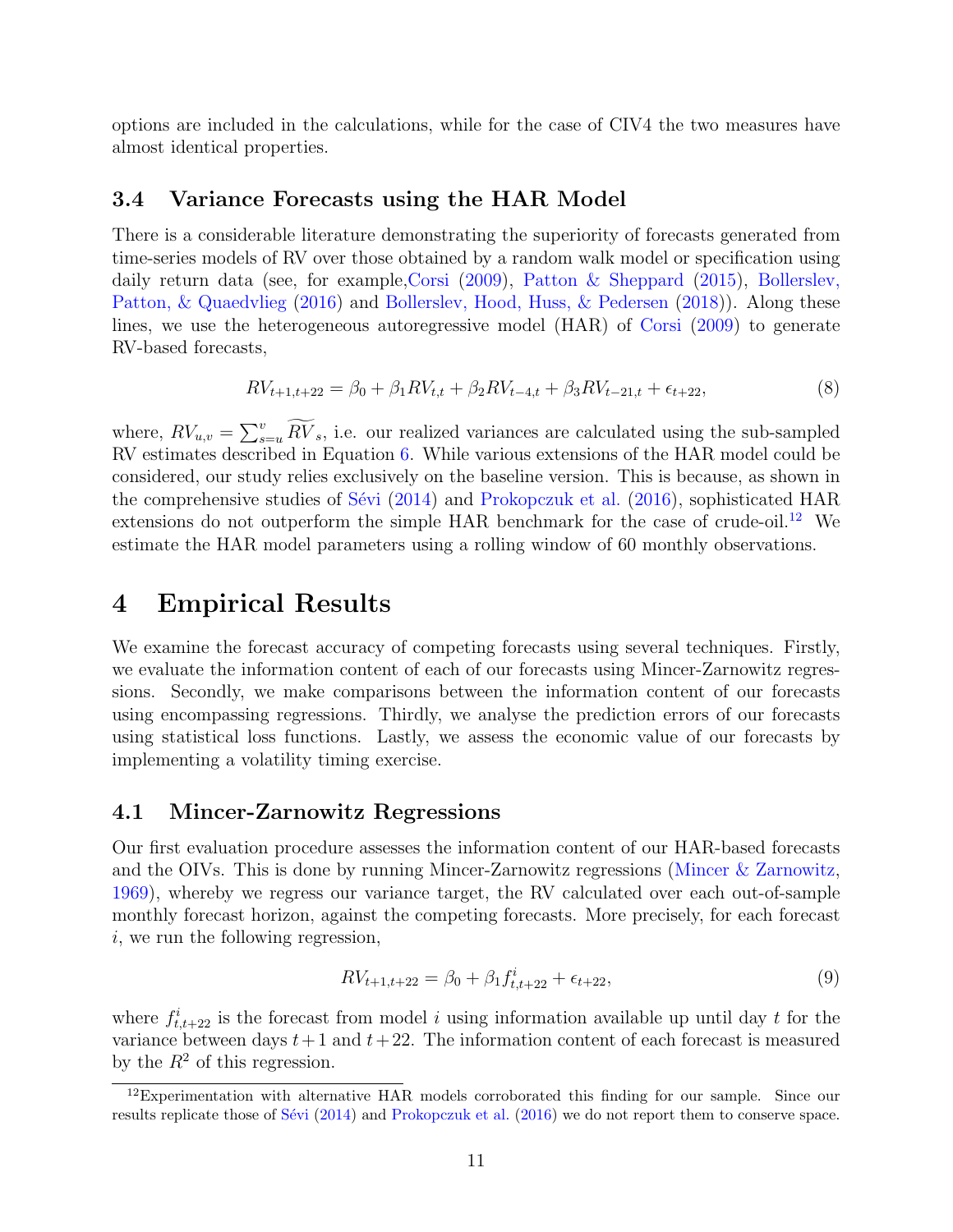In Table 3 we present results for the Mincer-Zarnowitz regressions. In Panel A we report results for the full sample, whilst in Panel B we summarize results for the Post-Fin sample. The values of  $R^2$  suggest the following. Firstly, option-implied volatilities (OIVs) have markedly higher information content compared to forecasts based solely on past RVs. Specifically, HAR forecasts have the lowest  $R^2$  values, whilst the  $R^2$  for the OIV forecasts are larger by 5-7 percentage points for the full sample and 35-37 percentage points for the Post-Fin sample. Secondly, CIV1 appears to have the highest information content, since CIV1 forecasts result in the largest  $R^2$ s in both the full and Post-Fin samples. Thirdly, the information content of our CIVs appears to be inversely proportional to the width of the corridor; as we move from CIV4 to CIV1, the  $R^2$ s progressively increase. Lastly, the OVX has a low information content with its  $R^2$  being approximately on par with CIV4, the worse performing CIV, and lower than ATMIV.

It should also be noted that the parameter estimates corresponding to Equation (9) differ substantially between the forecasts. This is as expected and a consequence of the differing levels of bias in the forecasts. If a forecast is unbiased, then we would expect  $\beta_0 = 0$  and  $\beta_1 = 1$ . Whilst all of the  $\beta_0$  parameters are close to zero, there are large differences between the values of  $\beta_1$ . Overall, the MFIV, ATMIV and OVX are upwardly biased, consistent with the presence of a variance risk-premium, whilst CIV1, CIV2 and CIV3 are downwardly biased, reflecting the fact that they provide risk-neutral expectations for CIVAR rather than IVAR. The observed biases are consistent with the mean values of the OIVs reported in Table 2.

## 4.2 Encompassing Regressions

Our second evaluation procedure assesses the relative performance of the alternative forecasts by running encompassing regressions. We make comparisons between two forecasts by running the following bivariate regressions,

$$
RV_{t+1,t+22} = \beta_0 + \beta_1 f_{t,t+22}^i + \beta_2 f_{t,t+22}^j + \epsilon_{t+22}.
$$
 (10)

We can determine whether the forecast from one model encompasses the other by examining the significance of the individual regression parameters. If the information contained in the forecast from model i is subsumed by the information in the forecast from model j, then we expect  $\beta_1$  to be insignificant and  $\beta_2$  to be significant. If this occurs, then we say that the forecast from model i encompasses the forecast from model j and vice versa.

We make the following comparisons using our encompassing regressions: (i) we compare the information content of the HAR model forecasts, which are based on RV alone, against our OIVs to examine whether the forward-looking information in our OIVs is useful vis- $\lambda$ -vis the backward-looking information contained in RV; and (ii) we compare the information content of our alternative OIVs to examine which of our OIVs contains the most useful forecasting information.

The results of the encompassing regressions are summarized in Table 4. Results for comparisons between the OIVs and the HAR forecasts are summarized in Panels A and B for the full and Post-Fin samples, respectively. Panel A shows that CIV1, CIV2 and CIV3 encompass the HAR forecasts, at the 1% level. In the remaining encompassing regressions,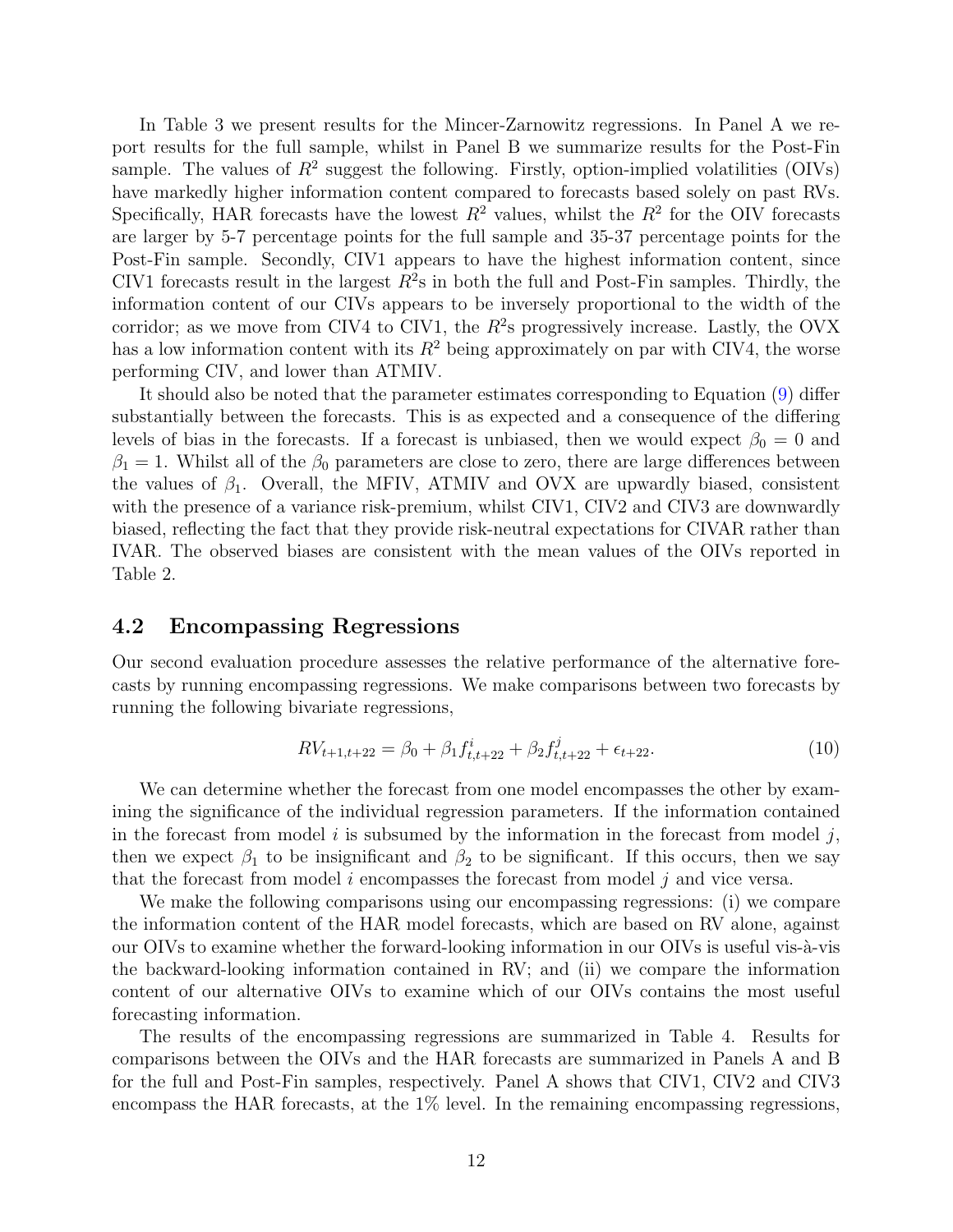although the parameters on MFIV, ATMIV and CIV4 are significant at the 1% level, the parameters on HAR are also significant; albeit only at the 10% level for the encompassing regressions involving ATMIV and CIV4. Thus, although they do not encompass the HAR forecasts, there appears to be incremental information in the MFIV, ATMIV and CIV4 OIVs which is not captured in the historical time-series of RV. However, in Panel B, all OIVs, including the OVX, encompass the HAR forecasts, at the 1% level.

Results for comparisons between the OIVs are summarized in Panels C and D for the full and Post-Fin samples, respectively. Focusing on the full sample results, it can be seen that MFIV is encompassed by all the other OIVs at the 5% level. Comparisons of ATMIV and CIVs show that ATMIV is encompassed by CIV1, CIV2 and CIV3, at the 5% level. The encompassing regressions involving CIV1, CIV2, CIV3 and CIV4 show that CIV4 is encompassed by CIV1, CIV2 and CIV3, at the 5% level. Therefore, the results show that narrowing the corridor of our CIVs leads to improved information content. These findings are consistent with the arguments of Andersen & Bondarenko (2007) that the presence of options with extreme strikes, which are thinly traded and typically very sensitive to volatility risk premia fluctuations, contaminates the volatility information contained in the MFIV and wide CIV measures.<sup>13</sup>

The results in Panel D are weaker than those in Panel C and likely reflect the smaller size of the Post-Fin sample. Nonetheless, although often significant at the 10% level only, the results show that CIV1 encompasses all other OIVs. Notably, the OVX does not encompass any of the other OIVs, consistent with our Mincer-Zarnowitz regression results in Section 4.1 which showed the information content of the OVX to be inferior relative to our other OIVs.

In summary, the results from the encompassing regressions support those from the Mincer-Zarnowitz regressions in Section 4.1. The information content of the OIVs appears to be superior relative to those based on RV alone, i.e., the HAR forecasts. Furthermore, of the OIVs, the CIV1 appears to be informationally superior, since it encompasses our other OIVs in both the full and Post-Fin samples. In contrast, the information content of the OVX is seemingly limited as it does not encompass any other OIV while its respective parameter is always less significant when combined with any CIV.

## 4.3 Generating Out-of-sample Forecasts

The presence of a variance risk premia as well as the fact that corridor implied variances provide risk-neutral forecasts of expected corridor integrated variance, rather than integrated variance, generally causes the raw OIV measures to provide biased forecasts of future return variation. Empirically, this can be observed by the parameters of the Mincer-Zarnowitz regressions presented in Table 3. Along these lines, out-of-sample variance forecasts of models utilizing option-implied information are obtained through the following univariate models,

$$
RV_{t+1,t+22} = \beta_0 + \beta_1 OIV_{t,t+22} + \epsilon_{t+22},
$$
\n(11)

where  $OIV_{t,t+22}$  is an option-implied measure (i.e. either MFIV, ATMBS, CIV1, CIV2, CIV3, CIV4, or, where applicable, OVX) calculated on day t and corresponding to a forecast for

<sup>&</sup>lt;sup>13</sup>We investigate the role of the variance risk premium in determining the forecast accuracy of our OIVs in more depth in Section 4.6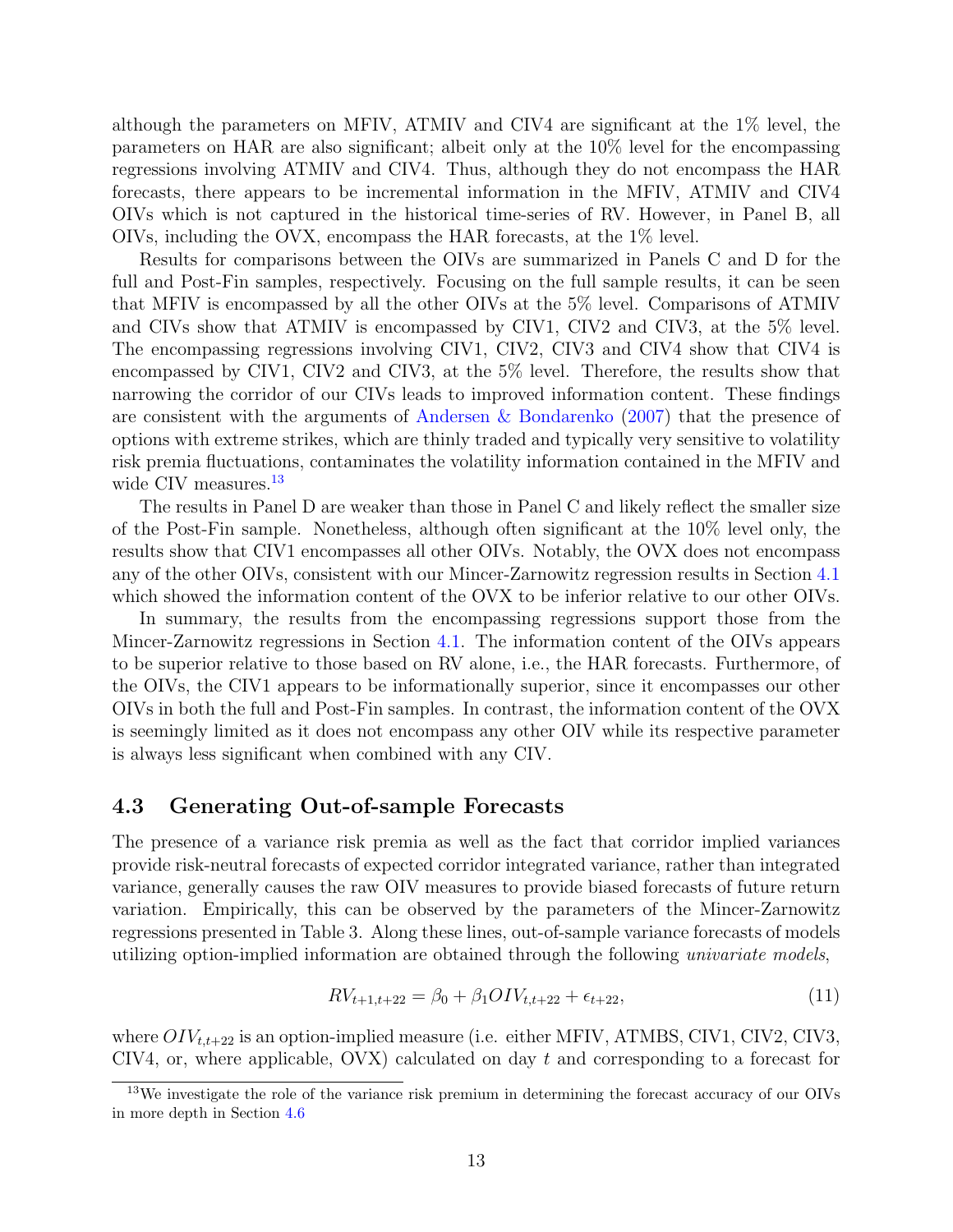the variance between days  $t + 1$  and  $t + 22$ . We use BC-MFIV to denote the bias-corrected MFIV forecast, BC-ATMIV to denote the bias-corrected ATMIV forecast and so on.

Moreover, by comparing the adjusted  $R^2$ s of the encompassing regressions in Table 4 to the  $R<sup>2</sup>$ s of the Mincer-Zarnowitz regressions in Table 3, we can see that a linear combination of RVs and OIVs leads to a higher information content than can be attained with any individual forecast. This motivates evaluating the accuracy of forecasts generated by augmented models that utilize information from both option prices and historical return data. Consistent with the prior literature (e.g. Busch, Christensen, & Nielsen (2011)), we use the following augmented HAR model to generate forecasts,

$$
RV_{t+1,t+22} = \beta_0 + \beta_1 RV_{t,t} + \beta_2 RV_{t-4,t} + \beta_3 RV_{t-21,t} + \beta_4 OIV_{t,t+22} + \epsilon_{t+22}.
$$
 (12)

We use HAR-MFIV to denote the forecasts from an HAR model augmented with MFIV, HAR-ATMIV the forecasts from an HAR model augmented with ATMIV and so on.

In total, we examine out-of-sample forecasts generated by thirteen different models for the full sample and fifteen for the Post-Fin and USO samples, since the latter two include the BC-OVX and HAR-OVX forecasts. The parameters for all models defined in equations (8), (11) and (12) are estimated using a rolling window of 60 monthly observations.

## 4.4 Forecast Evaluation using Statistical Criteria

Although Mincer-Zarnowitz and encompassing regressions provide insights into the information content of our forecasts, they do not provide much information about their precision. From the perspective of economic agents, quantifying forecast accuracy is of paramount importance. Thus, we now turn to assessing prediction errors by means of statistical loss functions.

#### 4.4.1 Statistical Loss Functions

To evaluate the accuracy of our forecasts, we use a symmetric, the mean squared error (MSE), and an asymmetric, the quasi-likelihood (QLIKE), loss function. A lower MSE and/or QLIKE corresponds to smaller prediction errors. These loss functions were chosen because they are commonly employed in the volatility forecasting literature and, as shown in Patton (2011), they are robust to measurement error in the IVAR proxy. More precisely, using the MSE and QLIKE loss functions ensures that the ranking of two forecasts in terms of expected loss is preserved even when the true integrated variance is replaced by a conditionally unbiased, but imperfect, proxy.

Denoting  $f_t^i$  as the time t variance forecast generated from a reference model i, and  $RV_{t,T}$ as the corresponding realization of the target quantity, MSE and QLIKE losses from  $n$  total forecasts are defined as:

$$
L_{MSE,i} = \frac{1}{n} \sum_{t=1}^{n} (f_t^i - RV_{t,T})^2 \qquad , \qquad L_{QLIKE,i} = \frac{1}{n} \sum_{t=1}^{n} ln(f_t^i) - \frac{f_t^i}{RV_{t,T}}
$$

In order to test for significant differences between the MSE and QLIKE of competing forecasts we use Diebold-Mariano tests (Diebold & Mariano, 1995) with Newey-West (Newey & West, 1987) standard errors.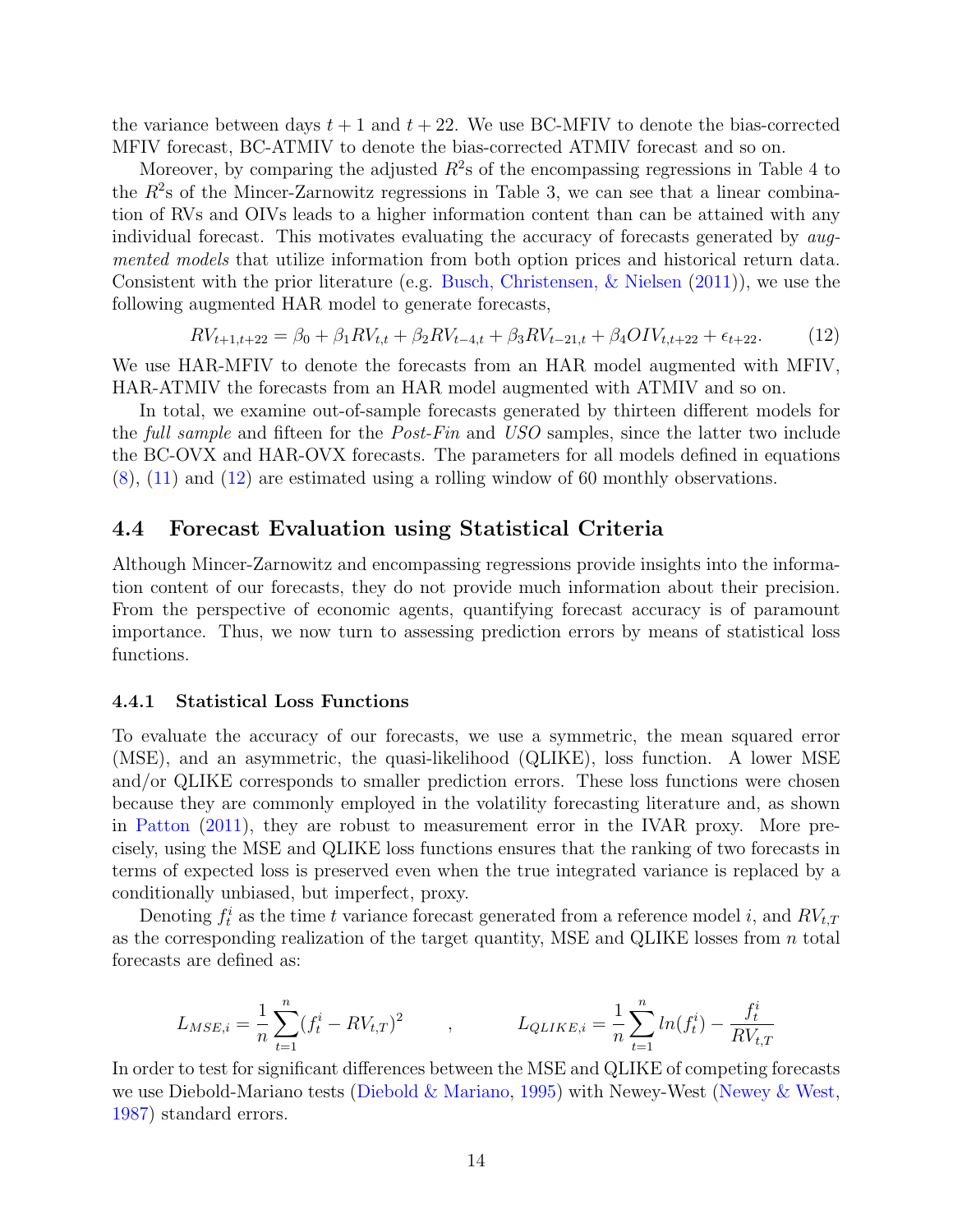#### 4.4.2 Forecast Evaluation Results

The out-of-sample MSEs and QLIKEs of our competing forecasts are presented in Table 5. Panel A reports results for the full sample whilst Panel B summarizes results for the Post-Fin sample. In each panel we also report the results of Diebold-Mariano tests in which the HAR forecasts are used as a benchmark. Therefore, any significance reported indicates the MSE or QLIKE is significantly different to that of the HAR forecasts. In Panel B, to assess the accuracy of forecasts which incorporate information from the OVX, we additionally report results from Diebold-Mariano tests where the HAR-OVX forecasts are treated as the benchmark.<sup>14</sup>

From Panel A it can be seen that, overall, the bias-corrected forecasts outperform the corresponding HAR forecasts according to the MSE. The BC-CIV1 forecasts result in the lowest MSE and, of the HAR-based forecasts, the lowest MSE is associated with HAR-CIV1. However, Diebold-Mariano tests show that no forecast results in an MSE which is significantly lower than that generated by the HAR forecasts.

The QLIKE results in Panel A differ slightly to those for the MSE. Under this loss function the HAR-based forecasts outperform the bias-corrected forecasts, with the most accurate forecasts being those of HAR-CIV1. However, in contrast to the MSE results, we find that the QLIKEs for HAR-CIV1, HAR-CIV2, HAR-CIV3 and HAR-ATMIV are all significantly lower than for HAR at the 5% level. The QLIKEs for HAR-MFIV and HAR-CIV4 are also significantly lower at the 10% level. The fact that we find significant differences when using the QLIKE loss function is most likely associated with the ability of this loss function to more accurately discriminate between competing variance forecasts (Patton & Sheppard, 2009). Overall, the results in Panel A suggest that using information in CIV1 leads to the most accurate variance forecasts.

The results for the Post-Fin sample (Panel B) are analogous to those of the full sample (Panel A) and support our overall conclusion that incorporating information from CIV1 leads to the most accurate forecasts. Importantly, it can also be seen that forecasts based on the OVX perform poorly. When the HAR-OVX forecasts are used as a benchmark, it can be seen that nearly all non-OVX option-implied forecasts produce significantly lower QLIKEs and MSEs at the  $5\%$  level.<sup>15</sup> Although the BC-OVX forecasts result in an MSE that is significantly lower than that for the HAR-OVX forecasts, of the bias-corrected forecasts, BC-OVX result in the largest MSE.

In summary, the results show that prediction errors can be minimized when CIV1 is employed. The results are consistent with those from the Mincer-Zarnowitz and encompassing regressions, which showed that the OIVs were informationally superior to forecasts based on RV and that CIV1 had a higher information content relative to other OIVs. Our results also suggest that forecasts based on the OVX perform significantly worse than those based on our alternative OIVs. Further insights regarding the performance of the OVX, including

 $^{14}\rm{Between}$  the OVX-based forecasts, the BC-OVX forecasts result in a lower MSE, whilst the HAR-OVX forecasts generate a lower QLIKE. However, to avoid unnecessary complexity, we only use the HAR and HAR-OVX forecasts as benchmarks in our Diebold-Mariano tests reported in Table 5. This choice has no impact on our conclusions.

<sup>&</sup>lt;sup>15</sup>The BC-CIV4 (HAR-CIV1) forecasts generate a QLIKE (MSE) that is significantly lower than the QLIKE (MSE) for the HAR-OVX forecasts at the 10% level only.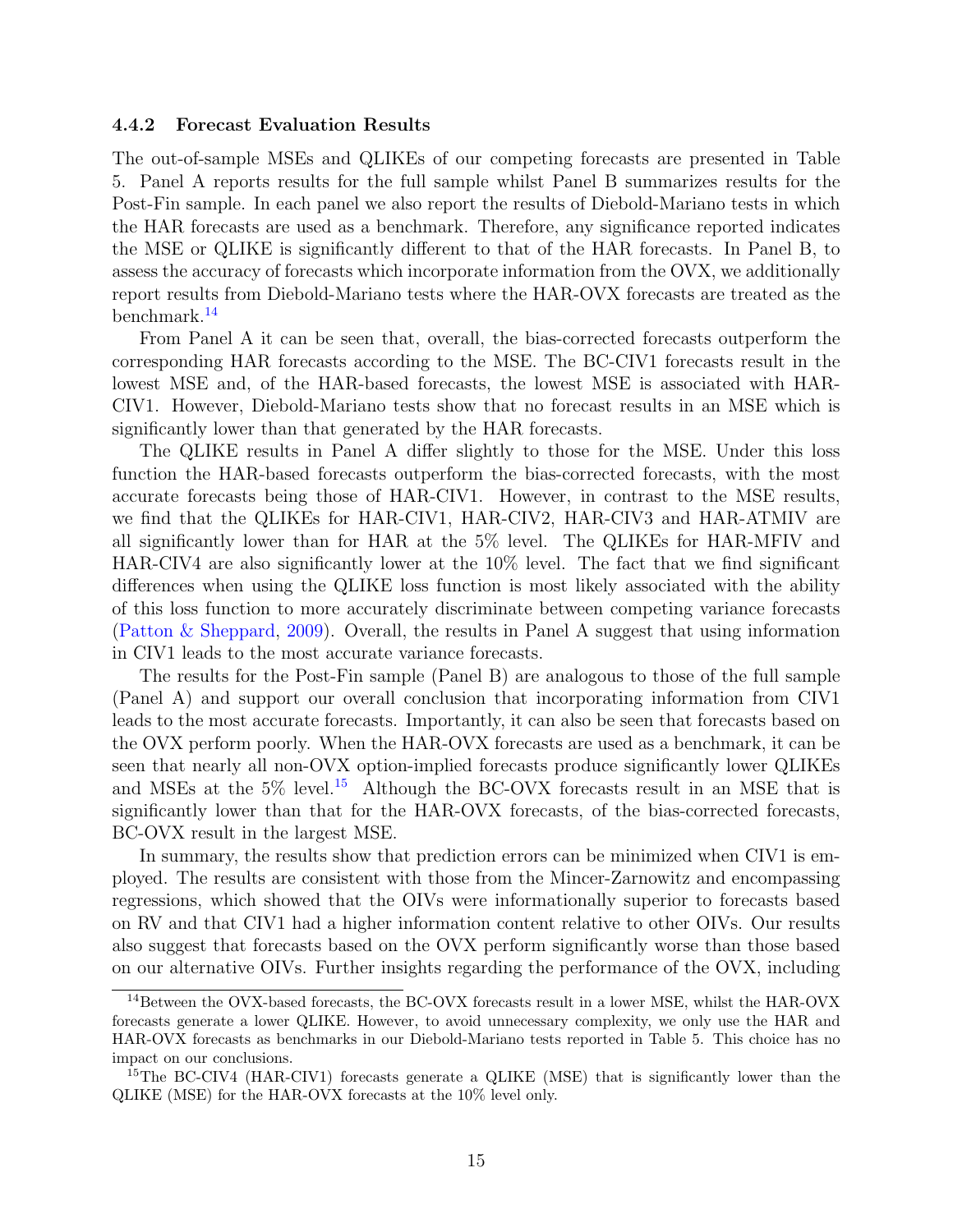the effect of CBOE's cut-off methodology, are provided by the analysis of our USO sample in Section 5.

## 4.5 Forecast Evaluation using Economic Criteria

Although evaluating variance forecasts with MSE and QLIKE is common, they are statistical loss functions. It is not clear how minimizing the MSE and/or QLIKE translates into economic gains for the forecaster. Therefore, in order to ascertain whether the improved forecast accuracy we observe leads to economic gains, we perform a volatility timing exercise.

We consider an agent whose investment opportunity set consists of the WTI crude-oil futures and a risk-free asset and assume the agent's objective is to maximize the utility of a portfolio consisting of these two assets. We follow the set-up of Bollerslev et al. (2018) and assume Sharpe ratios are constant and that a quadratic utility function provides an accurate approximation to investors' true utility functions. With these assumptions, the following function describes investors' utility per unit wealth (UoW),

$$
UoW_t = \frac{U(w_t)}{W_t} = \left(w_t SR \sqrt{E_t(RV_{t+1,t+22})} - \frac{\gamma}{2} w_t^2 E_t(RV_{t+1,t+22})\right),\tag{13}
$$

where  $W_t$  is the investors wealth,  $w_t$  is the proportion of the investors wealth held in crudeoil futures, SR is the Sharpe ratio and  $\gamma$  is the investors level of risk aversion.<sup>16</sup> It can be shown that constructing a portfolio to maximize expected utility is equivalent to forming a portfolio with a specific volatility target, where the optimal proportion of wealth to invest in crude-oil futures is,

$$
w_t^* = \frac{SR/\gamma}{\sqrt{E_t(RV_{t+1,t+22})}}.\t(14)
$$

The ratio in the numerator corresponds to the volatility target and the denominator is the expected volatility. To operationalize the strategy,  $E_t(RV_{t+1,t+22})$  in denominator is replaced with a variance forecast. We also follow Bollerslev et al.  $(2018)$  and set  $SR = 0.4$  and  $\gamma = 2$ , which they argue are sensible parameters when forecasting variance over a monthly horizon, and results in a volatility target of 20%. Using Equation 14 to substitute for  $w_t$ in Equation 13, replacing  $E_t(RV_{t+1,t+22})$  with our variance forecasts, and plugging-in our assumed values of  $SR$  and  $\gamma$  leads to the following expression for the utility per unit wealth based on forecast  $f_{t+1,t+22}$ ,

$$
UoW_t = 8\% \frac{\sqrt{RV_{t+1,t+22}}}{\sqrt{f_{t+1,t+22}}} - 4\% \frac{RV_{t+1,t+22}}{\sqrt{f_{t+1,t+22}}}.
$$
\n(15)

Comparisons between models are then made using realized utility,

$$
RUoW = \frac{1}{T} \sum_{t=1}^{T} UoW_t.
$$
\n
$$
(16)
$$

Note, realized utility is expressed as a percentage return and, given our assumptions, can take a maximum value of 4%.

<sup>16</sup>See Bollerslev et al. (2018) for further details.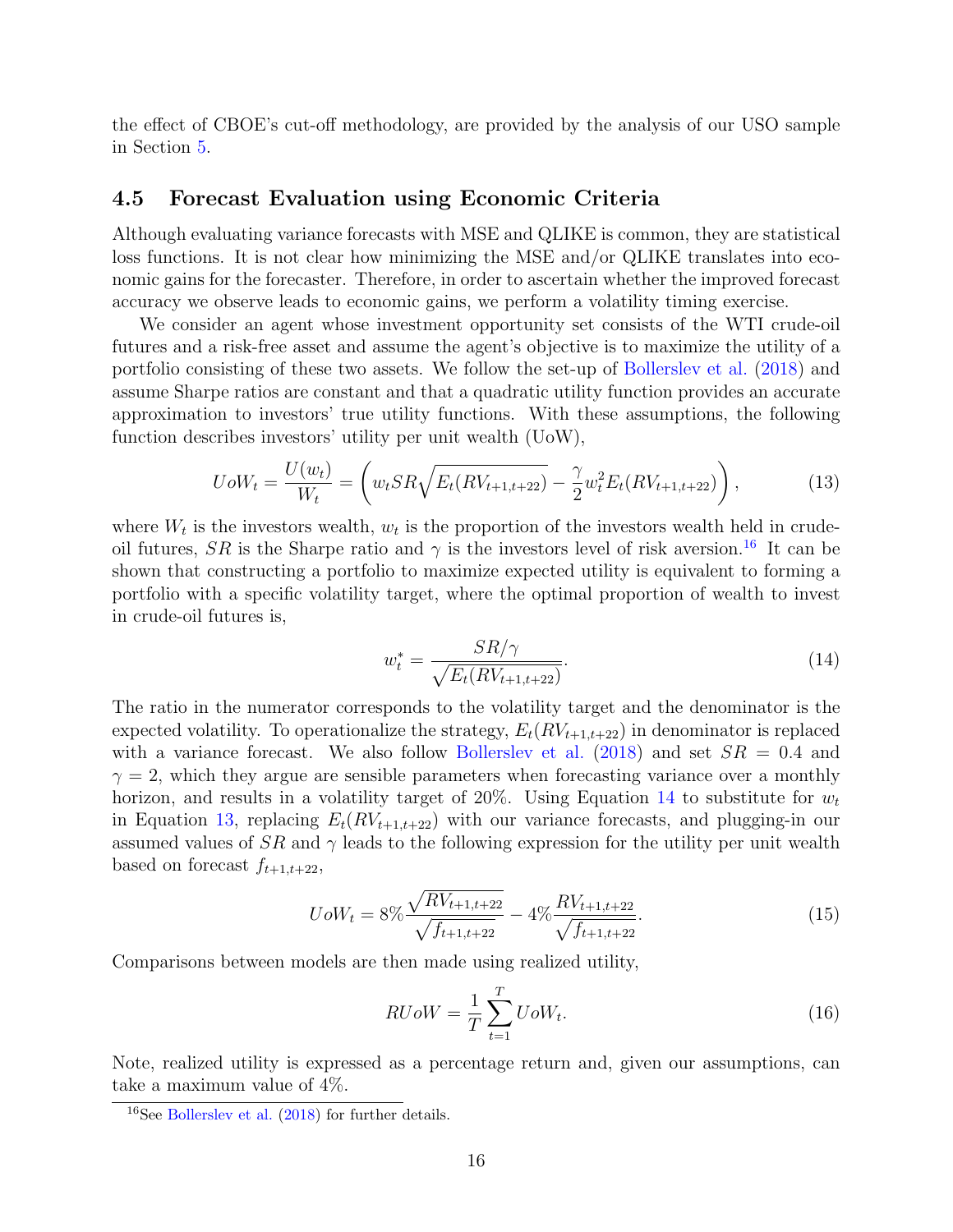#### 4.5.1 Realized utility results

Panels A and B of Table 6 summarize the realized utility results for our full and Post-Fin samples, respectively. The first column of Panel A reports the realized utility. It can be seen that the HAR-based forecasts outperform the bias-corrected forecasts. In addition, of the HAR-based forecasts, HAR-CIV1 generates the highest realized utility.

In the first column of Panel A we also report the results from Diebold-Mariano tests of whether the realized utility associated with a forecast is significantly different to the realized utility generated by the HAR forecasts. It can be seen that HAR-CIV1, HAR-CIV2 and HAR-CIV3 produce realized utilities that are significantly higher, at the 5% level for HAR-CIV1 and HAR-CIV2 and the 10% level for HAR-CIV3, than the realized utility attained with the HAR forecasts. Therefore, the pattern in forecasting performance observed with the statistical loss functions is retained when we use an economic loss function. The results also confirm that the improvements in forecasting accuracy we observed with the statistical loss functions translate into economic benefits.

The difference between the value of the realized utility for the HAR-CIV1 forecasts relative to the HAR forecasts in Panel A is 2 bp. Although this may appear to be a relatively modest difference, there are two reasons why this represents a material economic improvement. Firstly, as highlighted by Bollerslev et al. (2018), there has been a drive by investment management companies, in particular mutual funds and ETFs, towards lowering fees. The fees now charged by low-cost funds are of the order of tens of basis points. As argued by Bollerslev et al. (2018), this means that a single digit basis point increase in fees is relatively substantial. The difference in realized utility of 2 bp means that a fund using the HAR-CIV1 forecasts instead of the HAR forecasts will be able to increase its fees by 2 bp and remain equally attractive to investors.

Secondly, the realized utilities reported are unconditional. Therefore, in any given month the economic benefit of using the HAR-CIV1 over the HAR forecasts could be much larger than 2 bp. In order to examine this further, we report in columns 2-7 of Panel A in Table 6 the 2.5, 5, 10, 25, 50 and 75% quantiles of the UoW for each set of forecasts. Comparing the HAR-CIV1 to the HAR forecasts, it is clear that there are substantial differences, of 5-10 bp, in the UoW at the 2.5, 5 and 10% quantiles. The difference between the lower quantiles of the UoW distributions suggests the HAR-CIV1 forecasts tend to outperform the HAR forecasts precisely when it is most difficult to forecast volatility and when an accurate forecast is in greatest demand, e.g., when there is a volatility shock which causes UoW to be low.

The results for the Post-Fin sample in Panel B of Table 6 are analogous to those for the full sample in Panel A. Again, the HAR-CIV1 results in the highest realized utility, whilst, besides the OVX-HAR case, all augmented HAR models generate a realized utility higher than that of the HAR.The differences between the realized utilities of each non-OVX augmented HAR forecast and the HAR forecasts are also on the whole larger than those reported in Panel A of Table 6, being approximately 2-5 bp.

To examine the economic benefit of using our OIVs over the OVX, in Panel B we test for a significant difference between each forecast and the HAR-OVX forecasts.<sup>17</sup> It can be seen

 $17$ We use the HAR-OVX forecasts rather than the BC-OVX forecasts as a benchmark because, of the two, the former generate a higher realized utility.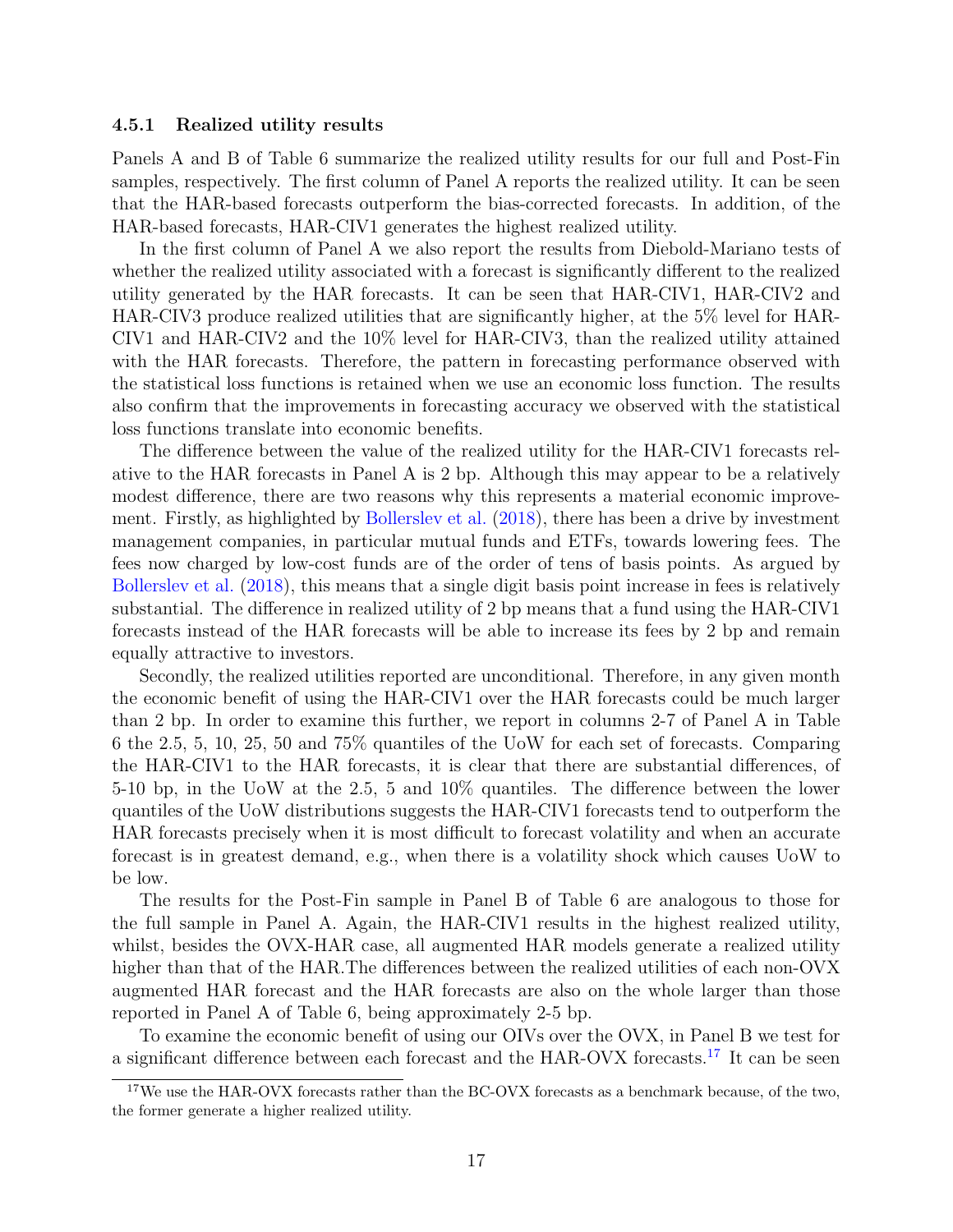that the realized utility of all non-OVX augmented HAR forecasts are significantly higher, typically at the 1% level, than the realized utility associated with the HAR-OVX forecasts. Therefore, these results further support our conclusion that there is value in constructing our OIVs directly from option prices rather than relying on the CBOE's methodology.

Similar to our findings in Panel A, there are potentially large differences between the conditional values of UoW for the Post-Fin sample. For the 25-50% UoW quantiles the difference between the realized utilities associated with the HAR and augmented HAR forecasts is approximately 4-13 bp, whilst the difference between the HAR-OVX and the other non-OVX augmented HAR forecasts is approximately 9 bp.

Of course, the magnitude of the economic benefits derived from each forecast depends on the assumptions employed. As Bollerslev et al. (2018) highlight, the value of the realized utility is a linear function of the volatility target. Thus, if the volatility target doubles, e.g., through a doubling of the Sharpe ratio or a halving of the coefficient of risk aversion, the size of the economic benefits also double. Nevertheless, the framework above provides a sensible approximation and therefore the magnitude of the economic benefits presented should be reasonable.

In conclusion, the results demonstrate that the improvements in forecasting accuracy observed when using OIVs translate into economic benefits under reasonable assumptions. They also further corroborate our preference for the CIV1 amongst our OIVs.

#### 4.5.2 Realized utility results with transaction costs

In order to make our analysis more realistic, we also take into consideration transaction costs. Specifically, transaction costs are calculated as being a proportion of turnover,

$$
TC = \sum_{t=1}^{T} c \cdot turnover_t,
$$
\n(17)

where,

$$
turnover_t = |w_t - w_{t-1}|.
$$

The precise level of transaction costs is controlled by c. We follow Wang, Liu, Ma, & Wu (2016) and Caldeira, Moura, Nogales,  $\&$  Santos (2017) and set c to be either 0.033% or 0.15%. It should be noted that transaction costs are low in futures markets (Locke  $\&$ Venkatesh, 1997) and have decreased markedly over the past few decades. Realized utility net of transaction costs is then given by,

$$
NetRUoW = RUoW - TC.
$$
\n
$$
(18)
$$

Panels A and B of Table 7 summarize the net realized utility and transaction costs for the full and Post-Fin samples, respectively. In Panel A (Panel B) we also use Diebold-Mariano tests to formally evaluate whether the net realized utility and transaction costs associated with each forecast are significantly different to the net realized utility and transaction costs generated by the HAR (HAR-OVX) forecasts.

In both Panels A and B it can be seen that transaction costs, whether  $c = 0.015\%$  or  $c = 0.0033\%$ , do not differ substantially between the competing forecasts. In Panel A, it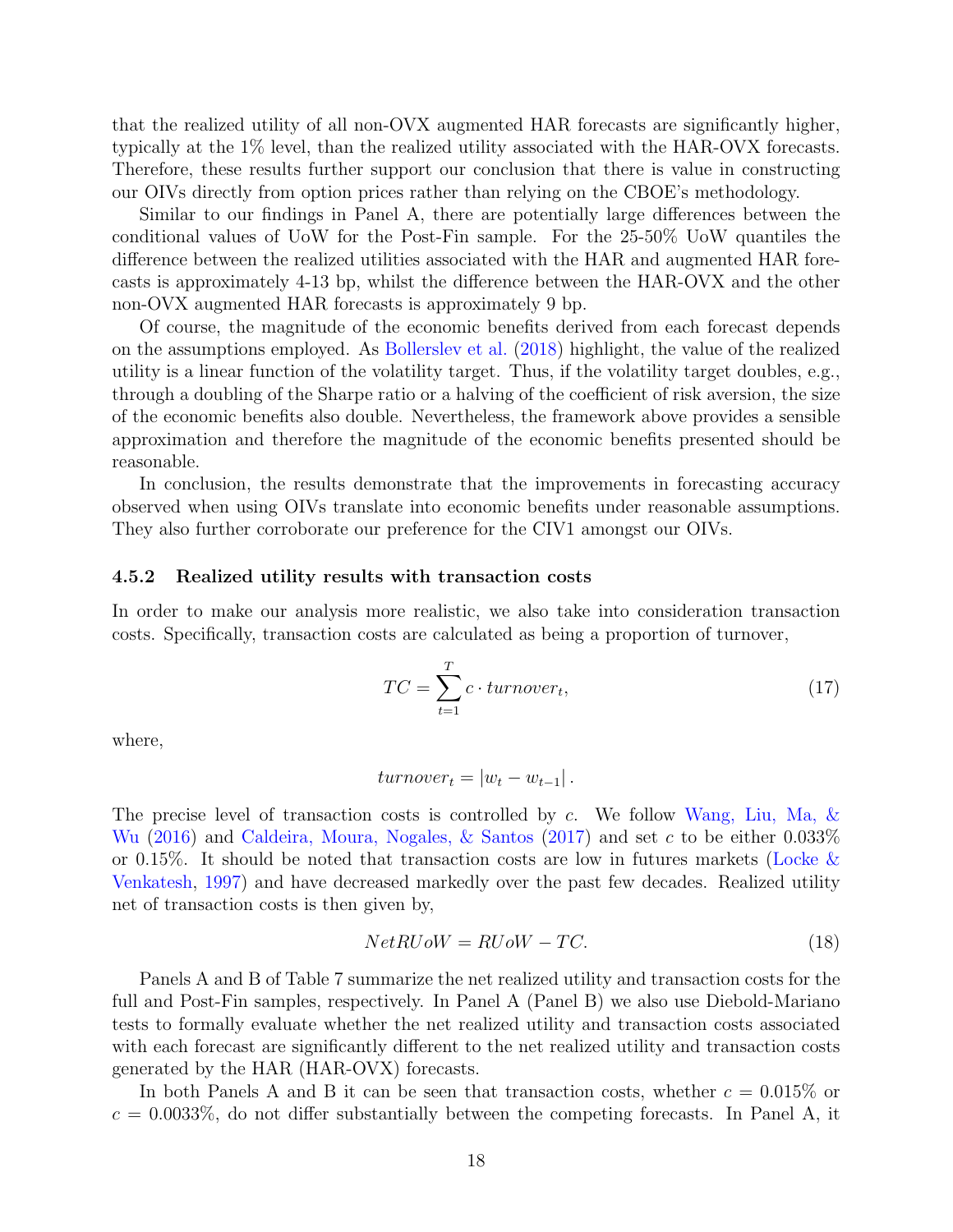can be seen that there are no significant differences in transaction costs, whilst in Panel B, BC-CIV1 and BC-CIV2 lead to significantly lower transaction costs at the 10% level. Consequently, because none of the forecasts lead to unusually high transaction costs, the ranking of the forecasts in Panels A and B of Table 7 are identical to those in Panels A and B of Table 6. In particular, the HAR-CIV1 forecasts produce the highest net realized utility in both the full and Post-Fin samples. Within the full sample, the HAR-CIV1 and HAR-CIV2 forecasts result in net realized utilities that are significantly higher than the net realized utility of the HAR forecasts at the 5% level. Whilst for the Post-Fin sample, all the non-OVX augmented HAR forecasts result in significantly higher net realized utilities than the HAR-OVX forecasts, typically at the 1% level. Thus, differences in trading volumes are small and do not have a material impact on the relative economic benefits of the forecasts. Therefore, the results also support our conclusions in Section 4.5.1

## 4.6 Forecast Performance and Variance Risk Premia

Corridor implied volatility measures discard some information from option panels as contracts with strikes outside the corridors are not included in their calculation. This creates a mismatch between the option-implied quantity (i.e. expected risk-neutral corridor variance) and the target quantity (expected real-world integrated variance). If narrow CIV measures perform well empirically, it must be the case that the benefits from discarding these options outweighs the costs.

There are two reasons that can justify this trade-off. The first is that the discarded options, due to thin or non-existent trading, merely contaminate option-implied expectations with measurement error. The second is that certain options embed risk premia, in the sense that a higher expected volatility is required to explain their price.

For the purpose of forecasting, the presence of such risk premia may not be a significant concern if they are relatively constant across time, and a sufficiently long history of past data is available to estimate them, so that the bias from the option-implied forecasts can be removed. What is notoriously more challenging is the possibility that they vary substantially over time, causing variations in the option-implied measures that are unrelated with the target quantity, i.e. expected integrated variance. In this section we investigate whether the behavior of risk-premia can help us explain why our narrow corridor measure perform well in practice.

#### 4.6.1 Variance and Corridor Risk Premia

Thus far we have presented our empirical results without attempting to explain why CIV1 provides the most accurate variance forecasts. In the stock market, the variance risk premium (VRP), defined as the difference between real-world and risk-neutral expected values of variance, is know to vary across time (Todorov, 2009) and have an unconditional expected value that is negative (Carr & Wu, 2008; Bollerslev, Tauchen, & Zhou, 2009). Naturally, these properties of the VRP adversely affect the accuracy of volatility forecasts derived from the prices of options.

In order to gain an insight into whether a similar argument applies to our crude oil data, we analyze the time series properties of risk premia associated with our option-implied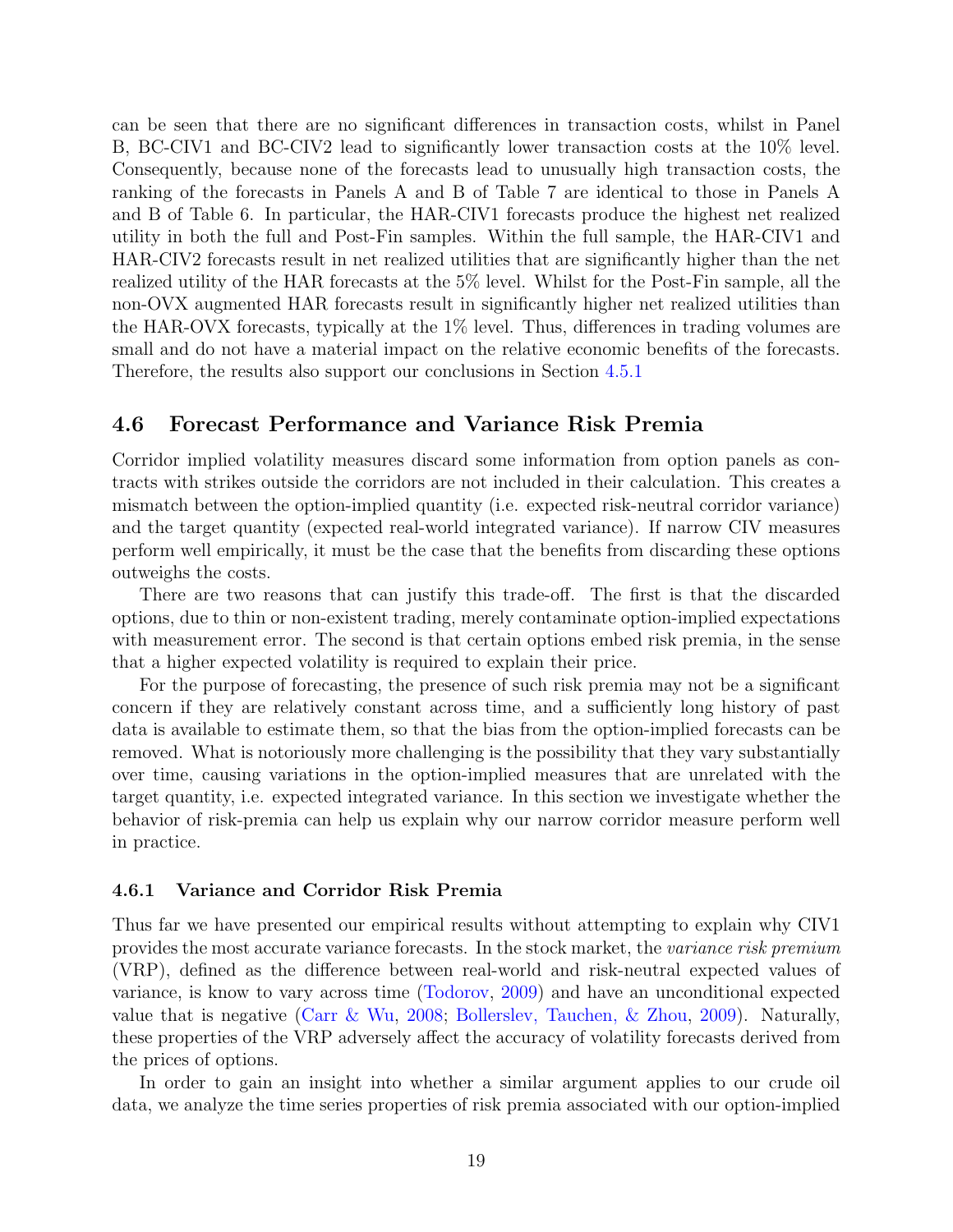measures.

To estimate the VRP we follow Bollerslev et al.  $(2009)$  and use<sup>18</sup>

$$
VRP_t = E^{\mathbb{Q}} \Big[ IVAR_{0,T} \Big] - E \Big[ IVAR_{0,T} \Big] = MFIV_{t,t+22} - RV_{t-21,t} ,
$$

where the integrated variance (IVAR) measures for the real-world () and risk-neutral world (Q) have been discussed in Section 2.1 and Section 2.2, respectively.

Due to our CIVs providing risk-neutral expectations of corridor integrated variance (CIVAR), it is not appropriate to estimate their corresponding risk premia using the equation above. Instead, we use the analogous concept of corridor variance risk premium (CVRP), defined as

$$
CVRP_t^{(B_1,B_2)} = E^{\mathbb{Q}} \Big[ CIVAR_{0,T}^{(B_1,B_2)} \Big] - E \Big[ CIVAR_{0,T}^{(B_1,B_2)} \Big] = CIV_{t,t+22}^{(B_1,B_2)} - CRV_{t-21,t}^{(B_1,B_2)} \quad ,
$$

where  $CIV_{t,t+22}^{(B_1,B_2)}$  is equal to CIV1, CIV2, CIV3 or CIV4, and  $CRV_{t-21,t}^{(B_1,B_2)}$  represents the associated corridor realized variances which we denote as CRV1, CRV2, CRV3 and CRV4.<sup>19</sup> Similarly, the barriers of  $CVRP^{(B_1,B_2)}$  correspond to those of our four CIV measures, so we denote the respective corridor variance risk premia estimates as  $CVRP<sup>1</sup>$ ,  $CVRP<sup>2</sup>$ ,  $CVRP<sup>3</sup>$ and  $CVRP<sup>4</sup>$ .

#### 4.6.2 Statistical properties of Corridor Realized Variances

Since corridor realized variances (CRVs) have not been explored in the extant literature, we firstly examine their time-series properties. Panel A of Table 8 provides summary statistics for our realized variance measures. As expected, the means and standard deviations of the CRVs are lower than those of the RV. The skewness and kurtosis of CRV1-CRV3 are also markedly lower. Therefore, the time-series properties of our CRVs are analogous to those of the CIVs in that their time variation is lower and have fewer extreme values than their full variance counterparts. Although arguably a little higher for the CRVs, the autocorrelations are of a similar magnitude with those of the RV.

Our CIV measures provide (risk-neutral) forecasts of future corridor integrated variance. Our target quantity in this paper, however, is integrated variance. Therefore, a closer inspection at the relationship between two, as measured by our respective proxies (i.e. CRV and RV), can provide some useful insights. For instance, if the relative differences are stable over time, then corridor integrated variance forecasts can be easily scaled up to provide reasonable predictions of integrated variance.

Along these lines, we examine the statistical properties of the ratios between the CRV and RV measures (i.e.  $CRV/RV$ ) for each of our corridors. For CRV1 to CRV4 these ratios are denoted as R1 to R4. The summary statistics are displayed in Panel B of Table 8. As it can be seen therein, although the skewness and kurtosis of R1 are a little larger than those of R2 and R3, R1 has a much lower standard deviation. In terms of persistence, the

<sup>&</sup>lt;sup>18</sup>This estimate, which essentially assumes that monthly RVs follow a random walk, has the advantage that is does not require a model to generate expected variance forecasts. Both Bollerslev et al. (2009) and Feunou, Jahan-Parvar, & Okou (2017) report that they obtain qualitatively similar results when model-based forecasts are used, so they opt for this simpler estimate instead.

 $19$ Both the RV and CRV measures were computed using the sub-sampling method discussed in Section 2.4.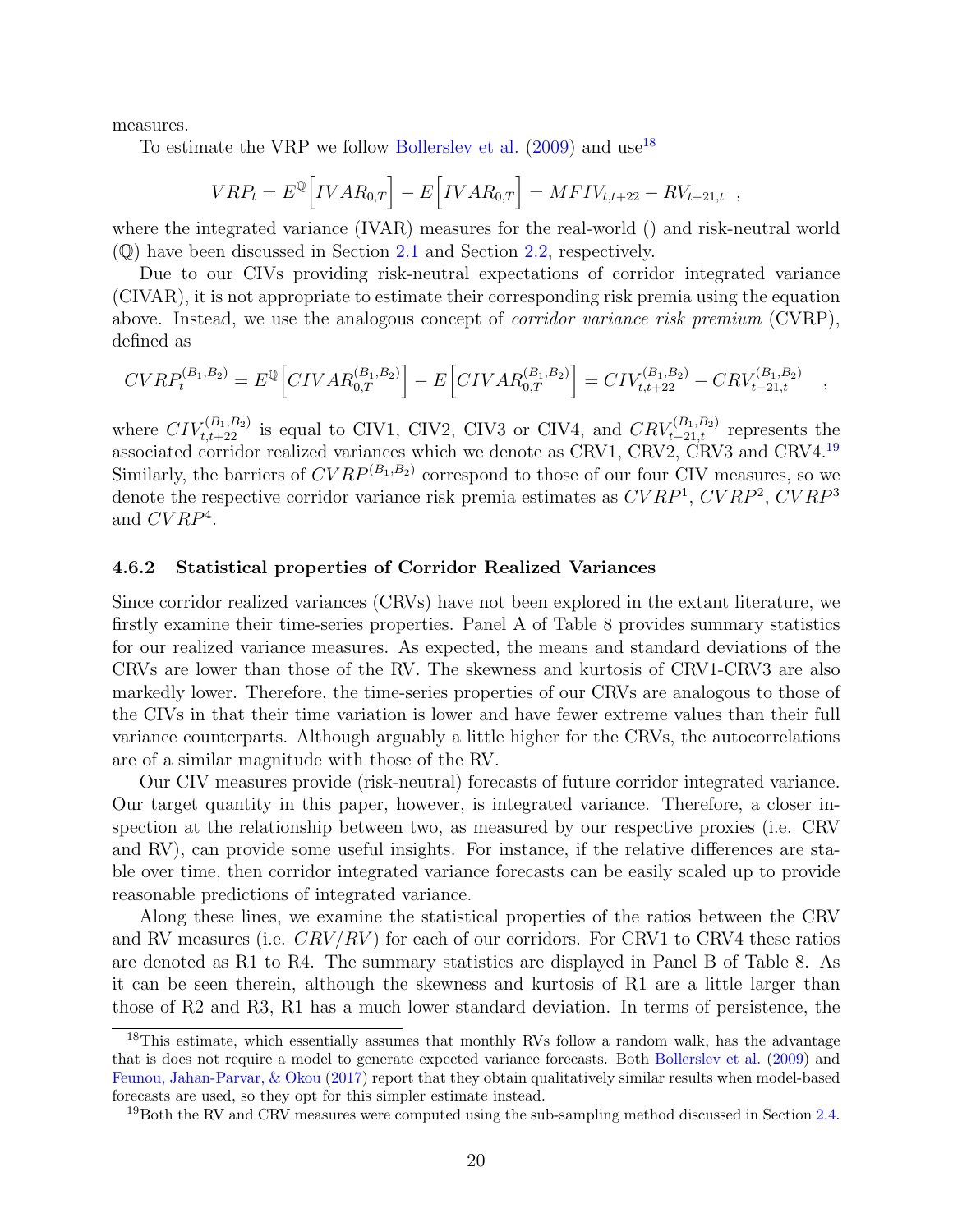autocorrelations for all the realized variance ratios are of comparable magnitude. Therefore, the relationship between CRV1 and RV appears to be more stable than for the other wider corridors, so it reasonable to assume that sensible integrated variance predictions can be obtained by scaling up the corresponding corridor integrated variance forecasts.

#### 4.6.3 Statistical properties of Corridor Risk Premia

To understand the behavior of corridor risk premia and examine what impact they might have on our forecast results, we take a closer look at their statistical properties. As it can be seen from Panel C of Table 8, several observations are noteworthy. Firstly, VRP and CVRPs are significantly different to zero in all cases, meaning that all the option-implied measures provide biased forecasts of their respective target quantities. Second, both the mean and standard deviation of the  $CVRP<sup>1</sup>$  are substantially lower compared to the rest. Thirdly, the skewness and kurtosis of  $CVRP<sup>1</sup>$ ,  $CVRP<sup>2</sup>$  and  $CVRP<sup>3</sup>$  are comparatively low, indicating that narrow corridors are associated with fewer extreme CVRPs values. This suggests that for narrow corridor measures the difference between risk-neutral and real-world expectations will not be prone to sudden large deviations.

We continue our discussion by looking at the most important link between the statistical properties of the various CVRPs and the forecast performance of the associated CIV measures. Specifically, we examine if variance and corridor risk premia vary across time by testing for zero autocorrelations in the series  $(x - \tilde{x})$  where x is a reference VRP or CVRP estimate and  $\tilde{x}$  denotes its sample mean. We consider 1, 6 or 12 lags and the null hypothesis that all autocorrelations up to these lags are jointly zero is evaluated using the Ljung-Box test. This test should uncover evidence of conditional mean dynamics in each series. We find that at the 5% level the constant mean assumption cannot be rejected for any of the CVRPs. On the contrary, at the same significance level, the zero autocorrelation assumption is rejected at both 1 and 6 lags for the case of the  $VRP<sup>20</sup>$  As a time-varying risk-premium contaminates option-implied forecasts with variations that are irrelevant to the target quantity (expected integrated variance) but rather reflect adjustments in the pricing of risk premia, this empirical finding directly demonstrates the advantage of CIV forecasts over those obtained from the full MFIV measure.

We conclude our empirical evidence on time-varying risk premia by doing a more careful comparison between volatility expectations extracted from options at the tails of the riskneutral density versus those that have strikes around its mean. To do so, we compare the risk-premia associated exclusively with extreme strike options, defined as  $CVRP^{tail} =$  $VRP - CVRP<sup>4</sup>$ , with those that correspond to the central support of the RND. For the latter, we use the  $CVRP^2$  estimate that contains a comparable (risk-neutral) probability mass. Since risk-premia should vary with the state of the economy, we use the economic activity index of Aruoba, Diebold, & Scotti (2009), which we denote as (ADS), to capture any changes in the conditional mean of each series. In particular, we estimate the following

<sup>&</sup>lt;sup>20</sup>The p-values corresponding 1 lag (6 lags) are 0.093 (0.75) for the  $CVRP<sup>1</sup>$ , 0.71 (0.56) for  $CVRP<sup>2</sup>$ , 0.73  $(0.251)$  for  $CVRP^3$  and 0.16  $(0.74)$  for  $CVRP^4$ . When we test for zero correlation at the first 12 lags, the p-value of the VRP is 0.07 while all CVRP estimates have p-values above 0.7.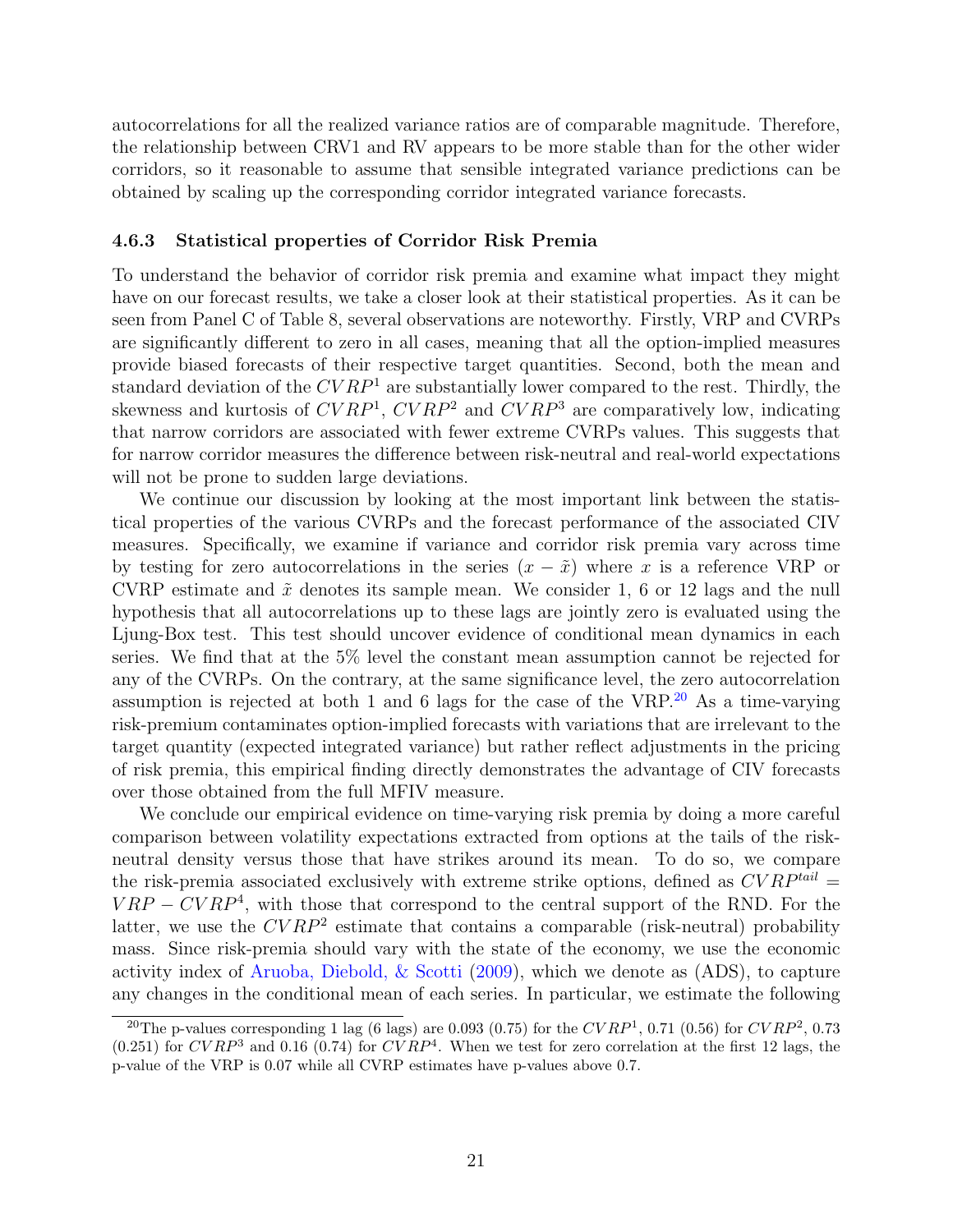regression models:

$$
CVRP_t^2 = c + \beta ADS_{t-1} + e_t , \qquad \qquad CVRP_t^{tail} = c^* + \beta^* ADS_{t-1} + e_t^*
$$

The results of these regressions are revealing. For the case of the  $CVRP^2$  measure, the estimated parameters are  $c = 0.028$  (significant at the 1% level) and  $\beta = -0.00102$ , which has the correct sign (i.e. risk premia are higher in bad economic states), but is insignificant with a p-value of 93\%. With respect to the  $CVRP^{tail}$  measure, the estimated parameters are  $c^* = 0.0133$  (significant at the 1% level) and  $\beta^* = -0.00648$  which has the correct sign as well, but is significant at the  $5\%$  level using HAC standard errors.<sup>21</sup> In connection with our forecasting study, this result carries two important messages for option-implied measures that rely on extreme strike options. First, it provides further evidence that the risk-premia associated with extreme strike options are time-varying, which generally impairs their forecast accuracy. Second, it highlights that their risk-neutral forecasts will abruptly drift apart from real-world expectations during times of sudden market turmoil, so that their forecast performance will deteriorate when it is needed the most. So, overall, studying the dynamics of variance and corridor risk premia provides some intuition regarding the good forecasting performance of our narrow CIV measures, as well as strengthens the argument for preferring them in practice.

# 5 Further Insights Using USO Options

Although the main focus of this paper is forecasting crude-oil volatility, interesting insights can be obtained by studying a closely related quantity, namely the volatility of the USO ETF. First, given that the two underlyings are tightly linked but trade in different markets, offers a unique opportunity to examine if our key findings are mainly driven by trading venue idiosyncrasies such as market liquidity. Furthermore, the fact that the USO dataset underlies CBOE's computation of the OVX paves the way for methodological comparisons. For instance, although our main results clearly showed that our CIV measures deliver more accurate crude-oil volatility forecasts than the OVX, directly contrasting the performance of the two methodologies was inappropriate as their implementation was based on different data. Finally, the USO dataset enables us to explore alternatives to CBOE's cut-off point rule and evaluate their forecast performance.

The details of the USO dataset, that consists of options and associated high-frequency returns of the underlying ETF, can be found in Section 3.1.3. In order to remain consistent with our main empirical analysis on crude-oil data, we adopt exactly the same methodological approach. Along these lines, our target quantity is the monthly realized variance of the asset underlying the option contracts, i.e. the USO ETF. All option-implied measures are obtained from option contracts that have approximately 22 trading days to expiration and our forecasts are strictly non-overlapping.

<sup>&</sup>lt;sup>21</sup>We have also experimented with the  $ADS_{t-2}$  variable, since the CVRP measures are constructed using  $RV_{t-1}$ , but our findings remain unaltered.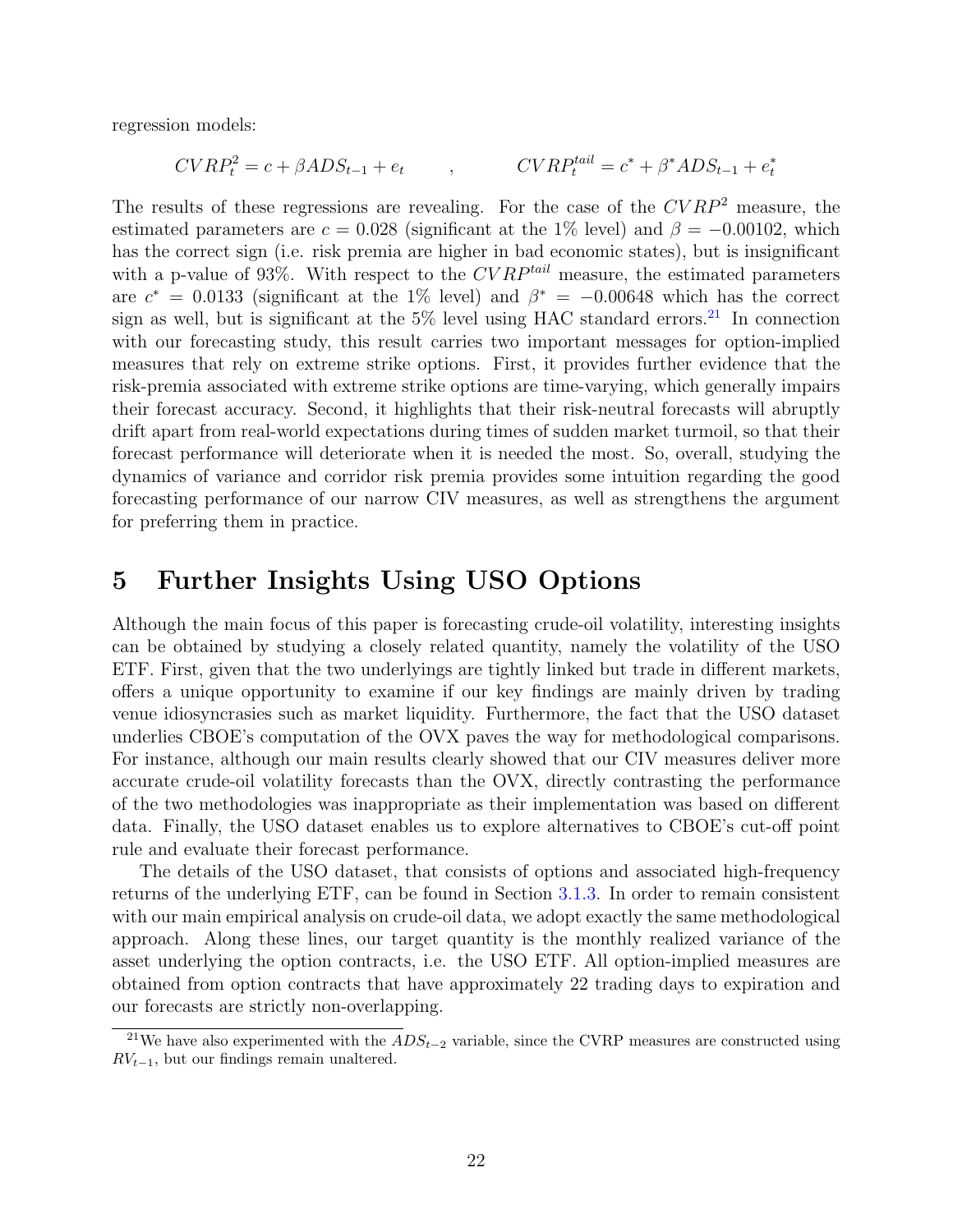## 5.1 Forecasting USO volatility

In this section we investigate the information content of various volatility forecasts extracted from the prices of our USO options, i.e. we examine the performance of the MFIV, ATMIV, OVX and our four CIV measures. Following our empirical exercise for crude-oil volatility, we first conduct regression analysis and subsequently assess each alternative using two statistical loss functions.

## 5.1.1 Regression Analysis

We begin our analysis by inspecting the results of the various forecast regressions.<sup>22</sup> Table 9 shows the (adjusted)  $R^2$  from Mincer-Zarnowitz regressions when each of the competing alternatives is used to predict the monthly variance of the USO fund. As it can be seen therein, the CIV1 forecasts have the highest correlation with the target quantity, followed by CIV2, CIV3 and CIV4. Consistent with our earlier findings for crude-oil volatility, the information content of the HAR forecasts is notably inferior to any of the OIV measures. The OVX forecasts are ranked second to last.

Since combinations of forecasts from both option-implied and realized variance models are often preferable in practice, it is important to assess our OIVs measures with respect to the incremental volatility information they contain, i.e. information that is not present in RVbased forecasts. Along these lines, we examine the adjusted  $R^2$  from bivariate specifications where realized variance is regressed on both a reference OIV measure as well as the HAR forecast. As our results show, comparisons in terms of adjusted  $R^2$  reveal that including HAR forecasts is not productive since every univariate model ranks favorably compared to its bivariate counterpart. Notably, the relative ranking between bivariate models remains remarkably similar to that of univariate specifications. Focusing exclusively on bivariate models, the most accurate forecasts are generated by those containing the CIV1 measure, followed by those that utilize CIV2 and CIV3, while the lowest correlation between forecasts and realizations are those corresponding to the OVX and ATMIV measures.

Overall, using the adjusted  $R^2$  to rank all models clearly shows that narrow corridor measures contain the most useful information in term of predicting future USO volatility. In particular, the best results are those corresponding to the univariate models containing CIV1, CIV2 and CIV3 followed by their bivariate counterparts that combine them with HAR forecasts. On the other side, both univariate and bivariate OVX forecasts rank towards the bottom of the list. It is also worth mentioning the MFIV measure delivers less informative forecasts compared to any of the CIV alternatives. The superior performance of the CIV1, the unimpressive ranking of the OVX, as well as the inferior MFIV forecasts vis- $\grave{a}$ -vis our CIV measures, mirror exactly our earlier findings for the crude-oil dataset.

 $^{22}$ It should be noted that the number of observations in these forecast regressions is lower than those corresponding to the crude-oil Post-Fin sample. This is because the first part of the data had to be reserved for the estimation of the HAR model. This was not a concern for the crude-oil dataset since, unlike case of the USO, a long record of historical futures prices is available.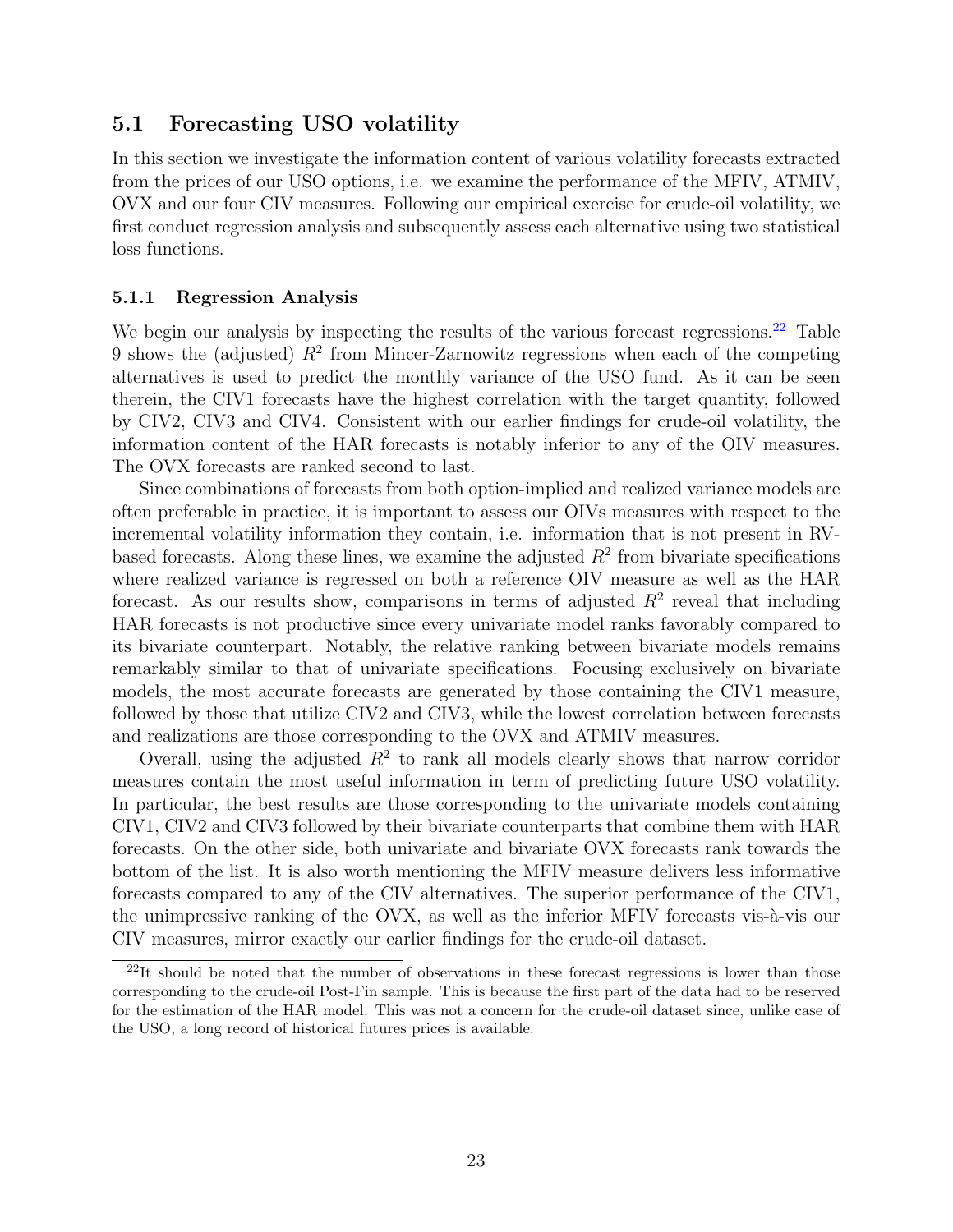#### 5.1.2 Statistical Loss Functions

We complete our empirical exercise by evaluating the accuracy of our models using our two benchmark statistical loss functions, i.e. the symmetric MSE and the asymmetric QLIKE. Consistent with our forecast setting for the case of crude-oil, we generate monthly variance forecasts from fifteen separate forecast models. Specifically, seven specifications are based exclusively on OIV measures, one utilizes only past return data (HAR), and seven are augmented models that combine HAR with OIV forecasts. One-step ahead forecasts are generated by estimating each regression model, described in sections 3.4 (HAR model) and 4.3 (univariate and augmented models), using a rolling window of 60 monthly observations, so that all forecasts are bias-corrected.

Table 9 displays the results of this forecasting horse race. Under the MSE loss function, the first thing that becomes apparent is that all univariate OIV models outperform every augmented specification. Second, forecasts obtained exclusively by relying on historical return information (i.e. generated by the HAR model) are less sharp than those of any other model. Third, the most accurate forecasts are generated by the univariate CIV1 specification, followed by those corresponding to the univariate CIV2 measure. It is also noteworthy that OVX forecasts deliver very low MSE losses as well, as they are only worst than those of CIV1 and CIV2. The augmented OVX specification continues to perform very poorly though, coming second to last compared to all other models. Finally, for both univariate and augmented specifications, the MFIV measure continues to deliver less accurate volatility forecasts compared to any CIV measure.

Under QLIKE losses, where a stronger penalty is imposed for underpredicting variance, models that combine two sources of information, namely option prices and historical returns, deliver more accurate forecasts than those obtained by univariate specifications. The sharpest forecasts are provided by the HAR-CIV1 model, followed by those of HAR-CIV2 and HAR-CIV3. On the other end, the worst forecasts are obtained by the univariate AT-MIV and MFIV models. The HAR model generates lower QLIKE losses than any univariate OIV model but higher than any augmented specification. Finally, out of 15 the models, those that involve the OVX measure rank fourth (univariate) and tenth (augmented) from the top, so the performance of the measure is reasonable overall.

#### 5.1.3 Crude-oil versus USO Volatility Forecasts

How much do our key empirical findings change when examine the volatility of the USO ETF instead of that of crude-oil futures? This is answer is very little, if at all. In both cases, regression analysis indicated that forecasts from historical return models are outmatched by option-implied forecasts. Furthermore, narrow corridor implied volatilities outperform either the MFIV or ATMIV measures. Using the adjusted  $R^2$  as a ranking criterion, the CIV1 contains more information about future volatility levels compared to any other measure. With respect to MSE losses, univariate models that utilize OIV measures deliver sharper forecasts compared to augmented specifications. Once again, the most accurate forecasts are generated by narrow CIV measures, notably CIV1, instead of other benchmarks, such as the HAR, ATMIV, MFIV or OVX forecasts. When the QLIKE loss function is considered, models that combine both option-implied and past realized variances rank favorably compared to their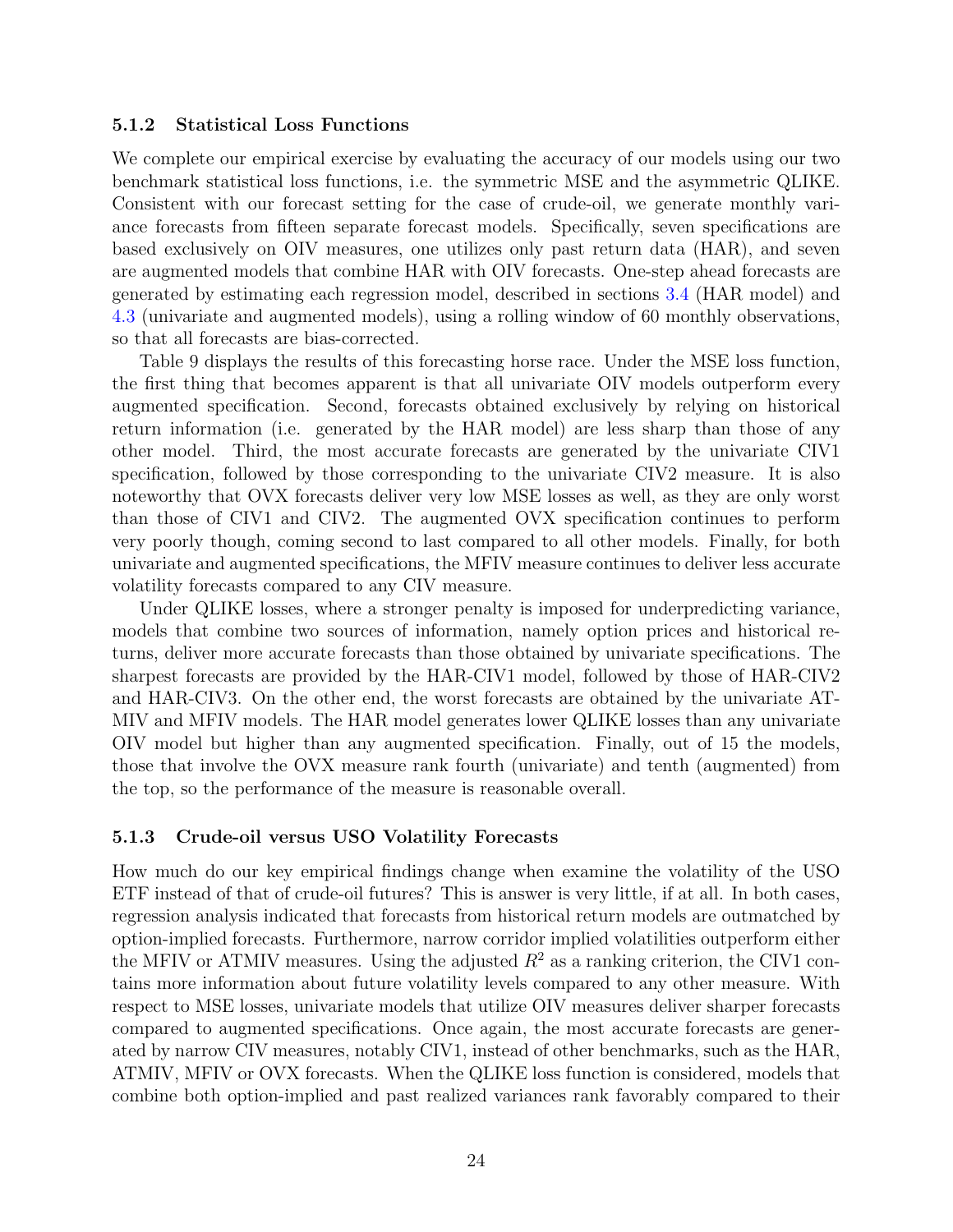univariate counterparts. The lowest forecast errors are still obtained by models that utilize narrow corridor measures, with the augmented HAR-CIV1 model providing the best results.

All the above are true for both the USO ETF, as well as, the two crude-oil datasets (full and Post-Fin samples). The only notable, yet rather unsurprising, difference in the USO results is that the performance of the OVX index is not as poor as in the crude-oil sample. In particular, while still ranking below any alternative option-implied measure in univariate or bivariate forecast regressions, models that utilize the OVX generally have, in relative terms, lower realized losses than before. Some improvement was obviously expected since for the case of crude-oil forecasts there was a mismatch between the target quantity (crude-oil volatility) and the underlying asset of the options used in the OVX calculation (USO ETF).

## 5.2 Alternative Cut-off Points for the OVX Calculation

In general, the usefulness of the OVX index compared to other alternatives depends on the application at hand. For example, if one is interested in studying risk premia associated with extreme price movements, narrow corridor implied volatility measures will be of little value as they discard options with extreme strikes. With that in mind, and consistent with the spirit of our paper, the alternative OVX indices we construct are only evaluated with respect to their forecast accuracy. In the interests of brevity, we only assess the forecasts using regression analysis.

All our alternative OVX indices are computed by applying the CBOE methodology on same option chains, but each of them differs on how the cut-off point, determining which options will be included in the calculation of the measure, is decided. In particular, we construct indices where the cut-off point is obtained by targeting fixed values of the Effective Range (ER) statistic of Andersen et al. (2015), defined as

$$
ER = \left[\frac{\ln(K_1/F)}{\sigma_{BS}\sqrt{T}}, \frac{\ln(K_N/F)}{\sigma_{BS}\sqrt{T}}\right],
$$

where  $(K_1, K_N)$  represents the strike range,  $\sigma_{BS}$  is the at-the-money Black-Scholes implied volatility (ATMIV in our notation), and  $T$  is the time-to-maturity of the underlying options. We include five OVX alternatives in our comparisons by setting  $K_1 = -z$  and  $K_N = z$  for  $z = 1, 1.5, 2, 2.5, 3$ . The corresponding measures are denoted as  $OVX_1$ ,  $OVX_{1.5}$ ,  $OVX_2$ ,  $OVX_{2.5}$  and  $OVX_3$ . The measure obtained by applying the CBOE's cut-off algorithm is simply denoted as OVX.

Our proposed methodology for directly using the effective range as a means to determine which options should be included in OVX calculation formula has a number of appealing features. First, it is a simple modification of CBOE's cut-off methodology that is straightforward to implement. Second, besides calculating the at-the-money implied volatility, no additional assumptions, such as the estimation of a risk-neutral density, are required. Third, the rationale of using a fixed effective range target is clear. In times of high liquidity, more options are included in the original OVX calculation, which increases, ceteris paribus, the magnitude of the extracted measure. This effect is largely alleviated by keeping the strike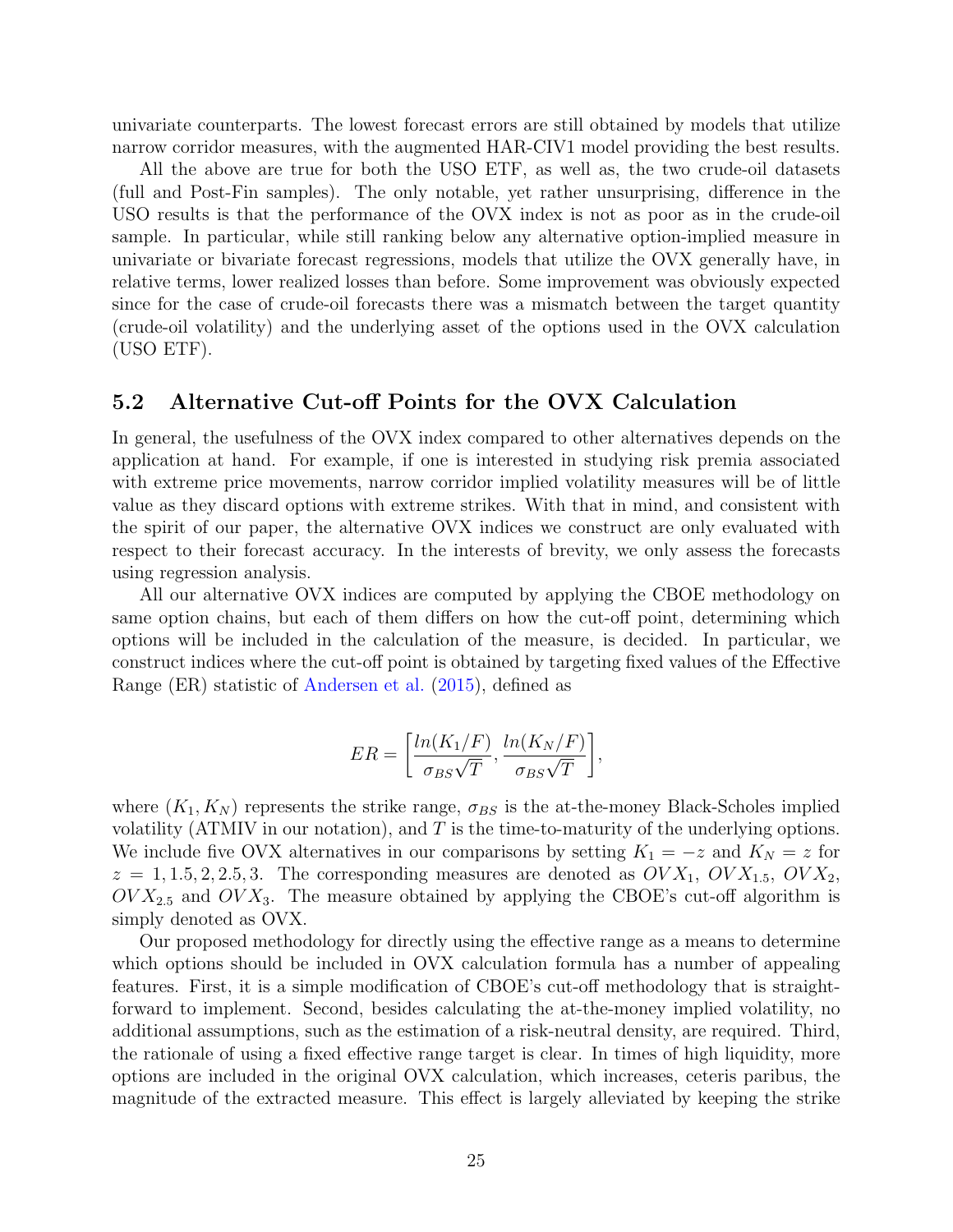range, normalized by the level of risk-neutral volatility  $(\sigma_{BS})$ , relatively stable across time and largely independent from market liquidity.<sup>23</sup>

Targeting fixed values of the effective range statistic determines the minimum and maximum strikes that can be considered in the OVX calculation. Of course, since observed strike prices discrete, the actual range of (normalized) strikes will not be constant. Figure 2 depicts the actual effective range for the  $OVK$ ,  $OV X_2$  and the  $OV X_1$  measures computed using the observed strike prices included in each volatility index formula. It is clear that the effective range for the OVX measure exhibits substantial time-variation throughout our sample. Notably, in some cases the range of (normalized) strikes changes markedly from one month to the next. Unsurprisingly, the effective ranges for  $O(VX_2)$  and the  $OVX_1$  measures are very stable across time.

We now examine the information content of the OVX indices by looking at the adjusted  $R<sup>2</sup>$  of forecast regressions on realized variance. We consider both univariate and bivariate models, i.e. regression models that only use OVX indices and those that include the HAR forecast as an additional regressor. As shown in Table 10, with the exception of the  $O(VX_1)$ , every univariate model has a higher adjusted  $R^2$  compared to its bivariate counterpart. The ranking within each of these groups is identical for both types of models, namely  $OV X_1$ provides the best results followed by  $OV X_2$ ,  $O V X_{1.5}$ ,  $O V X_{2.5}$ ,  $O V X_3$  and, lastly, the  $O V X$ . So, with the exception of  $OVX_2$ , the wider the cut-off range the more noisy the optionimplied information about future realized variance. The most important empirical finding, however, is that the cut-off algorithm employed by the CBOE appears to result in a measure that provides the least informative forecasts compared to any of the ER-based alternatives. It is also worth noting that while models that include the  $O(VX_1)$  generate the highest adjusted  $R<sup>2</sup>$  in these comparisons, they still rank below our CIV1, CIV2 and CIV3 measures.

We conclude our analysis by conducting a series of encompassing regression tests where we combine the OVX measure with each of the competing indices. Specifically, we compare the information content of OVX forecasts, denoted as  $f^{ovx}$ , against those of a reference ER-based measure, denoted as  $f^{er}$ , by estimating

$$
RV_{t+1,t+22} = \beta_0 + \beta_1 f_{t,t+22}^{ovx} + \beta_2 f_{t,t+22}^{er} + \epsilon_{t+22}.
$$
\n(19)

The estimation results are presented in Panel B of Table 10. When the OVX is combined with either  $OVX_{1.5}$ ,  $OVX_{2.5}$  or  $OVX_3$  neither  $\beta_1$  or  $\beta_2$  are significant, although the latter has slightly lower p-values than the former for all three cases. On the contrary, when the OVX is combined with the  $O(V_{2.5}$  measure both  $\beta_1$  and  $\beta_2$  are significant at the 10% level, with p-values of 8% and 6.5% respectively. Finally, and most notably, our empirical results show that the  $O(VX_1)$  measure encompasses the OVX at the 10% level since  $\beta_2$  is significant (p-value of 7%) while  $\beta_1$  is not (p-value of 20%).

<sup>&</sup>lt;sup>23</sup>It should be noted that the simplicity provided by the ER approach is not without cost. For example, unlike our GB2-RND approach, it doesn't take into account the effect of risk-neutral skewness in determining the strike/corridor range.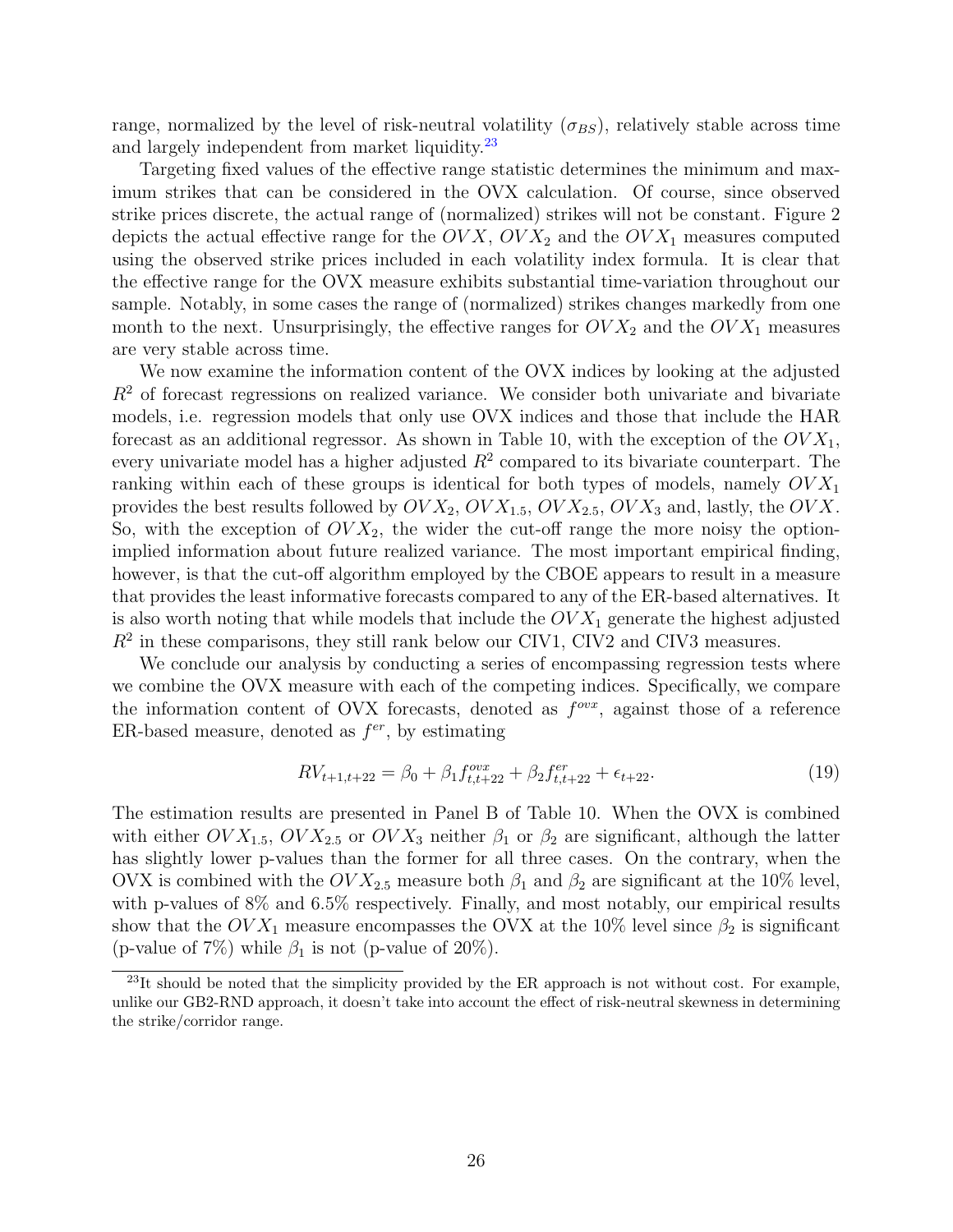# 6 Robustness Checks

In this section we analyze the robustness of our results to: (i) the construction of alternative option-implied measures; (ii) the size of the rolling-window used to estimate the models; (iii) the choice of out-of-sample period; (iv) the method used to bias correct the OIVs; and  $(v)$ the inclusion of overnight returns. In the interests of brevity, we only discuss the results for our main dataset, i.e. the full crude-oil sample spanning the 1996-2016 period. Detailed tables, displaying the estimation results of sections 6.1-6.5, are provided in a supplementary online appendix.<sup>24</sup>

## 6.1 Alternative Option-Implied Measures

When constructing our option-implied measures, several methodological choices have to be made. The two most notable ones, were presented in Section 3.3. First, a model that can generate option prices for arbitrary strikes is needed. Second, one needs to select the barrier levels that define each corridor measure. Below, we explain the rationale of our decisions and empirically investigate the robustness of our results by contrasting them with two reasonable alternatives.

## 6.1.1 Cubic Spline Implied Volatility Function

In theory, a continuum of observed option prices is required in order evaluate equations (4) and (5) and calculate model-free and corridor implied volatilities. Since this is not feasible in practice, some assumptions are needed to generate option prices at arbitrary strikes. A wide collection of alternative methods can be employed for this task, with the cubic spline implied volatility function approach being quite popular in the literature, especially for the case of S&P 500 options.<sup>25</sup> Instead of fitting a polynomial function to our implied volatility data, we have opted for a parametric GB2 risk-neutral density (RND) estimation instead.<sup>26</sup>

The key finding of our paper is that CIV measures contain more information about future crude-oil volatility compared to other natural benchmarks, i.e. forecasts obtained through the HAR model or the ATMIV, OVX and MFIV measures. Amongst these benchmarks, MFIV is based on the GB2 RND approach we have adopted. It is therefore possible that our CIV measures have outperformed MFIV simply because of our poor modeling assumption.

To empirically investigate whether our RND choice had an impact on our findings, we have constructed a MFIV measure  $(MFIV<sub>c</sub>)$  using a cubic spline approach as in Jiang & Tian (2005) and compared its performance in predicting future crude-oil variance using regression analysis. What we found was that, for both univariate and bivariate regressions (which include the lagged RV), the  $MFIV_c$  had a lower  $R^2$  compared to any other CIV measure. Encompassing regressions that combine  $MFIV_c$  with each of the alternative OIV measures further underscored these results. In particular, the parameter corresponding to

 $^{24}$ The online appendix can be found at bit.ly/AppendixJFM.

<sup>&</sup>lt;sup>25</sup>See for example Jiang & Tian (2005), Bliss & Panigirtzoglou (2004) and Dotsis & Vlastakis (2016), among others.

<sup>&</sup>lt;sup>26</sup>The cubic spline method is also not the preferred approach of two studies closely related to ours, namely Andersen & Bondarenko (2007) and Andersen et al. (2015).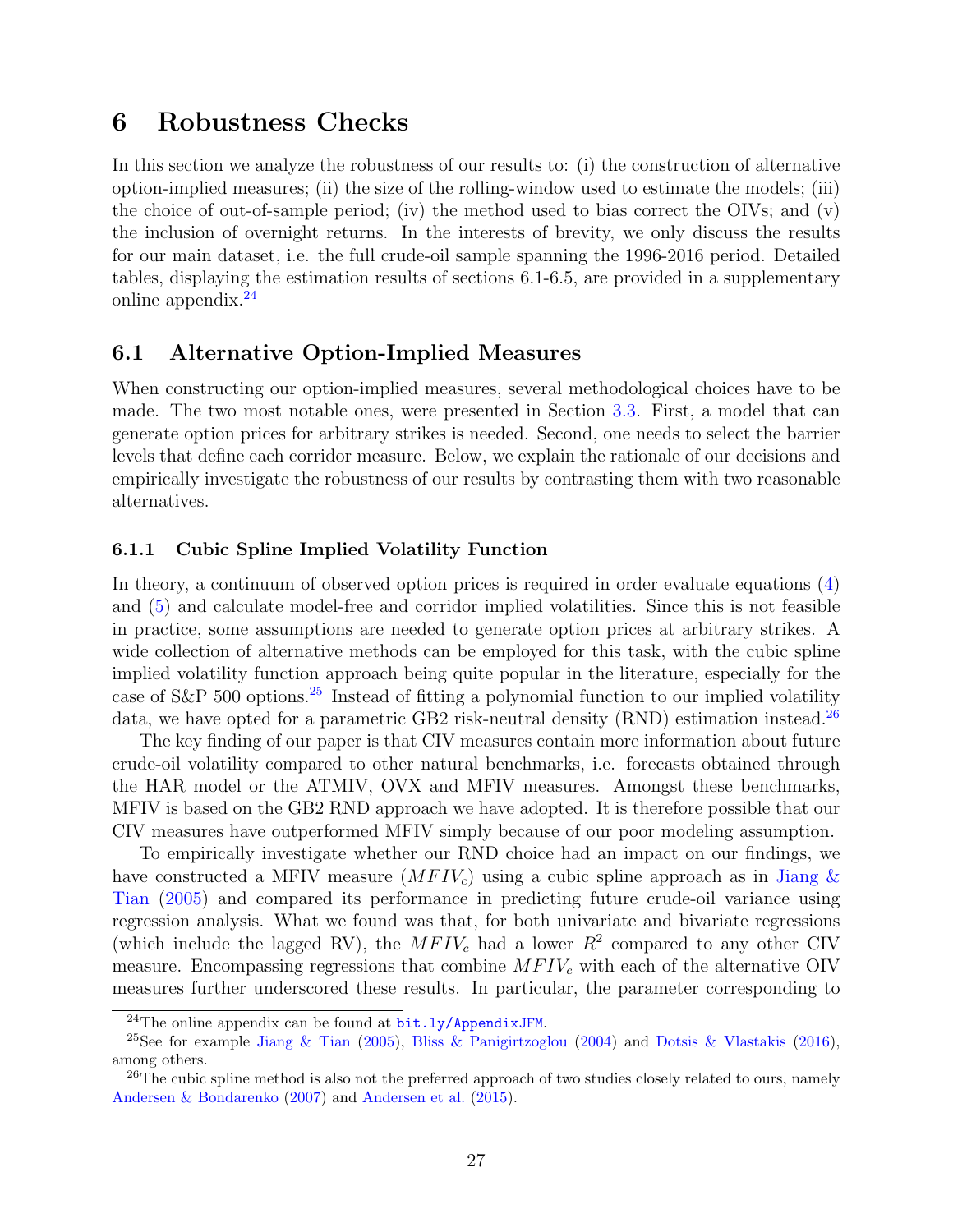the  $MFIV_c$  measure was always insignificant, while the narrow corridor measures CIV1 and CIV2 encompassed the  $MFIC_c$  measure at the 10% level.

#### 6.1.2 Corridor Selection vis-à-vis Andersen & Bondarenko (2007)

As noted in Section 3.3, the corridor width of the CIVs we examine are determined by the quantiles of the risk-neutral distribution  $F_Q$ , i.e. for a given quartile level p, we discard options that have strike prices either lower than  $F_Q^{-1}(p)$  or higher than  $F_Q^{-1}(1-p)$ . Our resulting CIV measures are obtained by setting  $p = 0.45, 0.35, 0.25$  or 0.1, so our selection slightly differs from that of Andersen & Bondarenko (2007). Specifically, in their study Andersen & Bondarenko (2007) set  $p = 0.25, 0.10, 0.05$  or 0.025, so our empirical results do not include their two widest corridor measures. Our choice was guided by the fact that crude-oil options are far less liquid compared to those written on the S&P 500, so option prices at extreme strikes would generally be either highly unreliable or not traded at all. With that in mind, we have opted to examine two narrow corridors measures instead, i.e. CIV1 and CIV2.

In order to verify that the exclusion of extreme corridor measures is innocuous, we construct the two "extreme" CIV measures lacking from our CIV collection, i.e.  $CIV_{.05}$  and  $CIV_{.025}$  (obtained by setting  $p = 0.05$  and  $p = 0.025$ , respectively), and examine their performance using regression analysis. In particular, we make comparisons in terms the adjusted  $R<sup>2</sup>$  of forecast regressions as well as conduct inference via encompassing specifications.

Regressing the realized monthly variance series on either  $CIV_{.05}$  or  $CIV_{.025}$  and comparing the resulting adjusted  $R^2$  with those of the other OIV alternatives revealed that, for both cases, their performance is inferior to all other CIV measures. The same is true when lagged RV is included in the regression models. Moreover, encompassing regressions demonstrate that every CIV measure encompasses  $CIV_{.05}$  and  $CIV_{.025}$  at the 10% level, while for the case of the CIV1 this is true at the 5% level. All in all, and in line with the main findings of our paper, very wide corridors tent to be associated with inferior forecast performance and that is demonstrably true for extreme measures such as  $CIV_{.05}$  and  $CIV_{.025}$ .

## 6.2 Estimation Window

Thus far, the parameters for our bias-correction and HAR models have been estimated using rolling windows of 60 observations, or approximately five years' worth of data. To examine the robustness of our results to this modeling choice, we vary the estimation window between 66 and 96 observations, or between approximately five and eight years, and then re-evaluate our forecasts using the MSE, QLIKE and realized utility loss functions.<sup>27</sup>

Reassuringly, our main conclusions continue to hold. In particular, for all estimation windows, the BC-CIV1 model has the lowest MSE, whilst the HAR-CIV1 has the lowest QLIKE and highest realized utility. Therefore, our results are robust to the choice of estimation window.

<sup>&</sup>lt;sup>27</sup>We do not use an estimation window below 60 observations since this results in poorly estimated parameters and recalcitrant forecasts.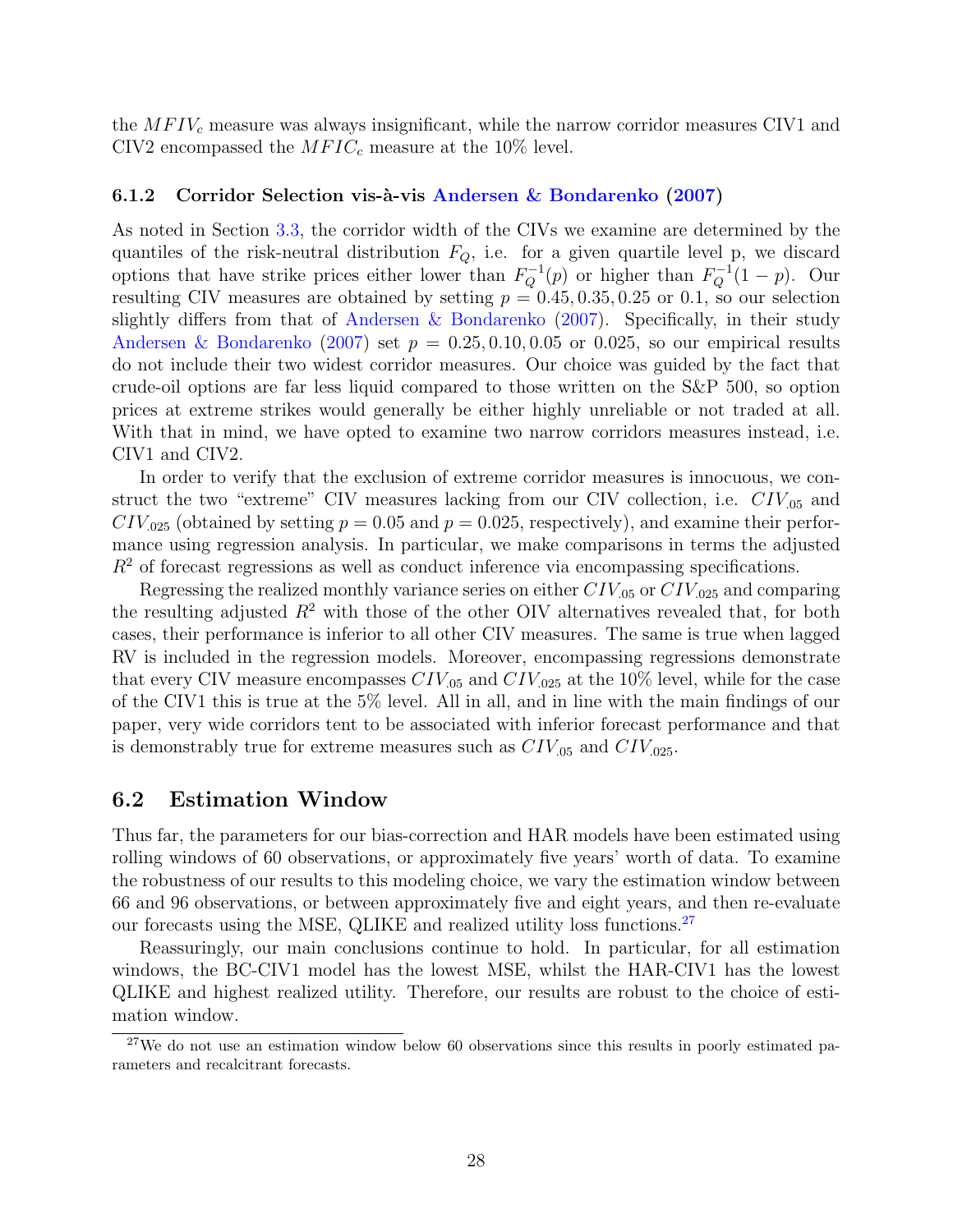## 6.3 Sub-sample Analysis

In our analysis in Section 4, our out-of-sample period started in January 2001 and ended in April 2016. In order to check the robustness of our results to variations in the out-of-sample period, we vary the out-of-sample start date to be either January 2002, January 2003, . . ., or January 2012. This ensures we have sub-samples that both include and exclude the 2007- 2008 financial crisis. We do not consider a start date beyond 2012 because this would result in an insufficient number of out-of-sample observations.

Using the MSE, QLIKE, and realized utilities as measures of forecast accuracy, we find that the pattern observed over the full out-of-sample period is retained in each of the subsamples; the BC-CIV1 provides the most accurate forecasts according to the MSE whilst the HAR-CIV1 forecasts are the most accurate according to the QLIKE and have the highest realized utility. Therefore, our results appear to be robust to the choice of different out-ofsample periods.

## 6.4 Alternative Bias Correction Procedure

We have also conducted robustness checks with respect to our bias correction technique. Thus far, the bias in OIVs has been corrected for by generating out-of-sample forecasts through either univariate (Equation 11) or augmented (Equation 12) regression models. We now examine an alternative technique inspired by Prokopczuk & Simen (2014), who show that the forecasting performance of the MFIV can be improved significantly by making a non-parametric adjustment for the variance risk premium. We apply their technique to all our OIVs. Since this method relies on averages of ratios, we will refer to it as a relative bias-correction.

More precisely, to implement the relative bias-correction, the average ratio of OIV to RV must be computed to get an estimate of the relative bias, which, in our case, is estimated using a window of  $\tau$  monthly non-overlapping observations,

$$
RB_t^{IV} = \frac{1}{\tau - 1} \sum_{s=1}^{\tau - 1} \frac{OIV_{t-(22s), t-(22s)+22}}{RV_{t-(22s)+1, t-(22s)+22}}.
$$
\n(20)

The relative bias-corrected OIV can then be estimated as follows,

$$
RBCIV_t = \frac{OIV_{t,t+22}}{RB_t^{IV}}.\tag{21}
$$

We evaluate the performance of the relative bias-correction forecasts using the MSE, QLIKE and realized utility loss functions. As benchmarks, we include our best-performing (nonrelative) bias-corrected and HAR-based forecasts, i.e. BC-CIV1 and HAR-CIV1. To investigate the effect of the window size used in the relative bias-correction, we make comparisons for  $\tau = \{6, 12, \ldots, 60\}.^{28}$ 

When the MSE is used a ranking criterion we find that the relative bias-corrected forecasts are more accurate than the BC-CIV1 and HAR-CIV1 forecasts, for all values of  $\tau$ . Except for when  $\tau = 24$ , the lowest MSE is generated by a narrow corridor measure (RBC-CIV2) which

<sup>&</sup>lt;sup>28</sup>These effectively correspond to window sizes of  $0.5, 1, 1.5, \ldots, 5$  years.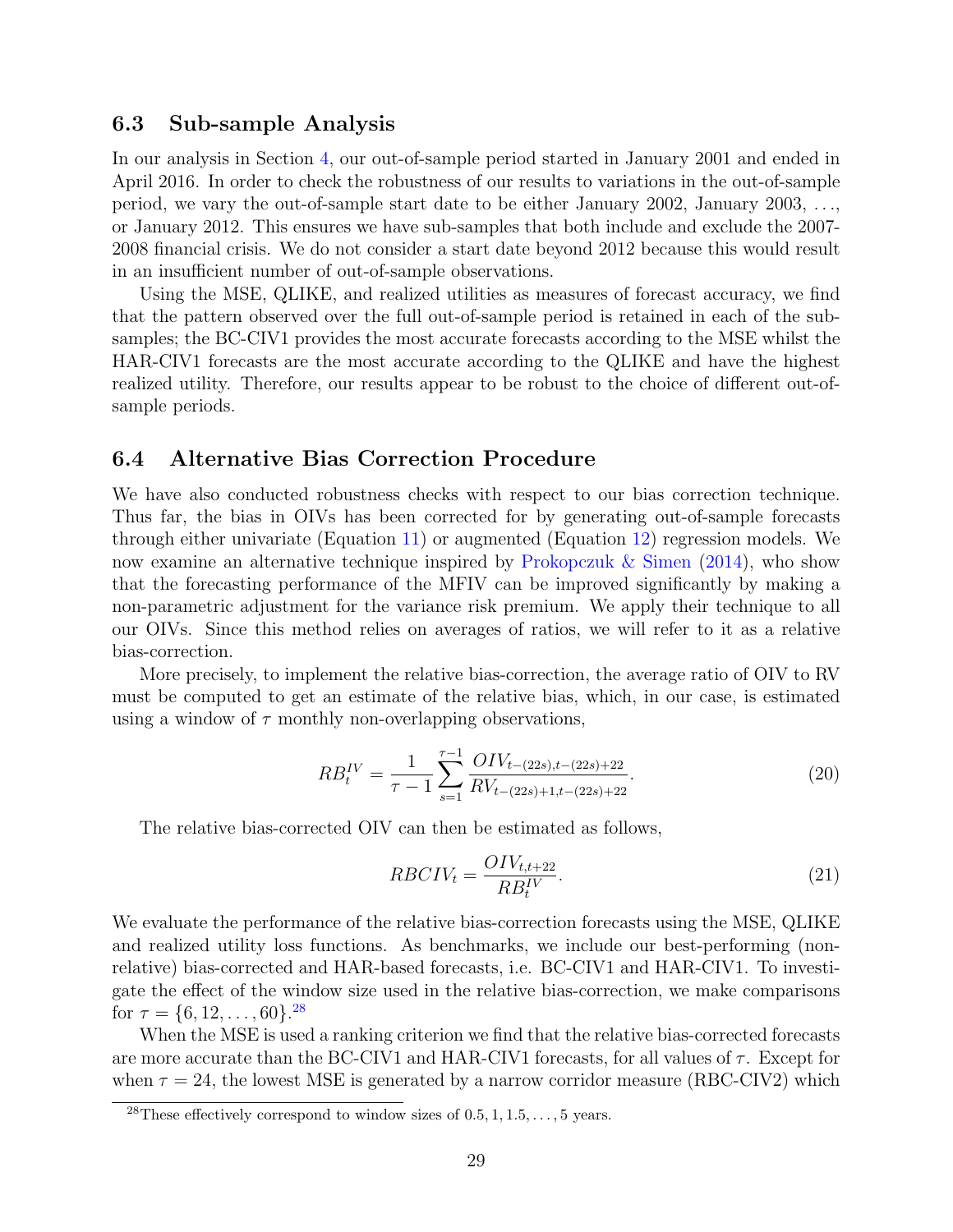is consistent with our findings that narrow CIV measures are more informative about future volatility compared to ATMIV or MFIV. Notably, under either the QLIKE or realized utility loss functions, the HAR-CIV1 forecasts provide the most accurate forecasts for all values of  $\tau$ . So, overall, our main conclusions concerning the information content of narrow CIV measures and particularly CIV1 remain largely unaltered.

## 6.5 Including Overnight Returns

Finally, we examine whether our results are robust to the inclusion of overnight returns, i.e., the return between the close of the market on day  $t-1$  and the open of the market on day  $t$ , in the computation of RV. Thus far, RV has been computed using intraday returns, meaning that our RV estimates exclude volatility accumulated overnight, which we denote overnight IVAR. This is important for two reasons. Firstly, our sample covers the period January 1996 to April 2016 and therefore includes a time period prior to June 2006, when our crude-oil futures only traded 09:00-14:30 ET. Thus, our forecasting analysis spans a time period when the exclusion of overnight IVAR may have a material impact on our results. Secondly, our OIVs provide risk-neutral expectations about the total IVAR over 22-day forecast horizons. Consequently, our forecasting models that employ OIVs have not been fully utilizing the information available and our comparisons of forecast accuracy have not been for time periods that match the forecast horizon of the OIVs.

To compute RVs that estimate IVAR inclusive of the overnight period, we follow Hansen & Lunde  $(2005)$  and use three alternative RV estimators. The first is the *irregular* RV where the squared overnight return is simply added to the intraday RV measure. The second is the *scaled* RV, where an estimate of overnight IVAR is incorporated into RV by scaling-up the intraday RV. Specifically, the intraday RV is multiplied by a constant that ensures that the resulting estimator has the correct expected value (i.e. IVAR). The third estimator is the combination RV which is similar to the irregular RV, except that the weights applied to the squared overnight returns and the intraday RV are allowed to vary from unity. In particular, Hansen & Lunde (2005) demonstrate how to select these weights in an optimal way, i.e. compute the weights that minimize the variance of the estimated RV measure while keeping its expected value equal to the total IVAR.

To evaluate the robustness of our results to the inclusion of overnight returns, we repeat our forecasting exercises using the three alternative IVAR estimators described above. We find that forecasts that employ CIV1 in their construction deliver the most accurate forecasts irrespective of whether IVAR is estimated using the scaled RV or combination RV estimator. This is because these CIV1-based models generate the lowest MSE and QLIKE losses, as well as the highest realized utility. Again, these results support our conclusion that using CIV1 leads to superior volatility forecasts.

When the irregular RV is used, the HAR-ATMIV and HAR-MFIV appear to deliver the most accurate forecasts under the QLIKE and realized utility loss functions, respectively. However, Ahoniemi & Lanne (2013) provide empirical evidence that both the scaled RV and combination RV provide more reliable results when selecting amongst competing volatility forecasts due to the higher level of noise in the irregular RV. Therefore, we do not believe the results using the irregular RV provide sufficiently strong evidence to contradict our conclusion that using CIV1 leads to the most accurate volatility forecasts.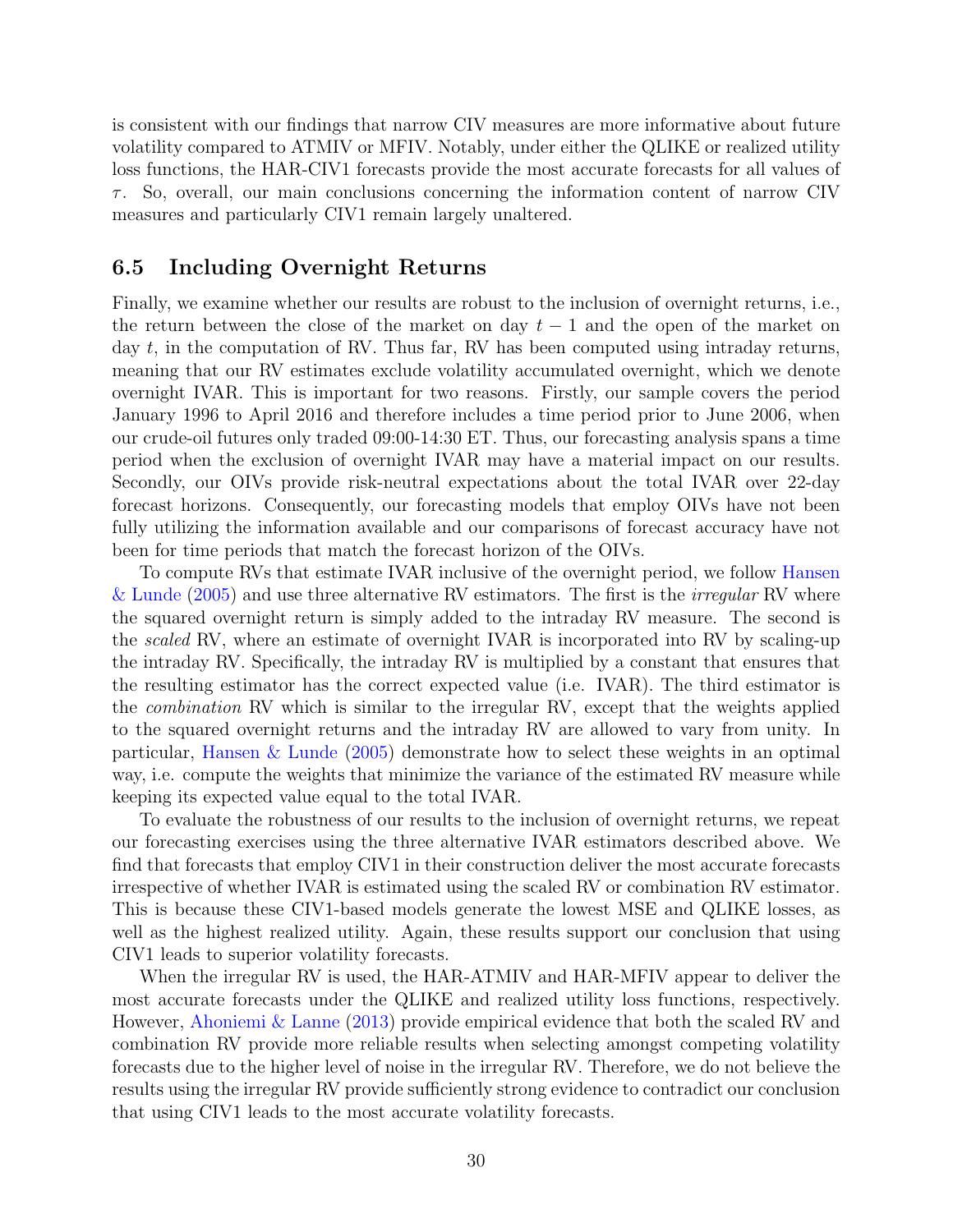# 7 Conclusion

In this paper we evaluated, using both economic and statistical criteria, the information content of monthly crude-oil volatility forecasts extracted from the prices of traded options. We examined a variety of alternative option-implied measures including Black-Scholes at-themoney implieds (ATMIV), model-free volatility expectations (MFIV), CBOE's "oil-VIX" (OVX) and, notably, corridor implied volatilities (CIV). Besides stand-alone comparisons, option-implied forecasts were also contrasted, and combined, with those obtained by a realized volatility model (HAR) that utilizes high-frequency return information.

Our key finding is that a particular CIV measure (CIV1), that utilizes a narrow range of option contracts, consistently generates the most accurate forecasts compared to all other alternatives. In Mincer-Zarnowitz regressions, CIV1 achieves the highest  $R^2$ , whilst encompassing regression tests show that CIV1 subsumes the information contained in ATMIV, MFIV, OVX and HAR forecasts. Furthermore, under either a symmetric (MSE) or an asymmetric (QLIKE) loss function, CIV1-based forecasts deliver the lowest forecast errors. In terms of economic significance, incorporating the CIV1 into the HAR model leads to forecasts that generate a significantly higher realized utility, even when transaction costs are taken into account. All these findings remain intact for both our full sample (1996-2016) and a sub-sample (2007-2016) that only contains data after the commodities' "financialization" period.

Our results also provide valuable insights regarding the information content of the OVX index. In terms of predicting crude-oil volatility, we find that the OVX-based forecasts perform rather poorly. Regression-based tests show that the OVX is encompassed by CIV1, whilst OVX-based forecasts are typically the least accurate according to either statistical or economic loss functions. To the best of our knowledge, this is the first time the reliability of the OVX measure has been scrutinized, so the concerns we raise have direct implications for practitioners who often rely on the CBOE's volatility indices.

Finally, we repeat the same empirical exercise for the case of the USO ETF volatility (2007-2016). Since the USO ETF attempts to track the price of crude-oil and its options underlie the construction of the OVX index, it becomes possible to further scrutinize our results. Notably, find that the same CIV1 measure continues to generate the most accurate volatility forecasts compared to any other alternative. This underscores the robustness of our findings. The performance of the OVX, while somewhat improved in this dataset, continues to be unimpressive. Our complementary analysis on the cut-off point algorithm applied by the CBOE suggests that it introduces noise that impedes its forecast accuracy.

Overall, this paper contributes to the academic literature that assesses the forwardlooking information embedded in the prices of crude-oil options. Given that measuring crude-oil risk is of paramount importance for a variety of economic agents, our empirical study is of value for policy-makers and investors alike.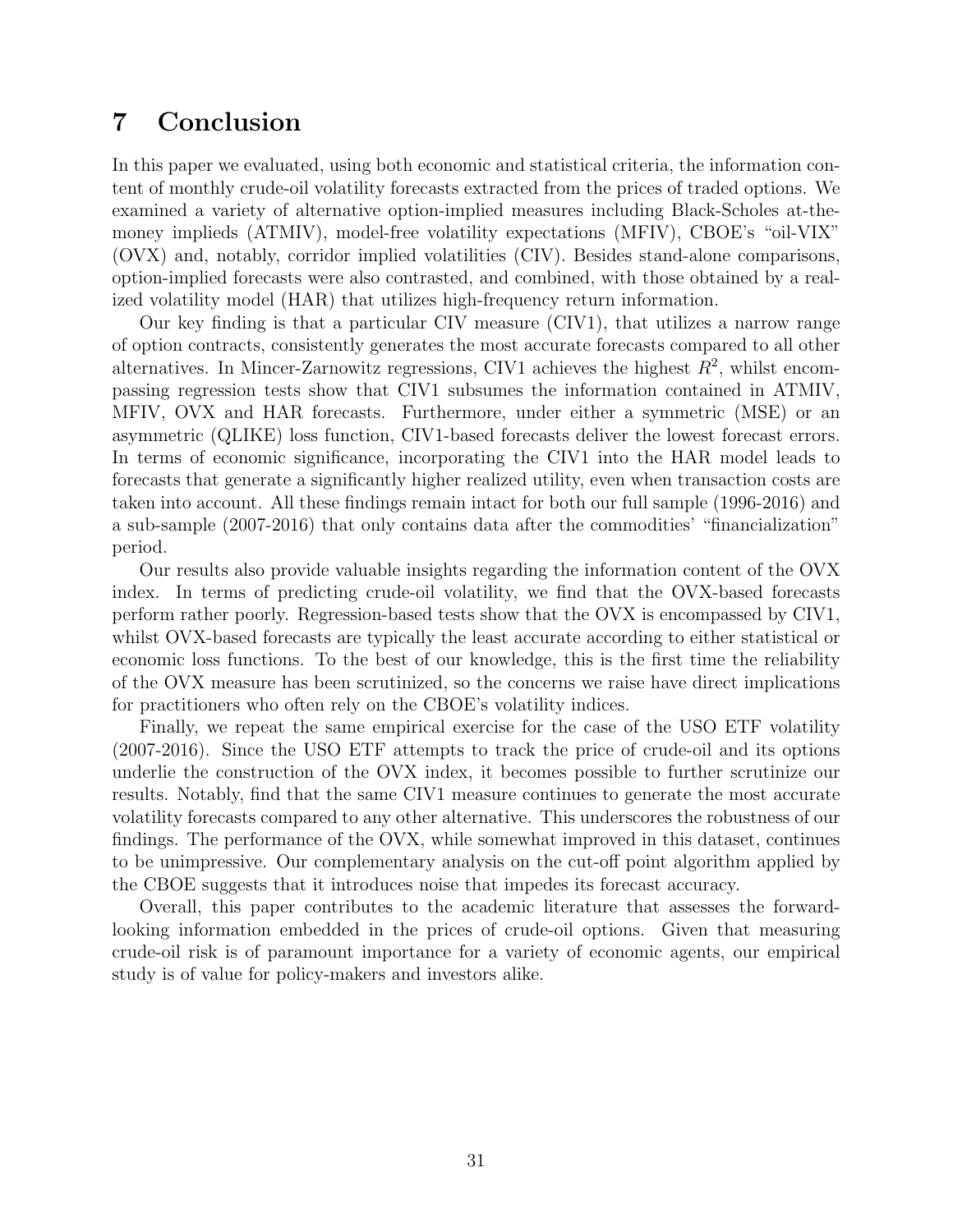# References

- Agnolucci, P. (2009). Volatility in crude-oil futures: A comparison of the predictive ability of GARCH and implied volatility models. Energy Economics, 31 (2), 316 - 321.
- Ahoniemi, K., & Lanne, M. (2013). Overnight stock returns and realized volatility. International Journal of Forecasting,  $29(4)$ , 592 - 604.
- Andersen, T. G., Bollerslev, T., Diebold, F. X., & Labys, P. (2000). Great realizations.  $RISK, 13, 105–108.$
- Andersen, T. G., Bollerslev, T., Diebold, F. X., & Labys, P. (2001). The distribution of realized exchange rate volatility. Journal of the American Statistical Association, 96 (453), 42-55.
- Andersen, T. G., Bollerslev, T., Diebold, F. X., & Labys, P. (2003). Modeling and forecasting realized volatility. Econometrica, 71 (2), 579-625.
- Andersen, T. G., & Bondarenko, O. (2007). Construction and interpretation of model-free implied volatility. In I. Nelken (Ed.), Volatility as an asset class (pp. 141–181). Risk Publications.
- Andersen, T. G., Bondarenko, O., & Gonzalez-Perez, M. T. (2015). Exploring return dynamics via corridor implied volatility. The Review of Financial Studies, 28 (10), 2902- 2945.
- Andersen, T. G., Fusari, N., & Todorov, V. (2017). Short-term market risks implied by weekly options. The Journal of Finance,  $72(3)$ , 1335-1386.
- Aruoba, S. B., Diebold, F. X., & Scotti, C. (2009). Real-time measurement of business conditions. Journal of Business & Economic Statistics,  $27(4)$ , 417-427.
- Barndorff-Nielsen, O. E., & Shephard, N. (2002). Econometric analysis of realized volatility and its use in estimating stochastic volatility models. Journal of the Royal Statistical Society: Series B (Statistical Methodology), 64 (2), 253-280.
- Barone-Adesi, G., & Whaley, R. E. (1987). Efficient analytic approximation of American option values. The Journal of Finance,  $\frac{1}{2}(2)$ , 301-320.
- Beckers, S. (1981). Standard deviations implied in option prices as predictors of future stock price variability. Journal of Banking and Finance, 5 (3), 363 - 381.
- Bliss, R. R., & Panigirtzoglou, N. (2004). Option-implied risk aversion estimates. The *Journal of Finance*,  $59(1)$ ,  $407-446$ .
- Bollerslev, T. (1986). Generalized autoregressive conditional heteroskedasticity. *Journal of* Econometrics, 31 (3), 307 - 327.
- Bollerslev, T., Hood, B., Huss, J., & Pedersen, L. H. (2018). Risk everywhere: Modeling and managing volatility. Review of Financial Studies, forthcoming.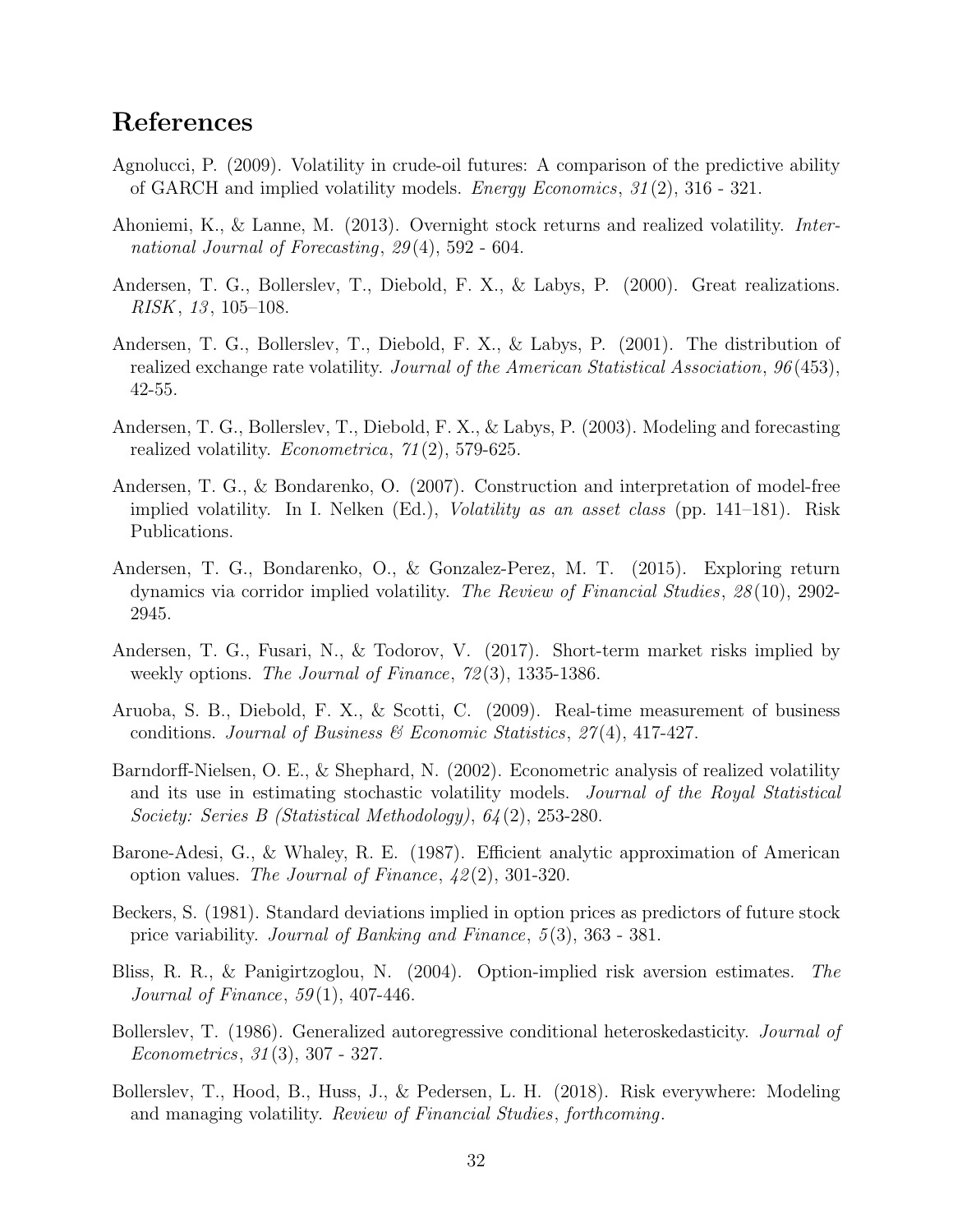- Bollerslev, T., Patton, A. J., & Quaedvlieg, R. (2016). Exploiting the errors: A simple approach for improved volatility forecasting. Journal of Econometrics,  $192(1)$ , 1 - 18.
- Bollerslev, T., Tauchen, G., & Zhou, H. (2009, 02). Expected stock returns and variance risk premia. The Review of Financial Studies, 22 (11), 4463-4492.
- Bookstaber, R. M., & McDonald, J. B. (1987). A general distribution for describing security price returns. Journal of Business,  $60(3)$ ,  $401-424$ .
- Britten-Jones, M., & Neuberger, A. (2000). Option prices, implied price processes, and stochastic volatility. The Journal of Finance, 55 (2), 839-866.
- Busch, T., Christensen, B. J., & Nielsen, M. Ø. (2011). The role of implied volatility in forecasting future realized volatility and jumps in foreign exchange, stock, and bond markets. Journal of Econometrics,  $160(1)$ ,  $48 - 57$ .
- Caldeira, J. F., Moura, G. V., Nogales, F. J., & Santos, A. A. P. (2017). Combining multivariate volatility forecasts: An economic-based approach. Journal of Financial Econometrics,  $15(2)$ , 247-285.
- Carr, P., Lee, R., & Wu, L.  $(2012, 01)$ . Variance swaps on time-changed Lévy processes. Finance and Stochastics, 16 (2), 335–355.
- Carr, P., & Madan, D. (1998). Towards a theory of volatility trading. Volatility: New estimation techniques for pricing derivatives(29), 417–427.
- Carr, P., & Wu, L. (2008, 04). Variance risk premiums. The Review of Financial Studies,  $22(3)$ , 1311-1341.
- Carr, P., & Wu, L. (2009). Variance risk premiums. The Review of Financial Studies, 22 (3), 1311-1341.
- Chiras, D. P., & Manaster, S. (1978). The information content of option prices and a test of market efficiency. Journal of Financial Economics, 6 (2), 213 - 234.
- Christoffersen, P., Jacobs, K., & Chang, B. Y. (2013). Chapter 10 forecasting with optionimplied information. In G. Elliott & A. Timmermann (Eds.), Handbook of economic  $forecasting$  (Vol. 2, p. 581 - 656). Elsevier.
- Corsi, F. (2009). A simple approximate long-memory model of realized volatility. Journal of Financial Econometrics,  $7(2)$ , 174-196.
- Day, T. E., & Lewis, C. M. (1993). Forecasting futures market volatility. *Journal of* Derivatives,  $1(2)$ , 33–50.
- Demeterfi, K., Derman, E., Kamal, M., & Zou, J. (1999). A guide to volatility and variance swaps. The Journal of Derivatives,  $6(4)$ , 9–32.
- Diebold, F. X., & Mariano, R. S. (1995). Comparing predictive accuracy. *Journal of Business* and Economic Statistics, 13 , 253-263.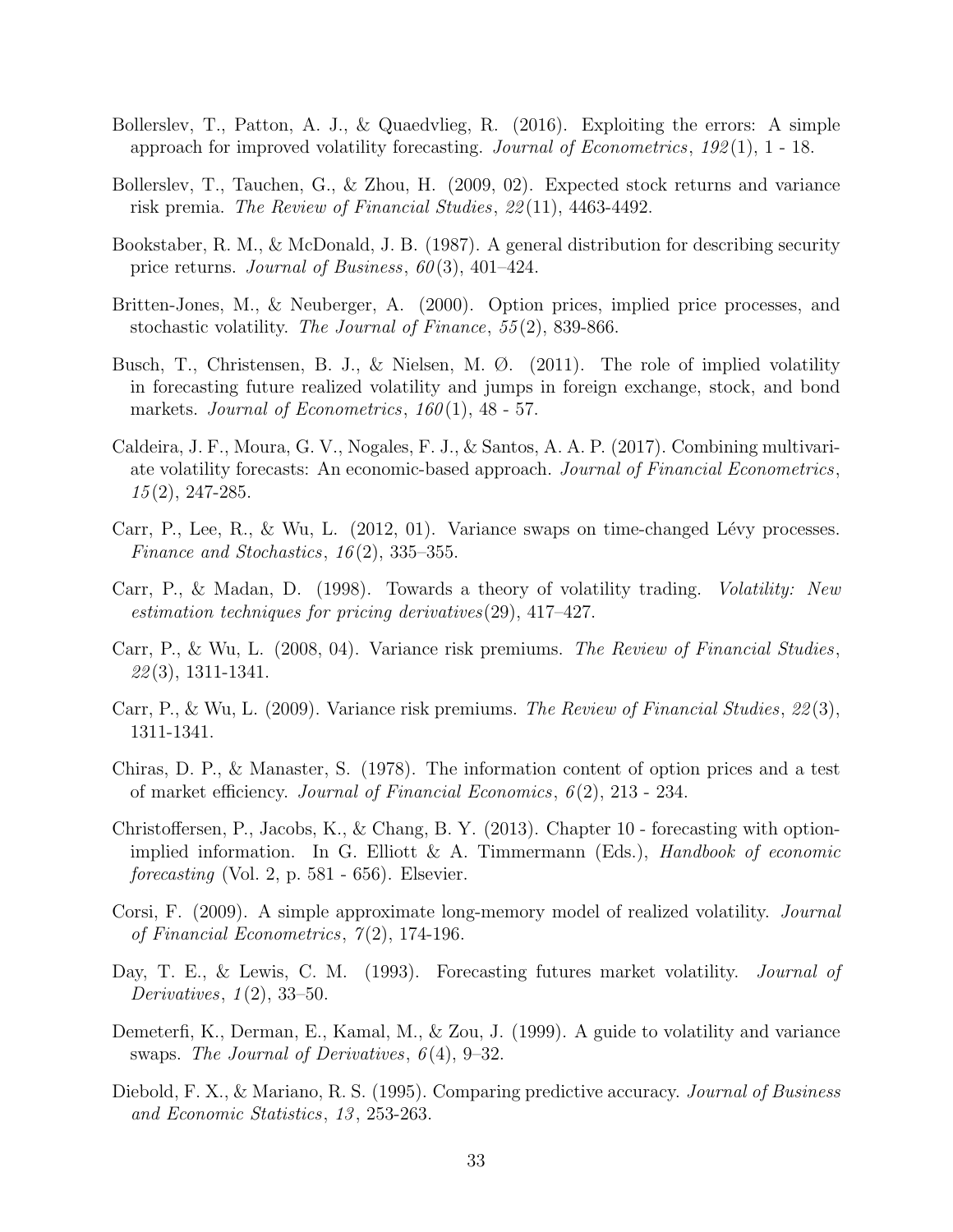- Dotsis, G., & Vlastakis, N. (2016). Corridor volatility risk and expected returns. *Journal of* Futures Markets, 36 (5), 488-505.
- Feunou, B., Jahan-Parvar, M. R., & Okou, C. (2017, 06). Downside Variance Risk Premium\*. Journal of Financial Econometrics, 16 (3), 341-383.
- Fung, H., Lie, C., & Moreno, A. (1990). The forecasting performance of the implied standard deviation in currency options. Managerial Finance, 16(3), 24-29.
- Gemmill, G. (1986). The forecasting performance of stock options on the London traded options market. Journal of Business Finance and Accounting, 13 (4), 535-546.
- Griffin, J. M., & Shams, A. (2018). Manipulation in the VIX? The Review of Financial Studies, 31 (4), 1377-1417.
- Hansen, P. R., & Lunde, A. (2005, 08). A realized variance for the whole day based on intermittent high-frequency data. Journal of Financial Econometrics, 3 (4), 525-554.
- Haugom, E., Langeland, H., Molnár, P., & Westgaard, S. (2014). Forecasting volatility of the u.s. oil market. *Journal of Banking and Finance*,  $47, 1$  - 14.
- Henderson, B. J., Pearson, N. D., & Wang, L. (2014, 12). New Evidence on the Financialization of Commodity Markets. The Review of Financial Studies, 28(5), 1285-1311.
- Jiang, G. J., & Tian, Y. S. (2005). The model-free implied volatility and its information content. Review of Financial Studies, 18 (4), 1305–1342.
- Kang, S. H., Kang, S.-M., & Yoon, S.-M. (2009). Forecasting volatility of crude oil markets. Energy Economics, 31 (1), 119 - 125.
- Latané, H. A., & Rendleman, R. J. (1976). Standard deviations of stock price ratios implied in option prices. The Journal of Finance,  $31(2)$ , 369-381.
- Locke, P. R., & Venkatesh, P. C. (1997). Futures market transaction costs. *Journal of* Futures Markets, 17 (2), 229-245.
- Martens, M., & Zein, J. (2004). Predicting financial volatility: High-frequency time-series forecasts vis-à-vis implied volatility. Journal of Futures Markets,  $24(11)$ , 1005-1028.
- Meddahi, N. (2002). A theoretical comparison between integrated and realized volatility. Journal of Applied Econometrics, 17(5), 479-508.
- Melick, W. R., & Thomas, C. P. (1997). Recovering an asset's implied pdf from option prices: An application to crude oil during the gulf crisis. *Journal of Financial and Quantitative* Analysis,  $32(1)$ ,  $91-115$ .
- Mincer, J., & Zarnowitz, V. (1969). The evaluation of economic forecasts. In J. Mincer (Ed.), Economic forecasts and expectations (p. 3-46). Cambridge: National Bureau of Economic Research.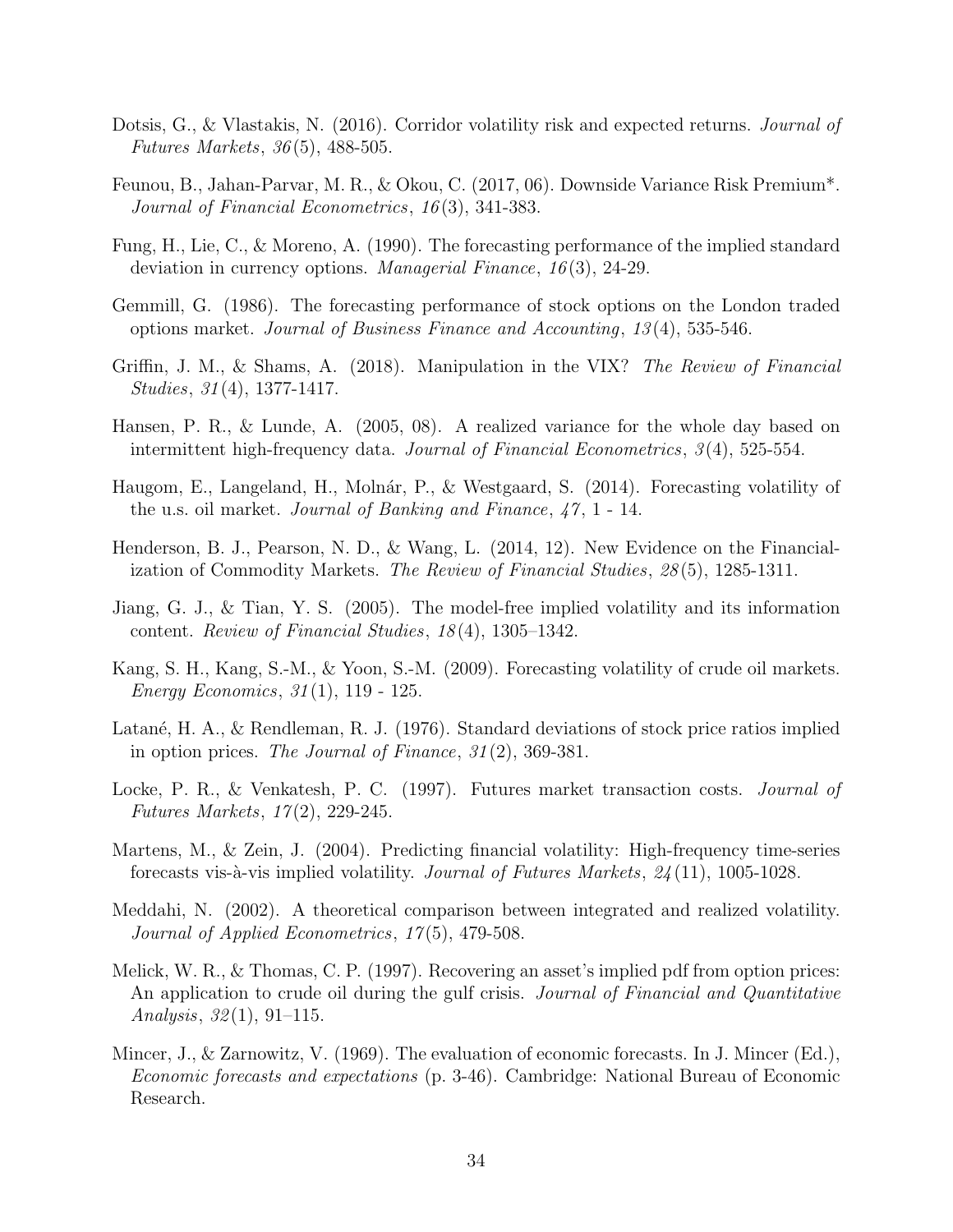- Newey, W. K., & West, K. D. (1987). A simple, positive semi-definite, heteroskedasticity and autocorrelation consistent covariance matrix. Econometrica, 55 (3), 703-708.
- Patton, A. J. (2011). Volatility forecast comparison using imperfect volatility proxies. Journal of Econometrics,  $160(1)$ , 246 - 256.
- Patton, A. J., & Sheppard, K. (2009). Evaluating volatility and correlation forecasts. In T. Mikosch, J.-P. Kreiß, R. A. Davis, & T. G. Andersen (Eds.), Handbook of financial time series (pp. 801–838). Springer.
- Patton, A. J., & Sheppard, K. (2015). Good volatility, bad volatility: Signed jumps and the persistence of volatility. Review of Economics and Statistics, 97 (3), 683-697.
- Prokopczuk, M., & Simen, C. W. (2014). The importance of the volatility risk premium for volatility forecasting. Journal of Banking and Finance,  $40, 303-320$ .
- Prokopczuk, M., Symeonidis, L., & Wese, S. C. (2016). Do jumps matter for volatility forecasting? Evidence from energy markets. Journal of Futures Markets, 36 (8), 758-792.
- Sadorsky, P. (2006). Modeling and forecasting petroleum futures volatility. Energy Economics, 28(4), 467 - 488.
- Sévi, B.  $(2014)$ . Forecasting the volatility of crude oil futures using intraday data. European Journal of Operational Research, 235 (3), 643 - 659.
- Singleton, K. J. (2014). Investor flows and the 2008 boom/bust in oil prices. Management Science,  $60(2)$ , 300-318.
- Szakmary, A., Ors, E., Kim, J. K., & Davidson, W. N. (2003). The predictive power of implied volatility: Evidence from 35 futures markets. Journal of Banking and Finance,  $27(11), 2151 - 2175.$
- Taylor, S. J. (2005). Asset price dynamics, volatility, and prediction. Princeton university press.
- Taylor, S. J., Yadav, P. K., & Zhang, Y. (2010). The information content of implied volatilities and model-free volatility expectations: Evidence from options written on individual stocks. Journal of Banking and Finance, 34 (4), 871–881.
- Todorov, V. (2009, 05). Variance risk-premium dynamics: The role of jumps. The Review of Financial Studies, 23 (1), 345-383.
- Trippi, R. (1977). A test of option market efficiency using a random-walk valuation model. Journal of Economics and Business, 29 , 93-98.
- Wang, Y., Liu, L., Ma, F., & Wu, C. (2016). What the investors need to know about forecasting oil futures return volatility. Energy Economics, 57 , 128 - 139.
- Zhang, L., Mykland, P. A., & Aït-Sahalia, Y. (2005). A tale of two time scales. *Journal of* the American Statistical Association, 100 (472), 1394-1411.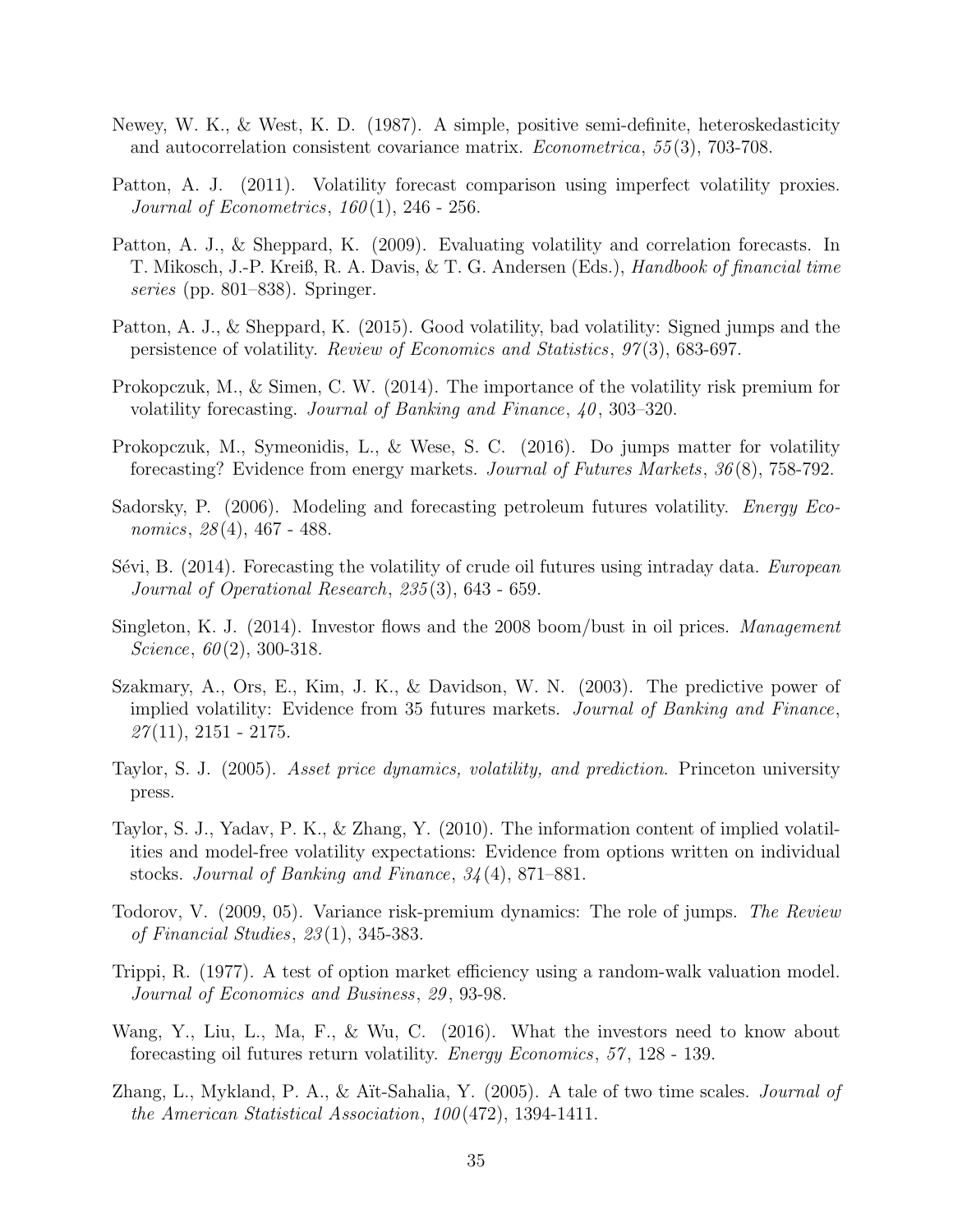

Figure 1: Time-series plots of different corridor implied volatility (CIV) measures for the 1996-2016 period. All expectations represent annualized standard deviations corresponding to a monthly horizon. The dashed vertical line indicates the beginning of the Post-Fin sample.



Figure 2: Effective (standardized) strike range corresponding to the OVX (solid line),  $OV X_1$  (dashed line) and the  $OVX_{2}$  (dotted line) over our USO sample period.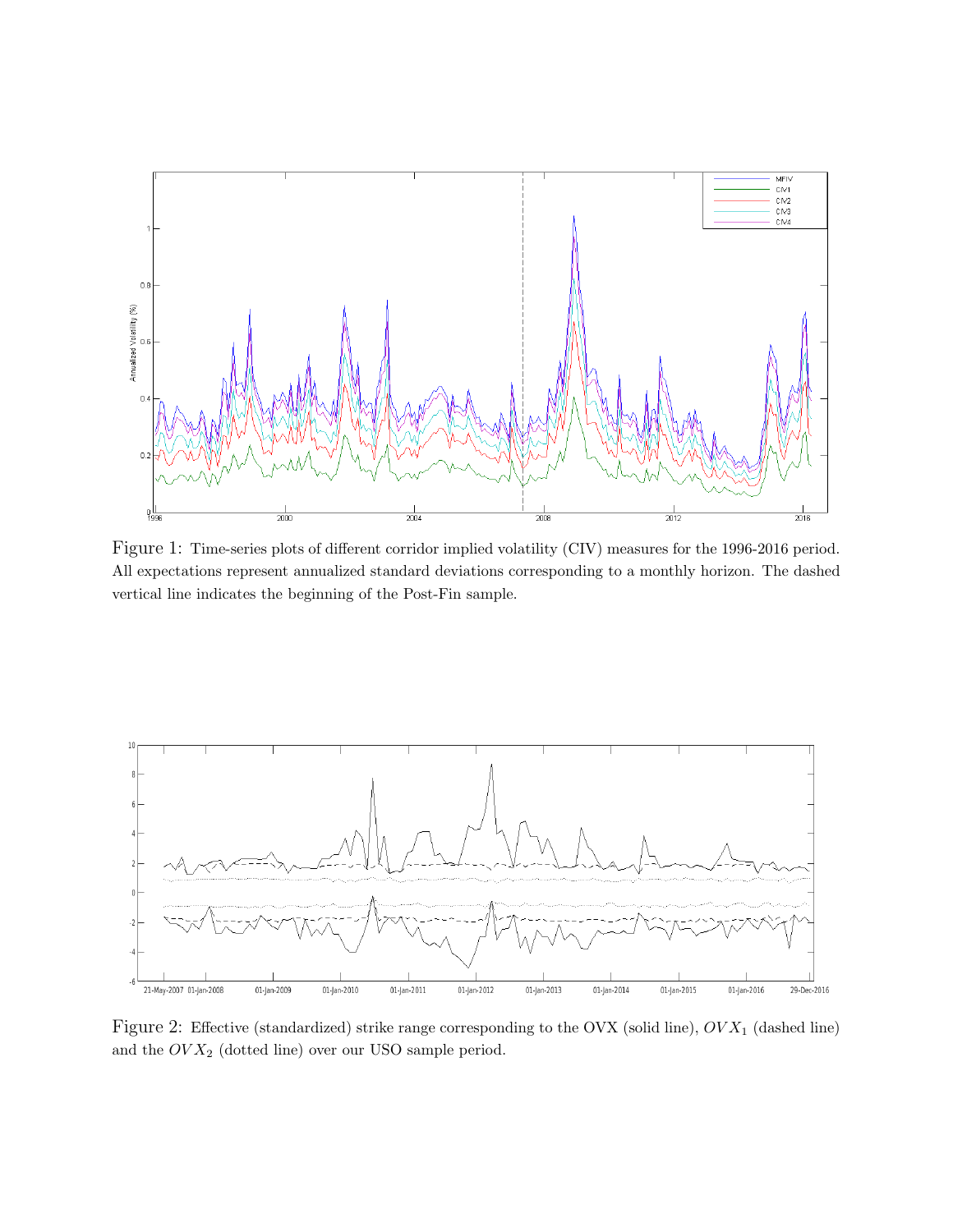Table 1: Summary statistics of our three option datasets. We report the number of unique option cross-sections (Obs) used to construct our non-overlapping, option-implied, monthly volatility forecasts, as well as the mean, minimum and maximum number of option contracts used in our estimations.

|                                                                         |        |     |      | All Options |         | Calls (Puts) |     |          |  |
|-------------------------------------------------------------------------|--------|-----|------|-------------|---------|--------------|-----|----------|--|
|                                                                         | Period | Obs | Mean |             | Min Max | Mean         | Min | Max      |  |
| Full Sample 1996-2016 280 61.1 7 213 33.8 (27.3) 3 (3)                  |        |     |      |             |         |              |     | 184 (94) |  |
| Post-Fin Sample 2007-2016 108 112.5 54 213 63.2 (49.3) 29 (16) 184 (94) |        |     |      |             |         |              |     |          |  |
| USO Sample 2007-2016 118 38.7 14 123 20.6 (18.1) 7 (7)                  |        |     |      |             |         |              |     | 64 (63)  |  |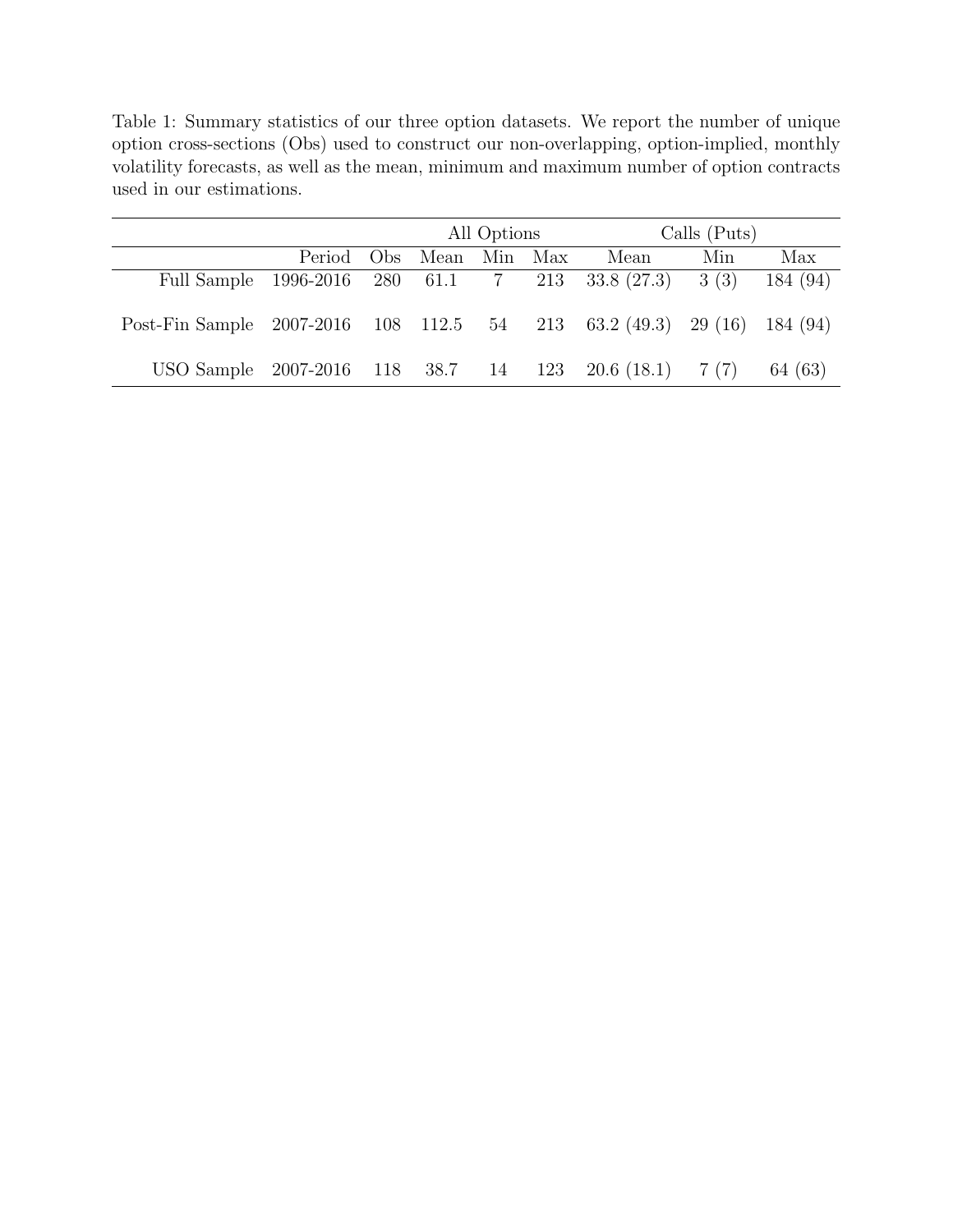Table 2: Descriptive statistics of option-implied volatility estimates. The first four columns show the unconditional sample moments for each measure. Sample autocorrelations for 1, 6 and 12 lags are denoted as  $\rho_1$ ,  $\rho_6$  and  $\rho_{12}$ , respectively. The last two columns show the correlation of each measure with the model-free  $(\rho_{MF})$  and Black-Scholes ( $\rho_{BS}$ ) implied volatilities.

|                  |       | Mean StDev Skew Kurt                     |                                                           | $\rho_1$ | $\rho_6$ | $\rho_{12}$ | $\rho_{MF}$ | $\rho_{BS}$ |
|------------------|-------|------------------------------------------|-----------------------------------------------------------|----------|----------|-------------|-------------|-------------|
| CIV1             | 0.146 | 0.051 1.531 7.514 0.856 0.33 0.125 0.981 |                                                           |          |          |             |             | 0.987       |
| CIV <sub>2</sub> | 0.241 | 0.084                                    | 1.564 7.65 0.85 0.319 0.116 0.988                         |          |          |             |             | 0.993       |
| CIV <sub>3</sub> | 0.298 |                                          | $0.102$ $1.572$ $7.68$ $0.845$ $0.314$ $0.114$ $0.993$    |          |          |             |             | 0.995       |
| CIV4             | 0.356 | 0.12                                     | 1.583 7.699 0.837 0.306 0.112 0.999                       |          |          |             |             | 0.995       |
| MFIV             | 0.386 | 0.129                                    | 1.591 7.711 0.829 0.301 0.112 1                           |          |          |             |             | 0.993       |
|                  | 0.365 |                                          | $0.124$ $1.549$ $7.509$ $0.836$ $0.306$ $0.115$ $0.993$ 1 |          |          |             |             |             |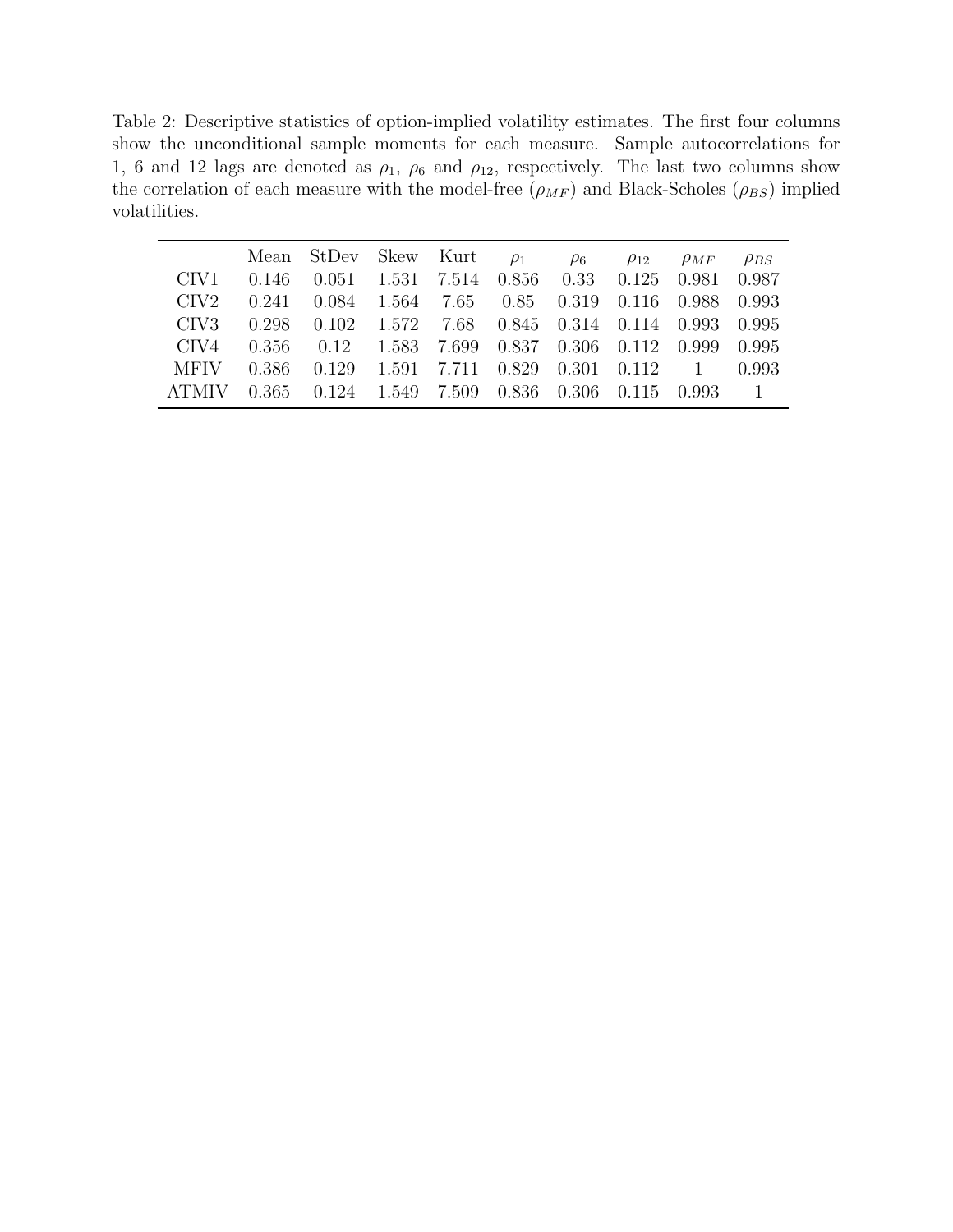Table 3: Mincer-Zarnowitz regression results for the HAR, MFIV, ATMIV, CIV1, CIV2, CIV3 and CIV4 forecasts. This table reports parameter estimates and values of  $R<sup>2</sup>$  for the Mincer-Zarnowitz regressions in Equation (9). Panel A presents results for the full sample. Panel B presents results for the Post-Fin sample, which includes the OVX forecasts. Newey-West standard errors were estimated. t-statistics are reported in parentheses. \*\*\* indicates significance at the 1% level; \*\* indicates significance at the 5% level; \* indicates significance at the 10% level.

|                  |                | Panel A: Full Sample |       |              | Panel B: Post-Fin Sample |       |  |  |
|------------------|----------------|----------------------|-------|--------------|--------------------------|-------|--|--|
| Forecast         | $\beta_0$      | $\beta_1$            | $R^2$ | $\beta_0$    | $\beta_1$                | $R^2$ |  |  |
| <b>HAR</b>       | $7.499E-05***$ | $0.785***$           | 0.700 | 4.159E-02**  | $0.633***$               | 0.368 |  |  |
|                  | (3.749)        | (14.197)             |       | (2.055)      | (4.549)                  |       |  |  |
| <b>MFIV</b>      | $-9.079E-06$   | $0.776***$           | 0.747 | 3.099E-03    | $0.877***$               | 0.720 |  |  |
|                  | (<0.001)       | (11.458)             |       | (0.308)      | (9.898)                  |       |  |  |
| <b>ATMIV</b>     | $-4.743E-06$   | $0.857***$           | 0.757 | 5.837E-03    | $0.964***$               | 0.728 |  |  |
|                  | (<0.001)       | (12.049)             |       | (0.607)      | (9.801)                  |       |  |  |
| CIV1             | 2.746E-06      | $5.141***$           | 0.766 | 1.197E-02    | $5.576***$               | 0.737 |  |  |
|                  | (0.127)        | (12.278)             |       | (1.272)      | (9.695)                  |       |  |  |
| CIV <sub>2</sub> | 1.351E-06      | $1.907***$           | 0.766 | 9.836E-03    | $2.109***$               | 0.734 |  |  |
|                  | (0.064)        | (12.545)             |       | (1.031)      | (9.722)                  |       |  |  |
| CIV3             | $-1.839E-06$   | $1.268***$           | 0.764 | 8.059E-03    | $1.411***$               | 0.731 |  |  |
|                  | (<0.001)       | (12.410)             |       | (0.836)      | (9.783)                  |       |  |  |
| CIV4             | $-6.678E-06$   | $0.903***$           | 0.756 | 5.187E-03    | $1.013***$               | 0.725 |  |  |
|                  | (<0.001)       | (11.942)             |       | (0.527)      | (9.871)                  |       |  |  |
| OVX              |                |                      |       | $-8.312E-04$ | $0.886***$               | 0.725 |  |  |
|                  |                |                      |       | (<0.001)     | (9.525)                  |       |  |  |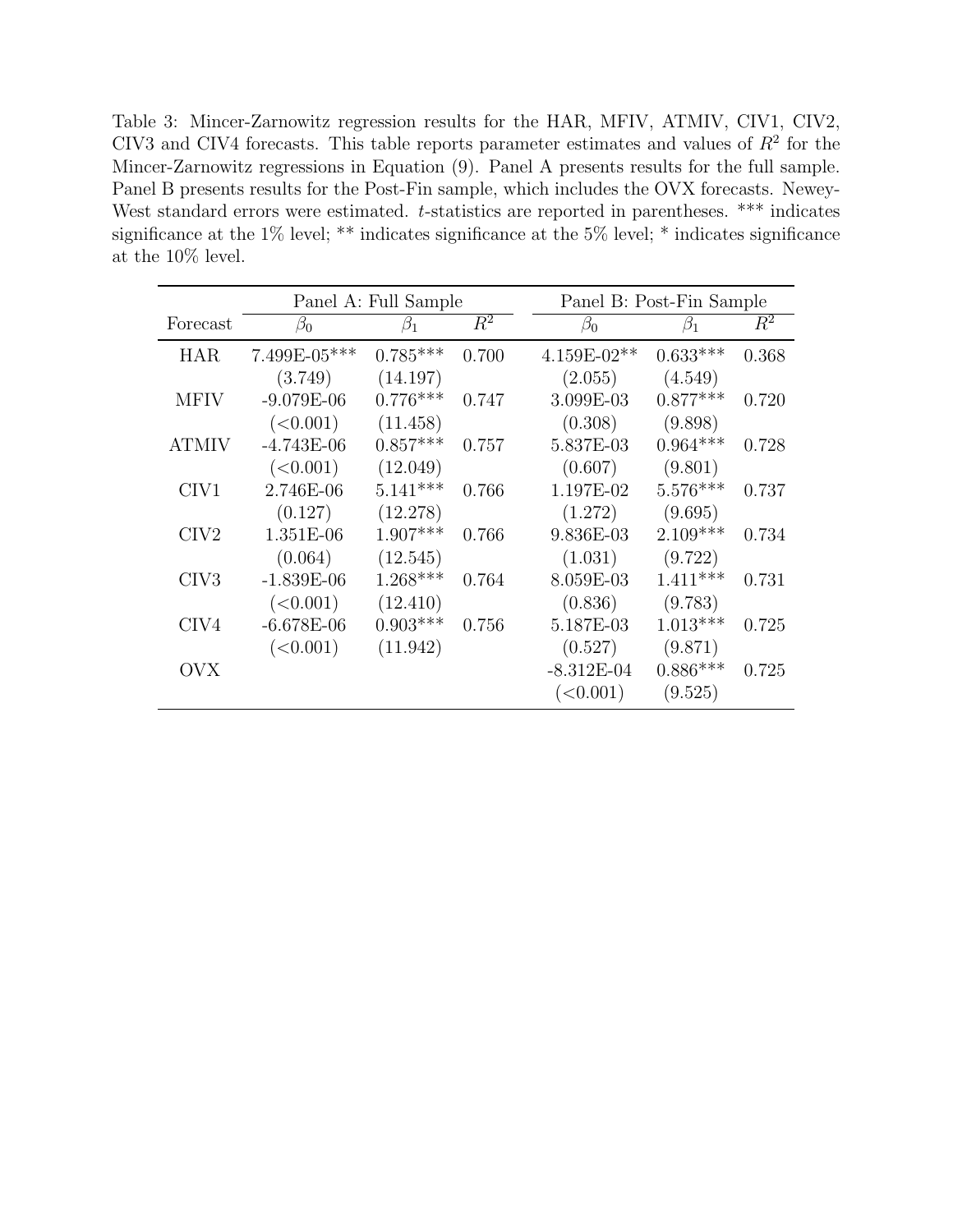Table 4: Encompassing regression results. The table reports parameter estimates and values of the adjusted  $R^2$  for the encompassing regressions in Equation (10). Estimates reported in the columns labeled  $\beta_1$  are for the forecast listed in the column labeled Forecast 1. Estimates reported in the columns labeled  $\beta_2$  are for the forecast listed in the column labeled Forecast 2. Panel A presents results for encompassing regressions involving comparisons between the HAR forecasts and each of the option-implied variances for the full sample. Panel B presents results for encompassing regressions involving comparisons between the HAR forecasts and each of the option-implied variances for the Post-Fin sample, which includes the OVX forecasts. Panel C presents results for encompassing regressions involving comparisons between the option-implied variances for the full sample. Panel D presents results for encompassing regressions involving comparisons between the option-implied variances for the Post-Fin sample. Newey-West standard errors were estimated. t-statistics are reported in parentheses. \*\*\* indicates significance at the 1% level; \*\* indicates significance at the 5% level; \* indicates significance at the 10% level.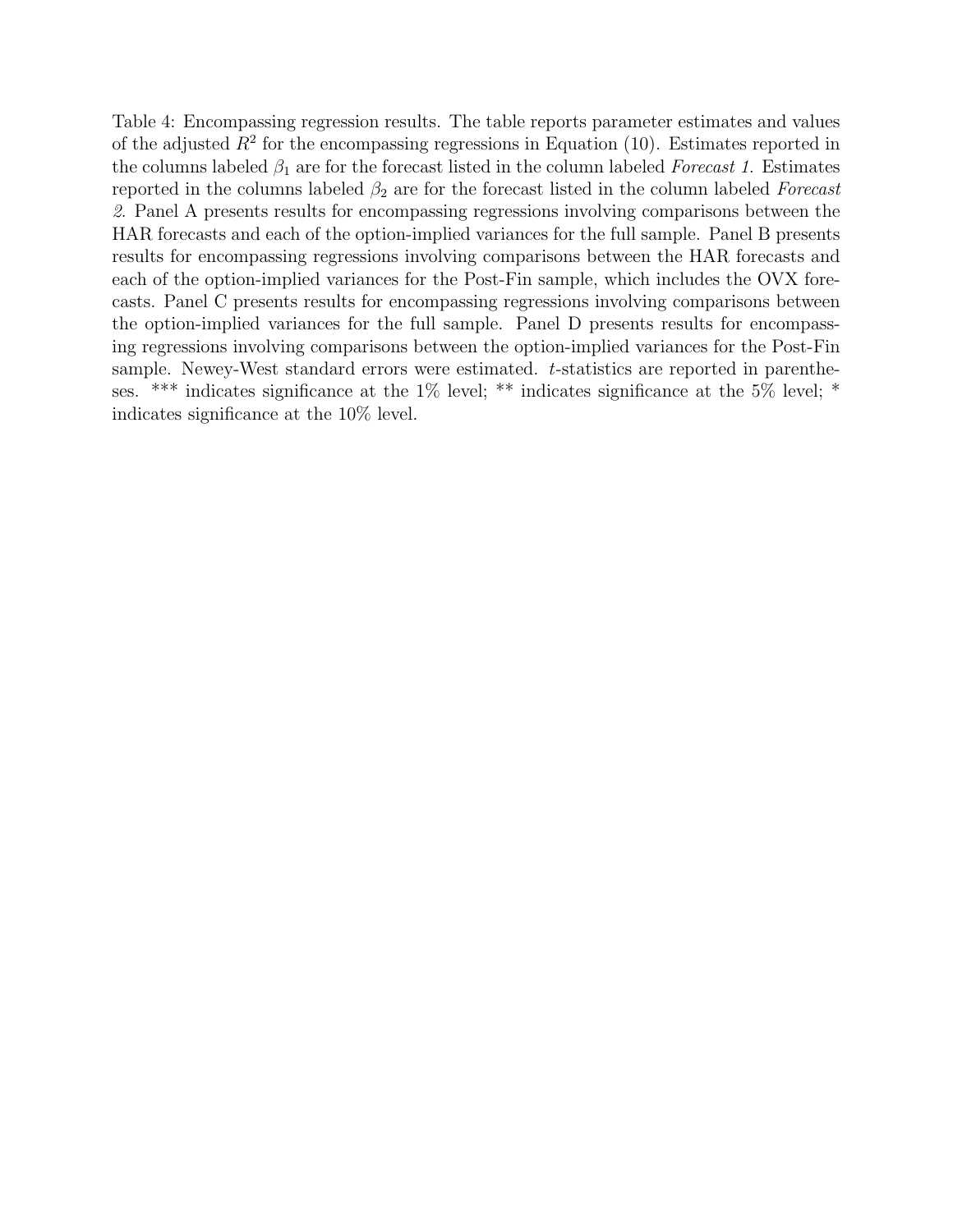|                  |                  |                                 | Parameters                                                 |                                  |           |                                  | Parameters                                                     |                                  |           |
|------------------|------------------|---------------------------------|------------------------------------------------------------|----------------------------------|-----------|----------------------------------|----------------------------------------------------------------|----------------------------------|-----------|
| Forecast 1       | Forecast 2       | $\beta_0$                       | $\beta_1$                                                  | $\beta_2$                        | adj $R^2$ | $\beta_0$                        | $\beta_1$                                                      | $\beta_2$                        | adj $R^2$ |
|                  |                  |                                 | Panel A: HAR vs. Option-Implied Forecasts<br>(Full Sample) |                                  |           |                                  | Panel B: HAR vs. Option-Implied Forecasts<br>(Post-Fin Sample) |                                  |           |
| <b>HAR</b>       | <b>MFIV</b>      | 5.360E-06                       | $0.284**$                                                  | $0.530***$                       | 0.763     | 4.867E-03                        | $-0.390$                                                       | $1.210***$                       | 0.756     |
| <b>HAR</b>       | <b>ATMIV</b>     | (0.279)<br>6.529E-06<br>(0.342) | (2.141)<br>$0.247*$<br>(1.813)                             | (4.121)<br>$0.621***$<br>(4.205) | 0.768     | (0.492)<br>8.965E-03<br>(0.981)  | (<0.001)<br>$-0.413$<br>(<0.001)                               | (4.595)<br>$1.350***$<br>(4.589) | 0.769     |
| <b>HAR</b>       | CIV1             | 1.045E-05                       | 0.218                                                      | 3.898***                         | 0.774     | 1.807E-02**                      | $-0.434$                                                       | $7.909***$                       | 0.783     |
| <b>HAR</b>       | CIV2             | (0.541)<br>9.438E-06<br>(0.490) | (1.554)<br>0.214<br>(1.522)                                | (4.138)<br>$1.453***$<br>(4.180) | 0.774     | (2.047)<br>1.487E-02*<br>(1.677) | (<0.001)<br>$-0.428$<br>(<0.001)                               | (4.815)<br>$2.982***$<br>(4.774) | 0.778     |
| HAR              | CIV <sub>3</sub> | 7.475E-06                       | 0.223                                                      | $0.953***$                       | 0.772     | 1.224E-02                        | $-0.423$                                                       | $1.989***$                       | 0.774     |
| HAR              | CIV4             | (0.387)<br>5.372E-06            | (1.611)<br>$0.253*$                                        | (4.210)<br>$0.648***$            | 0.767     | (1.365)<br>7.958E-03             | (<0.001)<br>$-0.407$                                           | (4.755)<br>$1.413***$            | 0.765     |
| HAR              | <b>OVX</b>       | (0.278)                         | (1.875)                                                    | (4.199)                          |           | (0.849)<br>$-1.157E-04$          | (<0.001)<br>$-0.364$                                           | (4.677)<br>$1.195***$            | 0.757     |
|                  |                  |                                 |                                                            |                                  |           | (<0.001)                         | (<0.001)                                                       | (4.598)                          |           |
|                  |                  |                                 | Panel C: Option-Implied Forecasts<br>(Full Sample)         |                                  |           |                                  | Panel D: Option-Implied Forecasts<br>(Post-Fin Sample)         |                                  |           |
| <b>MFIV</b>      | <b>ATMIV</b>     | 6.383E-07<br>(0.031)            | $-0.549$<br>(<0.001)                                       | $1.457**$<br>(2.099)             | 0.758     | 1.267E-02<br>(0.963)             | $-1.750$<br>(<0.001)                                           | 2.875<br>(1.426)                 | 0.728     |
| MFIV             | CIV1             | 2.848E-06                       | $-0.004$                                                   | $5.166**$                        | 0.765     | 2.317E-02                        | $-0.945$                                                       | $11.491**$                       | 0.738     |
| <b>MFIV</b>      | CIV2             | (0.145)<br>7.549E-06            | (<0.001)<br>$-0.279$                                       | (2.546)<br>$2.579**$             | 0.766     | (1.593)<br>2.094E-02             | (<0.001)<br>$-1.229$                                           | (2.032)<br>$5.028*$              | 0.735     |
|                  |                  | (0.393)                         | (<0.001)                                                   | (2.464)                          |           | (1.506)                          | (<0.001)                                                       | (1.875)                          |           |
| <b>MFIV</b>      | CIV <sub>3</sub> | 8.505E-06<br>(0.441)            | $-0.647$<br>(<0.001)                                       | $2.309**$<br>(2.397)             | 0.766     | 2.055E-02<br>(1.495)             | $-1.856$<br>(<0.001)                                           | $4.368*$<br>(1.848)              | 0.735     |
| MFIV             | CIV4             | 8.481E-06                       | $-2.501$                                                   | $3.794**$                        | 0.767     | 1.967E-02                        | $-5.038$                                                       | $6.806*$                         | 0.735     |
|                  |                  | (0.435)                         | (<0.001)                                                   | (2.265)                          |           | (1.466)                          | (<0.001)                                                       | (1.798)                          |           |
| <b>ATMIV</b>     | CIV1             | 2.314E-06<br>(0.115)            | 0.031<br>(0.087)                                           | 4.956**<br>(2.019)               | 0.765     | 2.623E-02*<br>(1.928)            | $-2.000$<br>(<0.001)                                           | 17.055**<br>(2.040)              | 0.740     |
| <b>ATMIV</b>     | CIV2             | 5.580E-06                       | $-0.394$                                                   | $2.775**$                        | 0.766     | 2.222E-02*                       | $-2.681$                                                       | 7.948*                           | 0.735     |
| <b>ATMIV</b>     | CIV <sub>3</sub> | (0.289)<br>2.377E-06            | (<0.001)<br>$-0.734$                                       | (1.995)<br>$2.348**$             | 0.764     | (1.969)<br>$1.696E-02**$         | (<0.001)<br>$-3.449$                                           | (1.773)<br>6.447                 | 0.731     |
|                  |                  | (0.120)                         | (<0.001)                                                   | (1.980)                          |           | (2.002)                          | (<0.001)                                                       | (1.535)                          |           |
| <b>ATMIV</b>     | CIV4             | $-5.149E-06$                    | 0.726                                                      | 0.138                            | 0.756     | 7.344E-03                        | 2.648                                                          | $-1.773$                         | 0.724     |
| CIV1             | CIV <sub>2</sub> | (<0.001)<br>2.049E-06           | (0.874)<br>3.130                                           | (0.159)<br>0.747                 | 0.765     | (0.640)<br>$2.647E - 02*$        | (0.708)<br>39.351*                                             | (<0.001)<br>$-12.809$            | 0.742     |
|                  |                  | (0.097)                         | (0.630)                                                    | (0.430)                          |           | (1.680)                          | (1.704)                                                        | (<0.001)                         |           |
| CIV1             | CIV <sub>3</sub> | 1.901E-06                       | 4.436<br>(1.348)                                           | 0.175<br>(0.239)                 | 0.765     | 2.481E-02                        | 21.911*<br>(1.709)                                             | $-4.153$                         | 0.739     |
| CIV1             | CIV4             | (0.093)<br>2.399E-06            | $5.018**$                                                  | 0.022                            | 0.765     | (1.632)<br>2.386E-02             | 14.032*                                                        | (<0.001)<br>$-1.552$             | 0.738     |
|                  |                  | (0.120)                         | (2.123)                                                    | (0.061)                          |           | (1.604)                          | (1.865)                                                        | (<0.001)                         |           |
| CIV2             | CIV <sub>3</sub> | 6.274E-06<br>(0.325)            | 4.282<br>(1.332)                                           | $-1.582$<br>(<0.001)             | 0.766     | 2.109E-02<br>(1.493)             | 14.244<br>(1.362)                                              | $-8.132$<br>(<0.001)             | 0.734     |
| CIV2             | CIV4             | 7.217E-06                       | $2.868**$                                                  | $-0.460$                         | 0.766     | 2.130E-02                        | $6.628*$                                                       | $-2.185$                         | 0.735     |
| CIV <sub>3</sub> | CIV4             | (0.375)<br>8.374E-06            | (2.045)<br>$3.090**$                                       | (<0.001)<br>$-1.305$             | 0.766     | (1.509)<br>2.110E-02             | (1.661)<br>6.925                                               | (<0.001)<br>$-3.976$             | 0.736     |
|                  |                  | (0.434)                         | (1.988)                                                    | (<0.001)                         |           | (1.506)                          | (1.641)                                                        | (<0.001)                         |           |
| <b>OVX</b>       | MFIV             |                                 |                                                            |                                  |           | $-9.208E-04$<br>(<0.001)         | 0.911<br>(0.768)                                               | $-0.025$<br>(<0.001)             | 0.719     |
| <b>OVX</b>       | <b>ATMIV</b>     |                                 |                                                            |                                  |           | 3.244E-03                        | 0.308                                                          | 0.631                            | 0.723     |
| <b>OVX</b>       | CIV1             |                                 |                                                            |                                  |           | (0.286)<br>1.051E-02             | (0.459)<br>0.089                                               | (0.866)<br>$5.025*$              | 0.732     |
| <b>OVX</b>       | CIV2             |                                 |                                                            |                                  |           | (0.961)<br>7.877E-03             | (0.200)<br>0.144                                               | (1.676)<br>1.772                 | 0.728     |
|                  |                  |                                 |                                                            |                                  |           | (0.735)                          | (0.286)                                                        | (1.412)                          |           |
| <b>OVX</b>       | CIV <sub>3</sub> |                                 |                                                            |                                  |           | 6.003E-03<br>(0.565)             | 0.182<br>(0.322)                                               | 1.125<br>(1.212)                 | 0.726     |
| <b>OVX</b>       | CIV4             |                                 |                                                            |                                  |           | 1.999E-03                        | 0.433                                                          | 0.521                            | 0.721     |
|                  |                  |                                 |                                                            |                                  |           | (0.182)                          | (0.555)                                                        | (0.587)                          |           |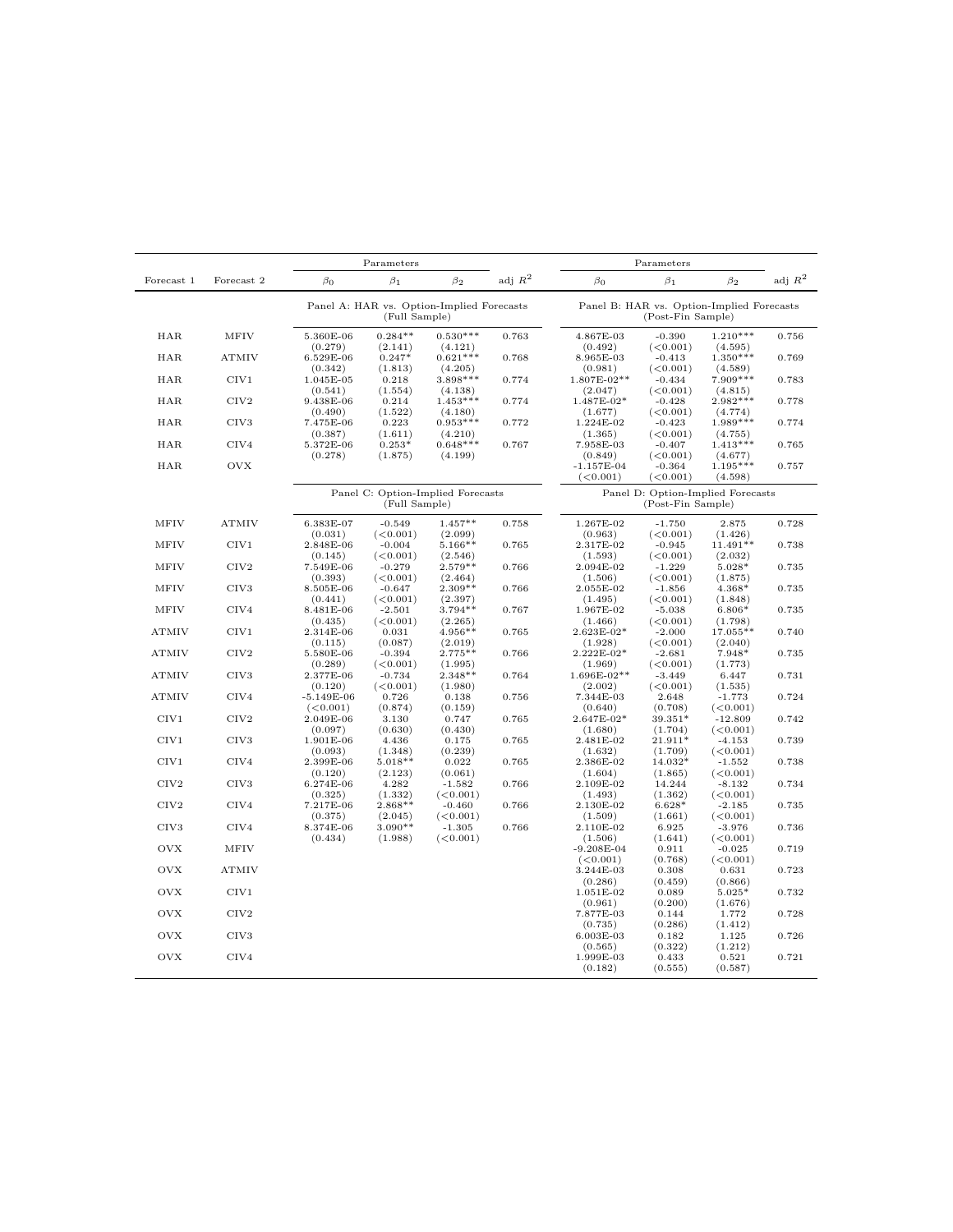Table 5: MSE and QLIKE values for bias-corrected and HAR-based forecasts. Panel A reports the values of MSE and QLIKE for the full sample. Panel B reports values of MSE and QLIKE for the Post-Fin sample, which includes the BC-OVX and HAR-OVX forecasts. Boldface is used to highlight minimum values. The results of Diebold-Mariano tests, based on Newey-West standard errors, are also presented. In Panel A the HAR forecasts are the benchmark against which all other forecasts are compared. In Panel B the HAR and HAR-OVX forecasts are used as benchmarks against which all other forecasts are compared. Where the HAR forecasts are a benchmark, \*\*\* indicates significance at the 1% level; \*\* indicates significance at the 5% level; \* indicates significance at the 10% level. Where the HAR-OVX forecasts are a benchmark, ††† indicates significance at the 1% level; †† indicates significance at the 5% level; † indicates significance at the 10% level.

|                     |       | Panel A: Full Sample |                            | Panel B: Post-Fin Sample  |
|---------------------|-------|----------------------|----------------------------|---------------------------|
| Forecast            | MSE   | QLIKE                | MSE                        | QLIKE                     |
| <b>HAR</b>          | 2.721 | $-1.634$             | 9.760                      | $-1.504$                  |
| <b>BC-MFIV</b>      | 2.562 | $-1.637$             | $4.916$ <sup>††</sup>      | $-1.504$                  |
| <b>BC-ATMIV</b>     | 2.427 | $-1.639$             | $4.626^{*,+1}$             | $-1.519^{\dagger\dagger}$ |
| BC-CIV1             | 2.229 | $-1.636$             | $4.279^{*,+}$              | $-1.528^{\dagger\dagger}$ |
| BC-CIV <sub>2</sub> | 2.268 | $-1.638$             | $4.413^{*,\dagger\dagger}$ | $-1.527$ <sup>††</sup>    |
| BC-CIV <sub>3</sub> | 2.314 | $-1.639$             | $4.517^{*,\dagger\dagger}$ | $-1.523^{\dagger\dagger}$ |
| BC-CIV4             | 2.430 | $-1.638$             | $4.729^{*, +}$             | $-1.514^{\dagger}$        |
| BC-OVX              |       |                      | $5.010^{\dagger\dagger}$   | $-1.445$                  |
| <b>HAR-MFIV</b>     | 2.721 | $-1.642*$            | $6.447$ <sup>†††</sup>     | $-1.519^{*,+}$            |
| <b>HAR-ATMIV</b>    | 2.600 | $-1.644**$           | $5.583$ <sup>††</sup>      | $-1.526***$               |
| HAR-CIV1            | 2.393 | $-1.646**$           | $4.440^{\dagger}$          | $-1.533***$               |
| HAR-CIV2            | 2.460 | $-1.645**$           | 4.900 <sup>††</sup>        | $-1.531***$               |
| HAR-CIV3            | 2.518 | $-1.644**$           | $5.276^{\dagger\dagger}$   | $-1.528***$               |
| HAR-CIV4            | 2.629 | $-1.643*$            | $5.943^{\dagger\dagger}$   | $-1.523***$               |
| HAR-OVX             |       |                      | 7.196                      | $-1.494$                  |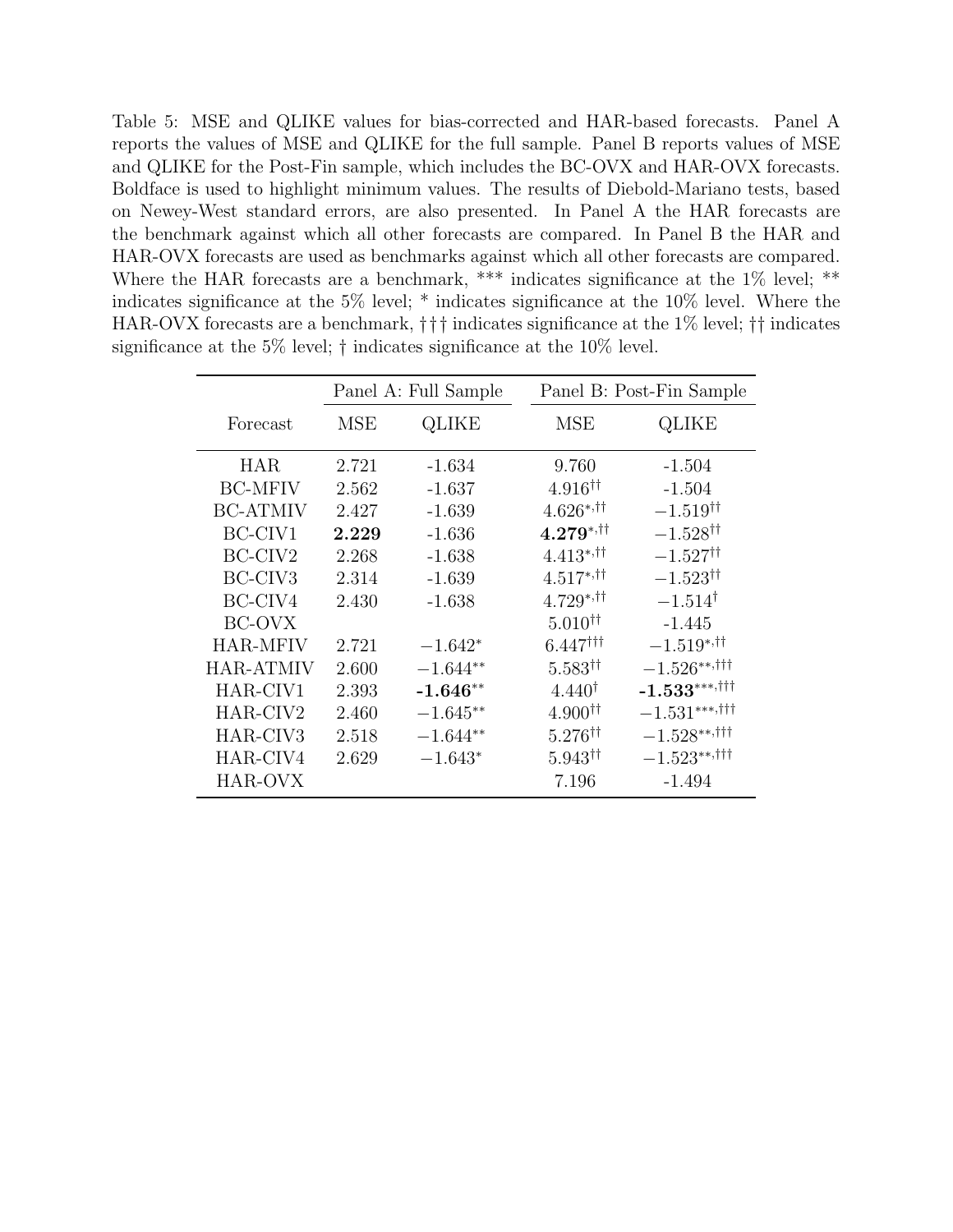Table 6: Realized utility and quantiles of the utility per unit wealth (UoW) for the bias-corrected and HAR-based forecasts. The realized utility is <sup>g</sup>iven in Equation (16) and the per period UoW is <sup>g</sup>iven in Equation (15). All values in the table are reported as percentages. In the columns reporting realized utility, boldface is used to highlight maximum values. Panel <sup>A</sup> reports the realized utility and quantiles of the UoW for forecasts calculated using the full sample. Panel <sup>B</sup> reports the realized utility and quantiles of the UoW for forecasts calculated using the Post-Fin sample. We also report the results of Diebold-Mariano tests for differences between the realized utility of the HAR forecasts, which are the benchmark forecasts, and each of the remaining competing forecasts. Newey-West standard errors were used. \*\*\*, \*\* and \* indicate <sup>a</sup> significant difference to the benchmar kat the 1, <sup>5</sup> and 10% levels, respectively.

|                      |           | Panel A: Full Sample |       |       |           | Panel B: Post-Fin Sample |       |            |           |       |       |       |       |       |
|----------------------|-----------|----------------------|-------|-------|-----------|--------------------------|-------|------------|-----------|-------|-------|-------|-------|-------|
| Forecast             | Realized  |                      |       |       | Quantiles |                          |       | Realized   | Quantiles |       |       |       |       |       |
|                      | Utility   | 2.5%                 | $5\%$ | 10%   | 25\%      | 50%                      | 75%   | Utility    | 2.5%      | $5\%$ | 10%   | 25\%  | 50%   | 75%   |
| <b>HAR</b>           | 3.807     | 2.610                | 3.106 | 3.518 | 3.826     | 3.937                    | 3.977 | 3.713      | 2.624     | 2.756 | 3.122 | 3.578 | 3.890 | 3.980 |
| <b>BC-MFIV</b>       | 3.805     | 2.567                | 3.060 | 3.561 | 3.824     | 3.941                    | 3.985 | 3.691      | 1.670     | 2.574 | 2.936 | 3.666 | 3.934 | 3.982 |
| <b>BC-ATMIV</b>      | 3.811     | 2.661                | 3.169 | 3.527 | 3.815     | 3.944                    | 3.988 | 3.725      | 1.805     | 2.613 | 3.266 | 3.680 | 3.940 | 3.996 |
| BC-CIV1              | 3.804     | 2.294                | 3.174 | 3.568 | 3.800     | 3.937                    | 3.989 | 3.748      | 2.037     | 2.826 | 3.287 | 3.705 | 3.931 | 3.989 |
| BC-CIV2              | 3.808     | 2.528                | 3.171 | 3.580 | 3.818     | 3.942                    | 3.990 | 3.744      | 1.920     | 2.739 | 3.258 | 3.706 | 3.939 | 3.996 |
| BC-CIV <sub>3</sub>  | 3.809     | 2.605                | 3.163 | 3.563 | 3.818     | 3.942                    | 3.989 | 3.735      | 1.842     | 2.686 | 3.268 | 3.689 | 3.939 | 3.997 |
| BC-CIV4              | 3.809     | 2.576                | 3.121 | 3.565 | 3.817     | 3.943                    | 3.989 | 3.713      | 1.695     | 2.604 | 3.192 | 3.663 | 3.938 | 3.991 |
| BC-OVX               |           |                      |       |       |           |                          |       | 3.547      | 0.566     | 1.433 | 2.728 | 3.634 | 3.886 | 3.970 |
| <b>HAR-MFIV</b>      | 3.822     | 2.684                | 3.145 | 3.509 | 3.815     | 3.951                    | 3.988 | $3.735**$  | 2.476     | 2.920 | 3.057 | 3.701 | 3.935 | 3.992 |
| <b>HAR-ATMIV</b>     | $3.825*$  | 2.706                | 3.124 | 3.536 | 3.828     | 3.953                    | 3.989 | $3.747***$ | 2.505     | 2.755 | 3.185 | 3.711 | 3.926 | 3.994 |
| HAR-CIV1             | $3.829**$ | 2.702                | 3.222 | 3.575 | 3.828     | 3.952                    | 3.987 | $3.765***$ | 2.503     | 2.789 | 3.248 | 3.755 | 3.927 | 3.994 |
| HAR-CIV2             | $3.826**$ | 2.714                | 3.163 | 3.570 | 3.820     | 3.952                    | 3.988 | $3.757***$ | 2.413     | 2.776 | 3.231 | 3.701 | 3.929 | 3.994 |
| HAR-CIV <sub>3</sub> | $3.825*$  | 2.713                | 3.128 | 3.552 | 3.811     | 3.953                    | 3.988 | $3.752***$ | 2.442     | 2.772 | 3.201 | 3.699 | 3.931 | 3.994 |
| HAR-CIV4             | 3.823     | 2.703                | 3.083 | 3.545 | 3.815     | 3.954                    | 3.988 | $3.742***$ | 2.481     | 2.823 | 3.123 | 3.705 | 3.932 | 3.994 |
| HAR-OVX              |           |                      |       |       |           |                          |       | 3.696      | 2.502     | 2.759 | 3.076 | 3.622 | 3.835 | 3.984 |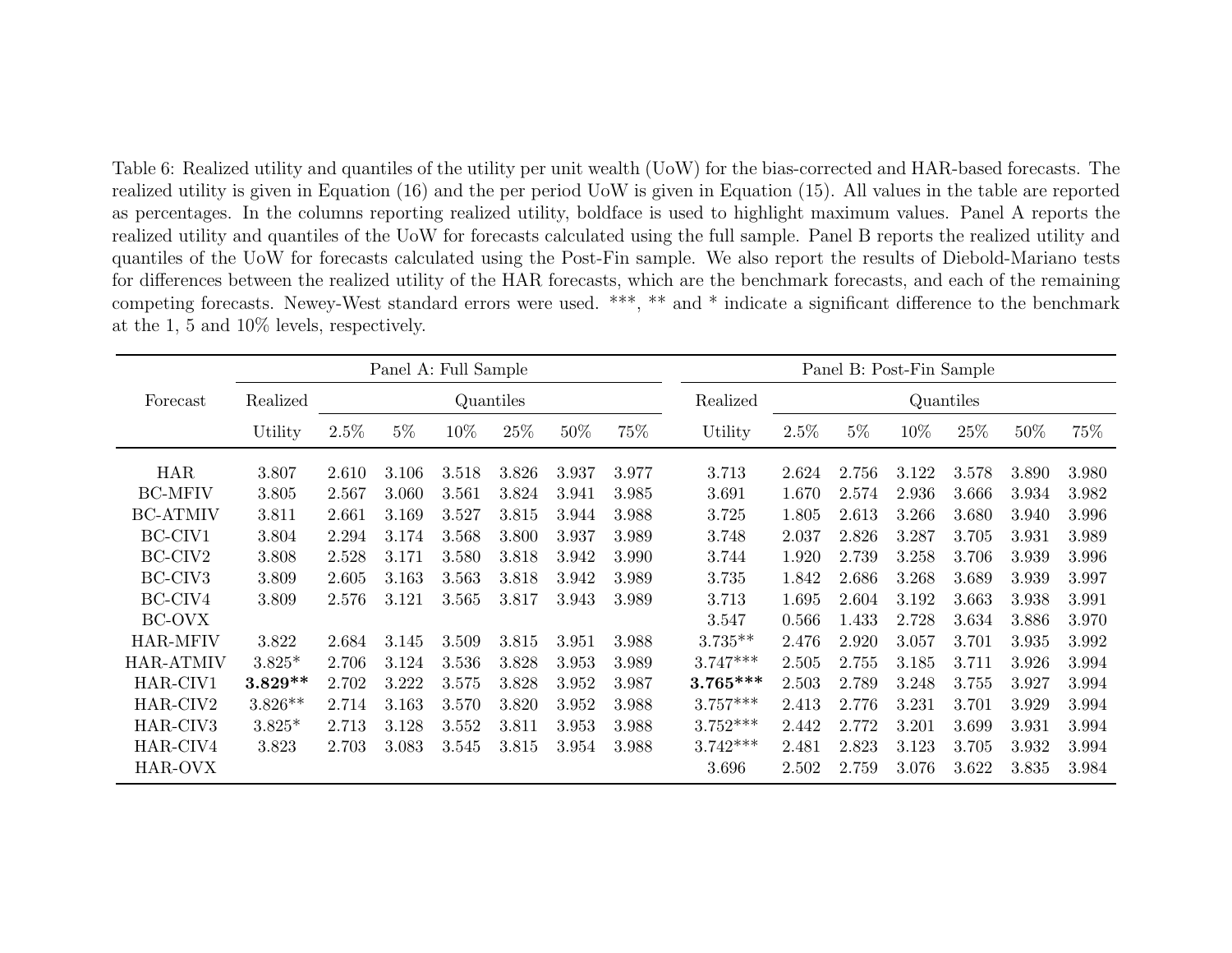Table 7: Net realized utility and transaction costs (TC) for the bias-corrected and HAR-based forecasts. The net realized utilityis given in Equation (18) and TC is given in Equation (17). Net realized utility and TC are presented for  $c = 0.15\%$  and  $c = 0.033\%$ . All values in the table are reported as percentages. In the columns reporting net realized utility, boldface is used to highlight maximum values. Panel <sup>A</sup> reports the net realized utility and TC for forecasts calculated using the full sample. Panel <sup>B</sup> reports the net realized utility and TC for forecasts calculated using the Post-Fin sample. We also report the results of Diebold-Mariano tests for differences between the net realized utility of the HAR forecasts, which are the benchmark forecasts, and each of the remaining competing forecasts. Analogous Diebold-Mariano tests are conducted for TC, where the TC of the HAR forecasts are the benchmark. Newey-West standard errors were used in all Diebold-Mariano tests. \*\*\*, \*\* and \* indicate <sup>a</sup> significant difference to the benchmark at the 1, <sup>5</sup> and 10% levels, respectively.

|                              |                               |                      | Panel A: Full Sample    |                      | Panel B: Post-Fin Sample |                      |                         |                      |  |
|------------------------------|-------------------------------|----------------------|-------------------------|----------------------|--------------------------|----------------------|-------------------------|----------------------|--|
|                              | $c = 0.15\%$<br>$c = 0.033\%$ |                      |                         |                      | $c = 0.15\%$             |                      |                         | $c = 0.033\%$        |  |
| Forecast                     | Net Realized<br>Utility       | Transaction<br>Costs | Net Realized<br>Utility | Transaction<br>Costs | Net Realized<br>Utility  | Transaction<br>Costs | Net Realized<br>Utility | Transaction<br>Costs |  |
| <b>HAR</b><br><b>BC-MFIV</b> | 3.793<br>3.791                | 0.026<br>0.026       | 3.804<br>3.802          | 0.0056<br>0.0054     | 3.697<br>3.674           | 0.0079<br>0.0081     | 3.710<br>3.687          | 0.0017<br>0.0018     |  |
| <b>BC-ATMIV</b>              | 3.797                         | 0.025                | 3.808                   | 0.0055               | 3.710                    | 0.0073               | 3.721                   | 0.0016               |  |
| BC-CIV1                      | 3.791                         | 0.025                | 3.801                   | 0.0054               | 3.734                    | $0.0070*$            | 3.745                   | $0.0015*$            |  |
| BC-CIV2                      | 3.795                         | 0.024                | 3.805                   | 0.0054               | 3.729                    | $0.0069*$            | 3.740                   | $0.0015*$            |  |
| BC-CIV <sub>3</sub>          | 3.796                         | 0.025                | 3.807                   | 0.0055               | 3.720                    | 0.0071               | 3.732                   | 0.0016               |  |
| BC-CIV4                      | 3.795                         | 0.025                | 3.806                   | 0.0056               | 3.698                    | 0.0076               | 3.710                   | 0.0017               |  |
| BC-OVX                       |                               |                      |                         |                      | 3.524                    | 0.0109               | 3.542                   | 0.0024               |  |
| HAR-MFIV                     | 3.808                         | 0.026                | 3.819                   | 0.0057               | $3.718**$                | 0.0080               | $3.731**$               | 0.0018               |  |
| <b>HAR-ATMIV</b>             | $3.811*$                      | 0.026                | $3.822*$                | 0.0057               | $3.731***$               | 0.0079               | $3.744***$              | 0.0017               |  |
| HAR-CIV1                     | $3.815**$                     | 0.026                | $3.826**$               | 0.0057               | $3.749***$               | 0.0076               | $3.761***$              | 0.0017               |  |
| HAR-CIV2                     | $3.812**$                     | 0.026                | $3.823**$               | 0.0057               | $3.741***$               | 0.0076               | $3.754***$              | 0.0017               |  |
| HAR-CIV <sub>3</sub>         | $3.811*$                      | 0.026                | $3.822*$                | 0.0057               | $3.735***$               | 0.0078               | $3.748***$              | 0.0017               |  |
| HAR-CIV4                     | 3.809                         | 0.026                | 3.820                   | 0.0057               | $3.725***$               | 0.0079               | $3.738***$              | 0.0017               |  |
| HAR-OVX                      |                               |                      |                         |                      | 3.679                    | 0.0080               | 3.692                   | 0.0018               |  |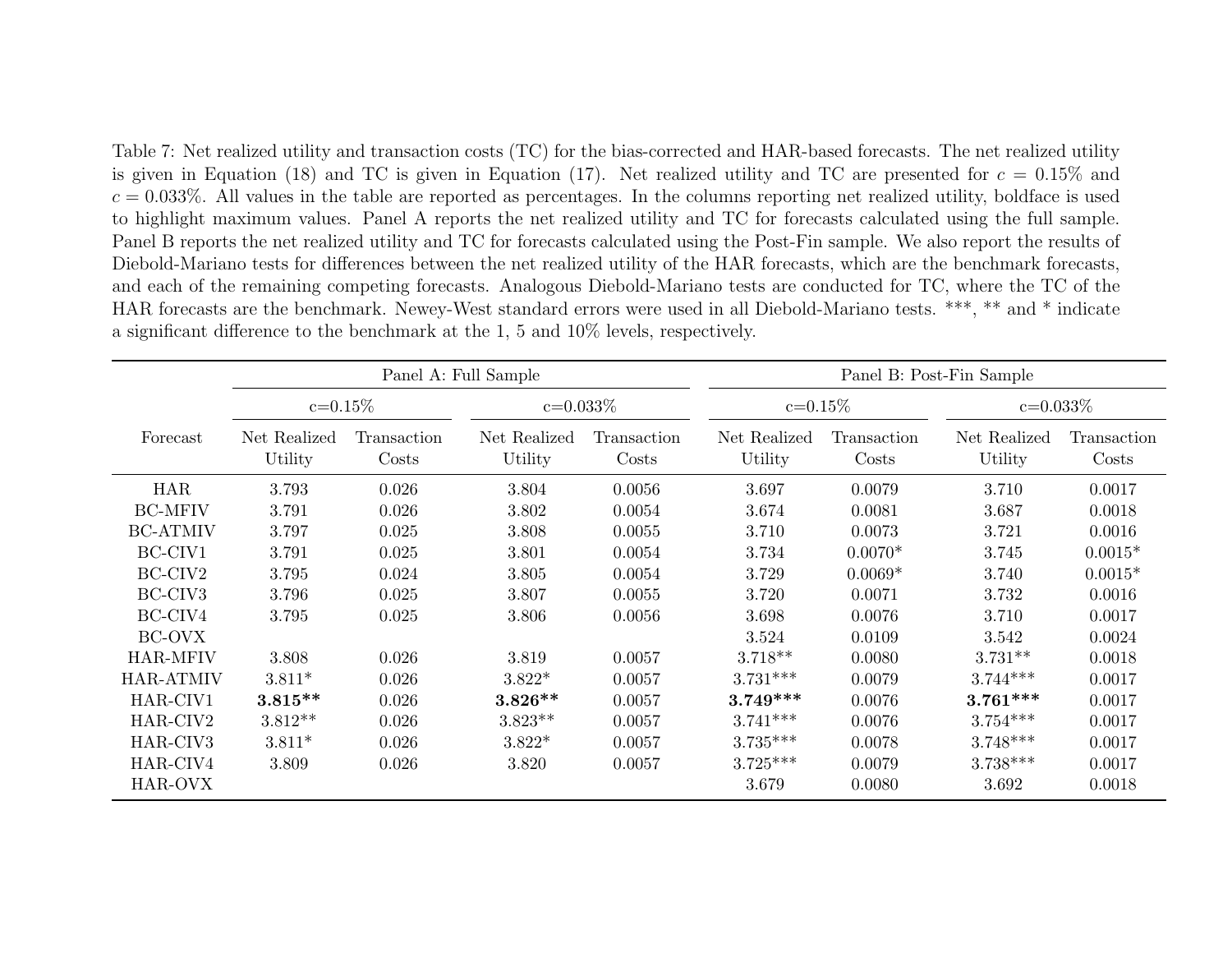Table 8: This table reports the mean, standard deviation, skewness, kurtosis and 1-, 6- and 12-order autocorrelations ( $\rho_1$ ,  $\rho_6$  and  $\rho_{12}$ , respectively) for RV, corridor RV, variance risk premia (VRP), corridor variance risk premia (CVRP) and realized variance ratios (R). Panel A reports the summary statistics for RV and CRV1-CRV4. Panel B reports the summary statistics for R1-R4. Panel C reports the summary statistics VRP and  $CVRP<sup>1</sup>-CVRP<sup>4</sup>$ .

| Model             | Mean       | StDev | Skew     | Kurt    | $\rho_1$ | $\rho_6$ | $\rho_{12}$ |  |  |  |
|-------------------|------------|-------|----------|---------|----------|----------|-------------|--|--|--|
|                   |            |       |          | Panel A |          |          |             |  |  |  |
| $\rm RV$          | 0.111      | 0.148 | 6.846    | 71.679  | 0.538    | 0.109    | 0.008       |  |  |  |
| CRV1              | 0.015      | 0.021 | 4.395    | 30.497  | 0.572    | 0.105    | 0.052       |  |  |  |
| CRV <sub>2</sub>  | 0.043      | 0.058 | 4.164    | 26.661  | 0.658    | 0.137    | 0.033       |  |  |  |
| CRV3              | 0.068      | 0.093 | 5.012    | 36.690  | 0.635    | 0.130    | 0.029       |  |  |  |
| CRV4              | 0.100      | 0.144 | 7.398    | 80.654  | 0.532    | 0.087    | 0.025       |  |  |  |
|                   | Panel B    |       |          |         |          |          |             |  |  |  |
| R1                | 0.144      | 0.118 | 1.030    | 3.764   | 0.024    | 0.015    | 0.009       |  |  |  |
| R <sub>2</sub>    | 0.408      | 0.250 | 0.439    | 2.379   | 0.003    | 0.027    | 0.059       |  |  |  |
| R3                | 0.632      | 0.285 | $-0.262$ | 1.931   | $-0.013$ | 0.112    | 0.038       |  |  |  |
| R <sub>4</sub>    | 0.917      | 0.195 | $-1.909$ | 7.680   | $-0.003$ | $-0.015$ | $-0.021$    |  |  |  |
|                   |            |       |          | Panel C |          |          |             |  |  |  |
| <b>VRP</b>        | $0.038***$ | 0.081 | $-3.739$ | 49.090  | 0.233    | 0.167    | 0.173       |  |  |  |
| CVRP <sup>1</sup> | $0.007***$ | 0.017 | $-0.350$ | 12.904  | 0.106    | 0.013    | 0.045       |  |  |  |
| $CVRP^2$          | $0.014***$ | 0.041 | $-0.625$ | 13.652  | 0.134    | 0.015    | 0.046       |  |  |  |
| $CVRP^3$          | $0.020***$ | 0.057 | $-0.901$ | 13.194  | 0.161    | 0.048    | 0.103       |  |  |  |
| CVRP <sup>4</sup> | $0.026***$ | 0.084 | $-6.429$ | 87.237  | 0.198    | 0.070    | 0.137       |  |  |  |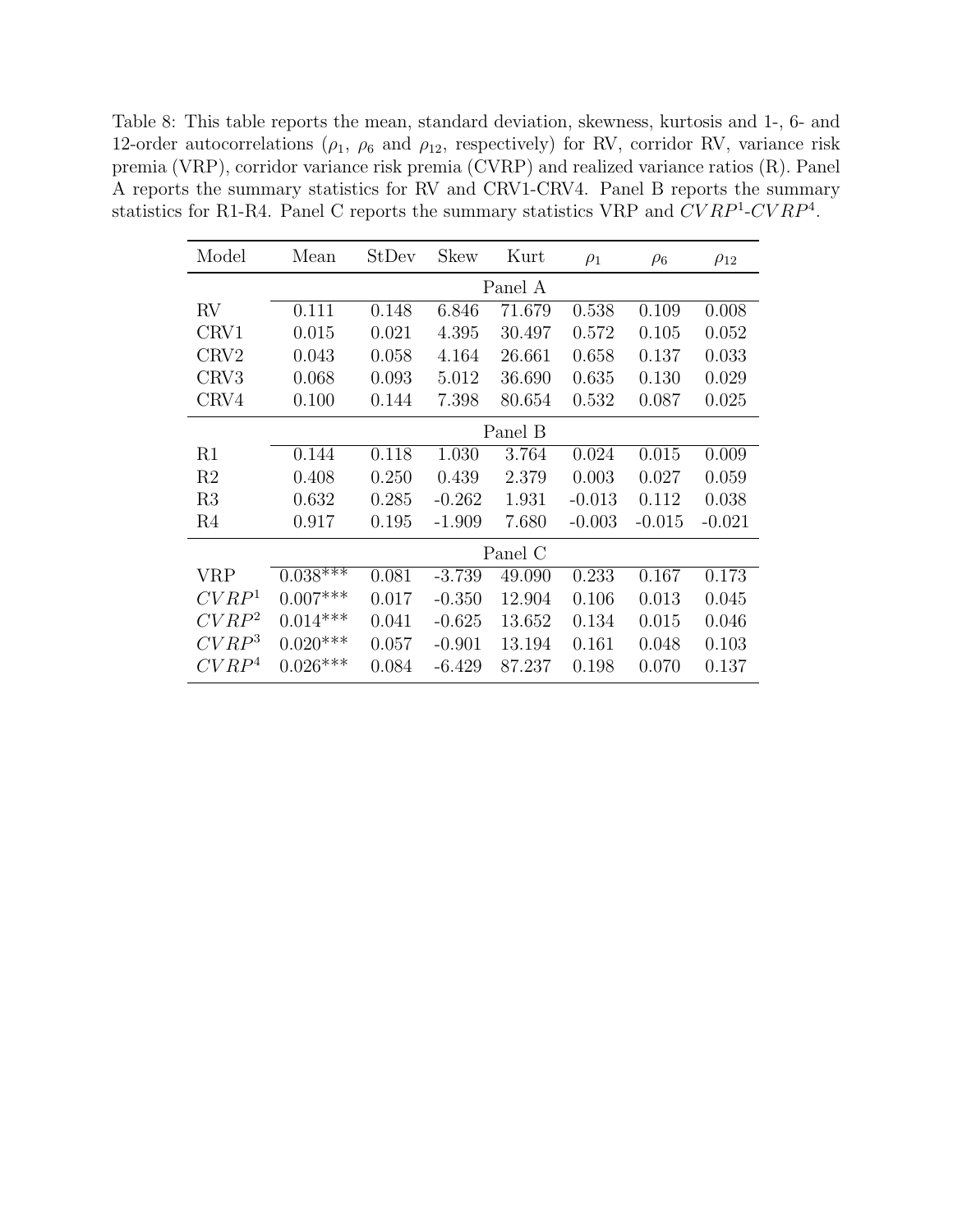Table 9: Summary of forecasting results for the USO ETF. This table displays the adjusted  $R<sup>2</sup>$  for univariate and bivariate forecast regressions on monthly realized variance. Results for the univariate models are obtained by evaluating equation (9), while for bivariate models, i.e. specifications that combine option-implied and HAR forecasts, they are obtained through Equation (10). The table also displays the MSE and QLIKE losses corresponding to biascorrected and augmented forecasts, generated through equations (11) and (12), respectively.

| Model                | $(\%)$<br>Adjusted $R^2$ | MSE<br>(x1000) | QLIKE $(x10)$ |
|----------------------|--------------------------|----------------|---------------|
| <b>HAR</b>           | 22.684                   | 8.571          | -24.846       |
|                      |                          |                |               |
| <b>MFIV</b>          | 52.680                   | 6.800          | $-24.532$     |
| <b>ATMIV</b>         | 51.943                   | 6.856          | $-24.517$     |
| CIV <sub>1</sub>     | 53.835                   | 6.518          | $-24.619$     |
| CIV2                 | 53.686                   | 6.663          | $-24.569$     |
| CIV <sub>3</sub>     | 53.671                   | 6.704          | $-24.551$     |
| CIV4                 | 53.252                   | 6.761          | $-24.538$     |
| <b>OVX</b>           | 51.790                   | 6.669          | $-24.596$     |
| <b>HAR-MFIV</b>      | 52.547                   | 7.864          | $-24.898$     |
| <b>HAR-ATMIV</b>     | 51.742                   | 7.863          | $-24.888$     |
| HAR-CIV1             | 53.612                   | 7.824          | $-24.918$     |
| HAR-CIV2             | 53.546                   | 7.822          | $-24.908$     |
| HAR-CIV <sub>3</sub> | 53.577                   | 7.823          | $-24.906$     |
| HAR-CIV4             | 53.158                   | 7.843          | $-24.901$     |
| HAR-OVX              | 51.540                   | 7.870          | $-24.903$     |